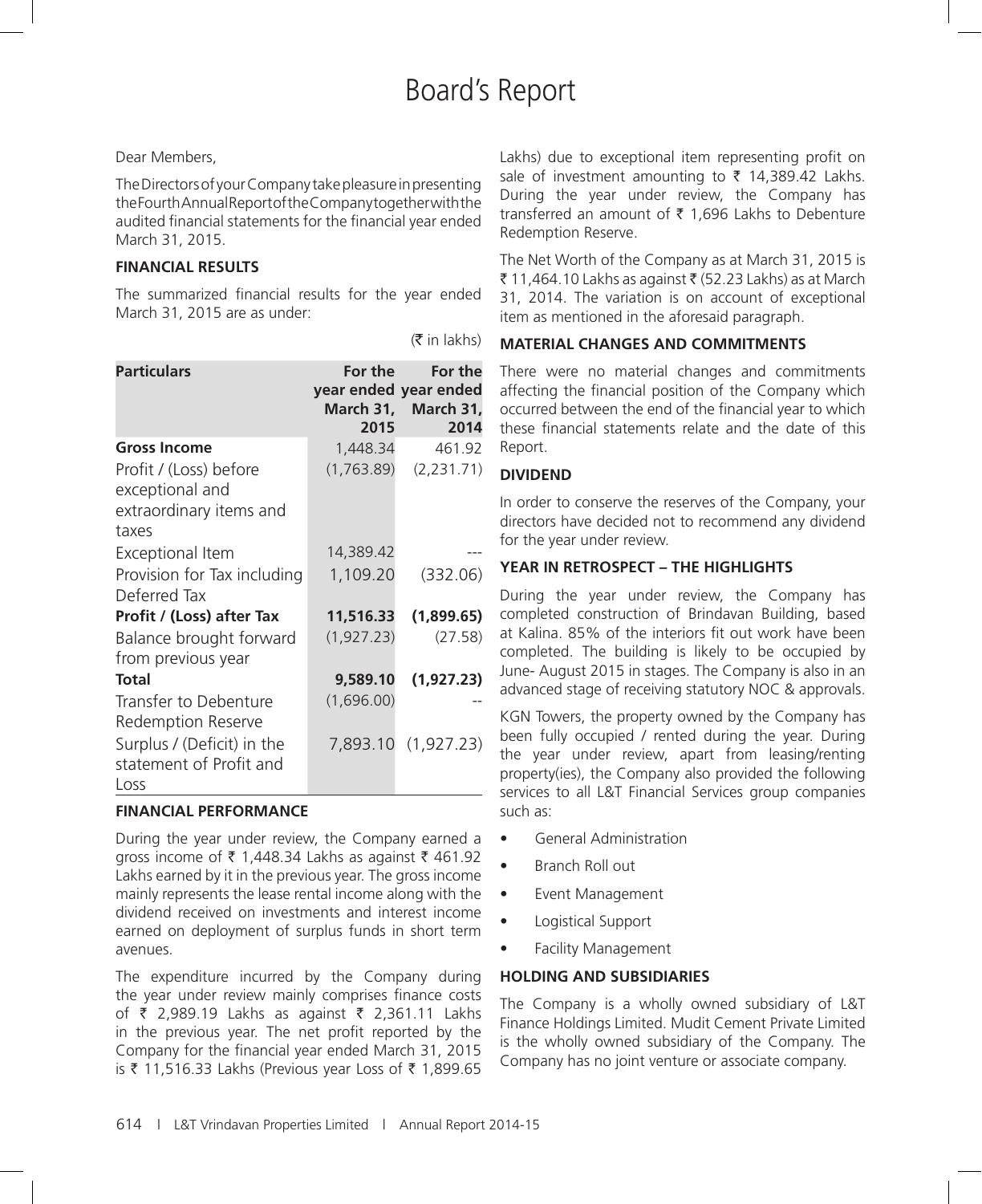#### **PERFORMANCE AND FINANCIAL POSITION OF EACH SUBSIDIARY/ASSOCIATE AND JOINT VENTURE COMPANIES**

As required under Rule 5 and Rule 8(1) of the Companies (Accounts) Rules, 2014, a report on the performance and financial position of the subsidiary of the Company has been appended as Annexure 'A' to this Report.

#### **FIXED DEPOSITS**

The Company has not accepted any deposits from the public since inception.

### **DIRECTORS**

During the year under review, Mr. Joydeep Roy resigned from the Board of the Company due to his increased commitments and accordingly ceased to be a director of the Company with effect from September 24, 2014. The Board places on record its appreciation of the valuable services rendered by Mr. Roy during his tenure as a director of the Company.

During the year under review, the Company has appointed Mr. G. Krishnamurthy, Ms. Raji Vishwanathan, Mr. Prabhakar B. and Mr. Subramaniam N. as an Additional Directors, pursuant to the provisions of Section 161 of the Companies Act, 2013 ("the Act"). Section 149(1) of the Act require every listed company to appoint a woman director on the Board of the Company. The Company has duly complied with the provisions of the Act by appointing Ms. Raji Vishwanathan as a director on the Board of the Company. Mr. Krishnamurthy and Ms. Vishwanathan hold office as a Director up to the date of the forthcoming Annual General Meeting (AGM). Your Company has received a notice in writing from a Member proposing their candidature for the office of Director.

The provisions of Section 149(4) of the Act, pertaining to the appointment of Independent Directors have been notified by the Ministry of Corporate Affairs with effect from April 1, 2014. Since the Company is a listed company by virtue of its debentures being listed, the Company is required to appoint Independent Directors on the Board. Accordingly, the Company has inducted Mr. Prabhakar B. and Mr. Subramaniam N., who fulfill the criteria for independence in terms of the Act. They hold office as directors up to the date of the forthcoming AGM. Your Company has received a notice in writing from a Member proposing their candidature for the office of Independent Director. Mr. Prabhakar B. and Mr. Subramaniam N. qualify to be Independent Directors pursuant to the provisions of Section 149(6) of the Act.

Section 152 of the Companies Act provides that unless the articles provide for the retirement of all directors at every annual general meeting, not less than two-thirds of the total number of directors of a public company shall be persons whose period of office is liable to determination by retirement of directors by rotation. Accordingly, Mr. N. Sivaraman, Director will retire by rotation at the ensuing AGM and being eligible, has offered himself for re-appointment.

#### **KEY MANAGERIAL PERSONNEL**

Pursuant to the provisions of Sections 2(51) and 203 of the Companies Act, 2013 (the Act), Ms. Trupti Patil was appointed as a Key Managerial Person to discharge the functions of a Chief Financial Officer under the Act.

During the year under review, Mr. Anirban Rakshit resigned from the position of Company Secretary and Mr. Swanand Shintre was appointed as Company Secretary of the Company pursuant to Section 203(1) of the Act.

Accordingly, as at March 31, 2015, the Company has the following Key Managerial Personnel:

- 1) Mr. Pradeep Shintre Manager
- 2) Ms. Trupti Patil Head Accounts
- 3) Mr. Swanand Shintre Company Secretary

# **COMPANY POLICY ON DIRECTOR APPOINTMENT AND REMUNERATION**

### **A. Background and Objectives**

Section 178 of the Companies Act, 2013 ('the Act') requires the Nomination and Remuneration Committee to formulate a Policy relating to the remuneration for the Directors, Key Managerial Personnel (KMP), Senior Management and other employees of the Company and recommend the same for approval of the Board. Further, Section 178(4) of the Act stipulates that the policy shall be disclosed in the Board's Report.

Moreover, Section 134 of the Act stipulates that the Board's Report shall include a statement on Company's Policy on directors' appointment and remuneration including criteria for determining qualifications, positive attributes, independence of director and remuneration for key managerial personnel and other employees.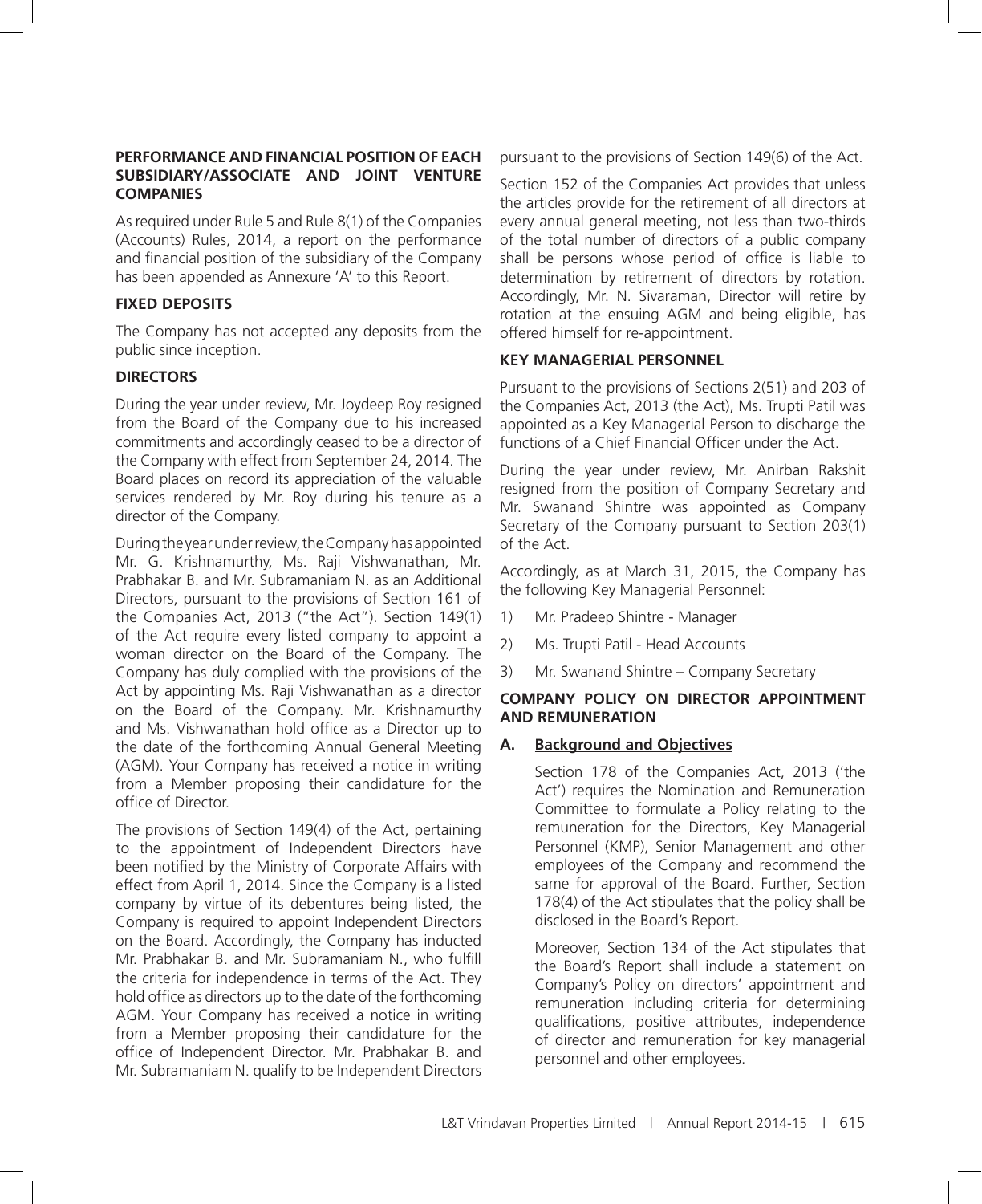The Board of Directors at its meeting held on March 31, 2015, has approved the Policy on Directors' Appointment and Remuneration for Directors, Key Managerial Personnel and other Employees.

### **B. Brief Framework of the Policy**

### **a) The objective of this Policy is**

- To guide the Board in relation to appointment and removal of Directors.
- To evaluate the performance of the Members of the Board including Independent Directors.
- To formulate the criteria for evaluation of Independent Director and the Board.
- To determine criteria for payment of remuneration to Directors, Key Managerial Personnel, Senior Management and Employees.
- To recommend to the Board on remuneration payable to the Directors including Key Managerial Personnel, Senior Management and Employees, if required.
- **b) Evaluation Criteria of Directors and Senior Management/Key Managerial Personnel/Employees**

### **Non-executive Directors/ Independent Directors**

 Before determining the remuneration, the Nomination and Remuneration Committee ('the Committee') shall carry out evaluation of performance of Independent Directors/Non-Executive Directors, against the following criteria:

- $\triangleright$  Membership & attendance Committee and Board Meetings
- $\triangleright$  Contribution during such meetings
- $\triangleright$  Active participation in strategic decision making
- $\triangleright$  Inputs to executive management on matters of strategic importance

### **Executive Directors**

 With respect to evaluation of performance of Executive Directors (EDs), the evaluation shall be on the basis of Key Performance Indicators (KPI), which would be identified well in advance for EDs and weights assigned for each measure of performance keeping in view the distinct roles of each EDs. The identified KPI for EDs shall be approved by the Board, pursuant to recommendation of the Committee, if required.

#### **Senior Management/Key Managerial Personnel/Employees**

 The Human Resource Department (HR Department) would assign the responsibility of carrying out the evaluation of the aforementioned persons every year ending March 31st, to the reporting superior/ department heads. KPI are identified well in advance at the commencement of the financial year. Performance benchmarks are set and evaluation of employees is done by the respective reporting manager(s)/ Management vis-a-vis the performance benchmarks. The payment of remuneration/ annual increment to the aforementioned persons is determined after the satisfactory completion of Evaluation process.

 The HR Department of the Company is authorized to design the framework for evaluating the KMPs/Senior Management Personnel/Employees. The objective of carrying out the evaluation by the Company is to identify and match rewards with performance.

# **c) Criteria for Remuneration**

 In determining the remuneration for Directors and Senior Management, the Nomination and Remuneration Committee is required to ensure that:

- 1) the relationship of remuneration and performance benchmark is clear;
- 2) there is a balance between fixed and incentive pay reflecting short and long term performance objectives, appropriate to the working of the Company and its goals;
- 3) the remuneration is divided into two components viz. fixed component comprising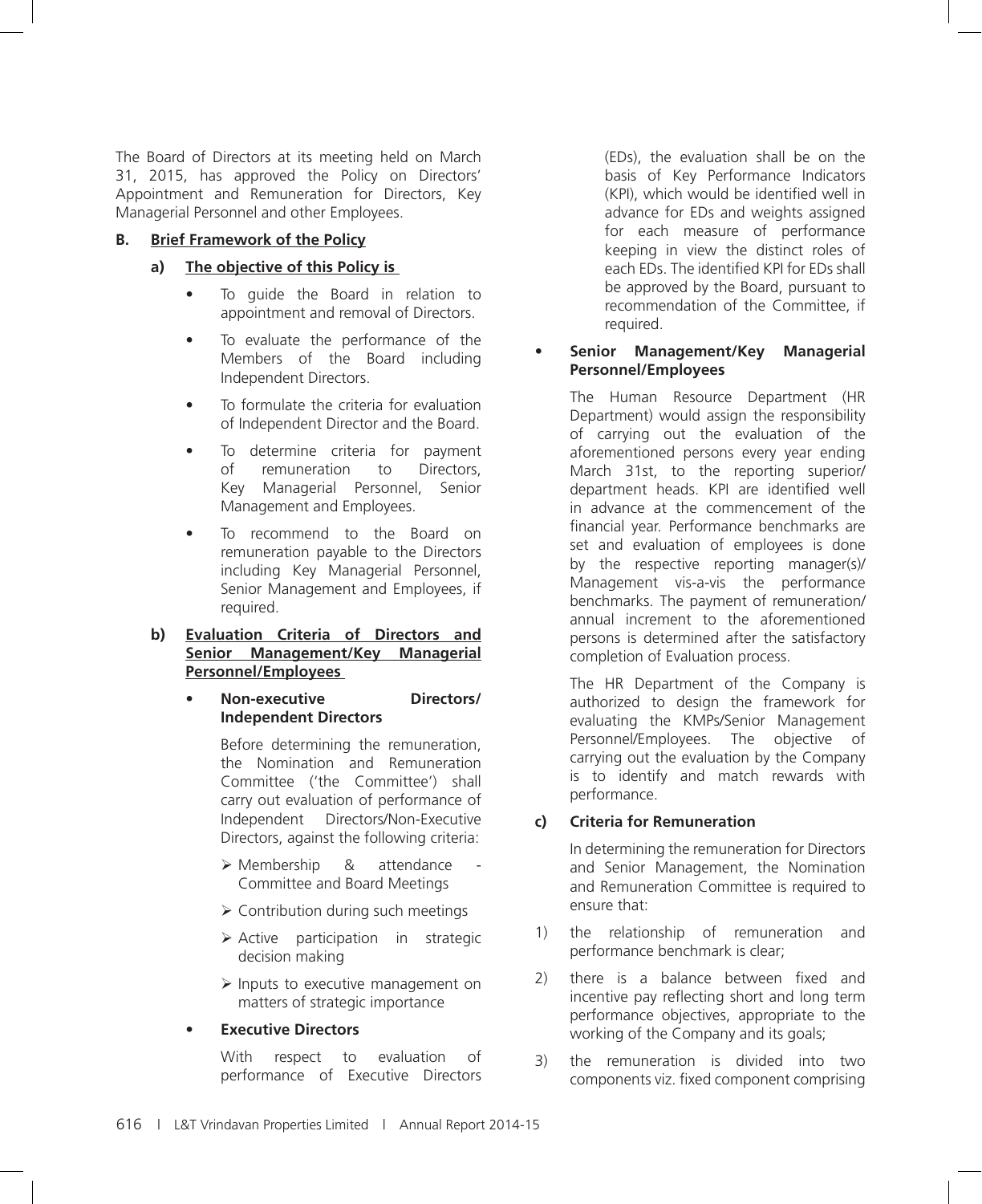salaries, perquisites and retirement benefits and a variable component comprising performance bonus;

4) the remuneration including annual increment and performance bonus is decided based on the criticality of the roles and responsibilities, the Company's performance vis-à-vis the annual budget achievement, individual's performance vis-à-vis KRAs / KPIs, industry benchmark and current compensation trends in the market.

For information of the Members, the Company did not have EDs during the year under review.

#### **Performance Evaluation**

Pursuant to the provisions of the Companies Act, 2013, the Board has carried out an annual performance evaluation of its own performance, the directors individually as well as the evaluation of the working of its Audit Committee.

#### **Manner of Evaluation**

The Board has laid down the manner in which formal annual evaluation of the performance of the Board, Committees and individual directors have to be made.

It includes circulation of evaluation forms separately for evaluation of the Board and its Committees and Non-Executive Directors.

The process of the annual performance evaluation broadly comprises:

#### **a) Board Evaluation:**

 Evaluation of the Board as a whole by the individual Board members, followed by collation thereof for apprising the Board.

#### **b) Audit Committee Evaluation:**

 Evaluation of the Committee by respective Committee members, followed by compilation thereof for submission to the Board.

### **c) Non-Executive Directors Evaluation:**

 Evaluation by other Board members excluding the Director being evaluated, followed by collation thereof for apprising the Board.

### **STATUTORY AUDITORS**

The Auditors, M/s. Sharp & Tannan, Chartered Accountants, hold office until the conclusion of the

ensuing Annual General Meeting (AGM) and are recommended for re-appointment.

Pursuant to Section 139(2) of the Companies Act, 2013 (the Act) and the rules made thereunder, no listed company shall appoint or re-appoint an audit firm as auditor for more than two terms of five consecutive years. The aforesaid appointment is subject to ratification by Members of the Company at every AGM.

Further, the proviso to the said Section 139(2) stipulates that every company existing on or before the commencement of the Act, has to comply with the requirements of this Section within three years from the date of commencement of this Act. The Audit Committee and Board of Directors of the Company have recommended the appointment of M/s. Sharp & Tannan, Chartered Accountants as Statutory Auditors for a further period of one year i.e. from the conclusion of the Fourth AGM till the conclusion of the Fifth AGM, subject to the approval of the Members in the ensuing AGM of the Company.

M/s. Sharp & Tannan have confirmed that their appointment, if made, will comply with the eligibility criteria in terms of Section 141(3) of the Act. Further, the Auditors have confirmed that they have subjected themselves to Peer Review process by the Institute of Chartered Accountants of India (ICAI) and hold valid certificate Issued by the Peer Review Board of ICAI.

### **PARTICULARS OF EMPLOYEES**

The information required pursuant to Section 197 of the Act read with Rule 5(1) of the Companies (Appointment and Remuneration of Managerial Personnel) Rules, 2014 ('the Act') in respect of employees of the Company has been appended as Annexure 'B' of this Report. Your Company did not have any employee as on March 31, 2015 drawing remuneration in excess of the amount specified under Section 197 of the Act.

The Board of Directors affirm that the remuneration paid to employees of the Company is as per the Remuneration Policy of the Company and none of the employees listed in the said Annexure is related to any Director of the Company.

#### **CONSERVATION OF ENERGY, TECHNOLOGY ABSORPTION AND FOREIGN EXCHANGE EARNINGS AND OUTGO**

Considering the Company's major activity of leasing out properties, the particulars regarding conservation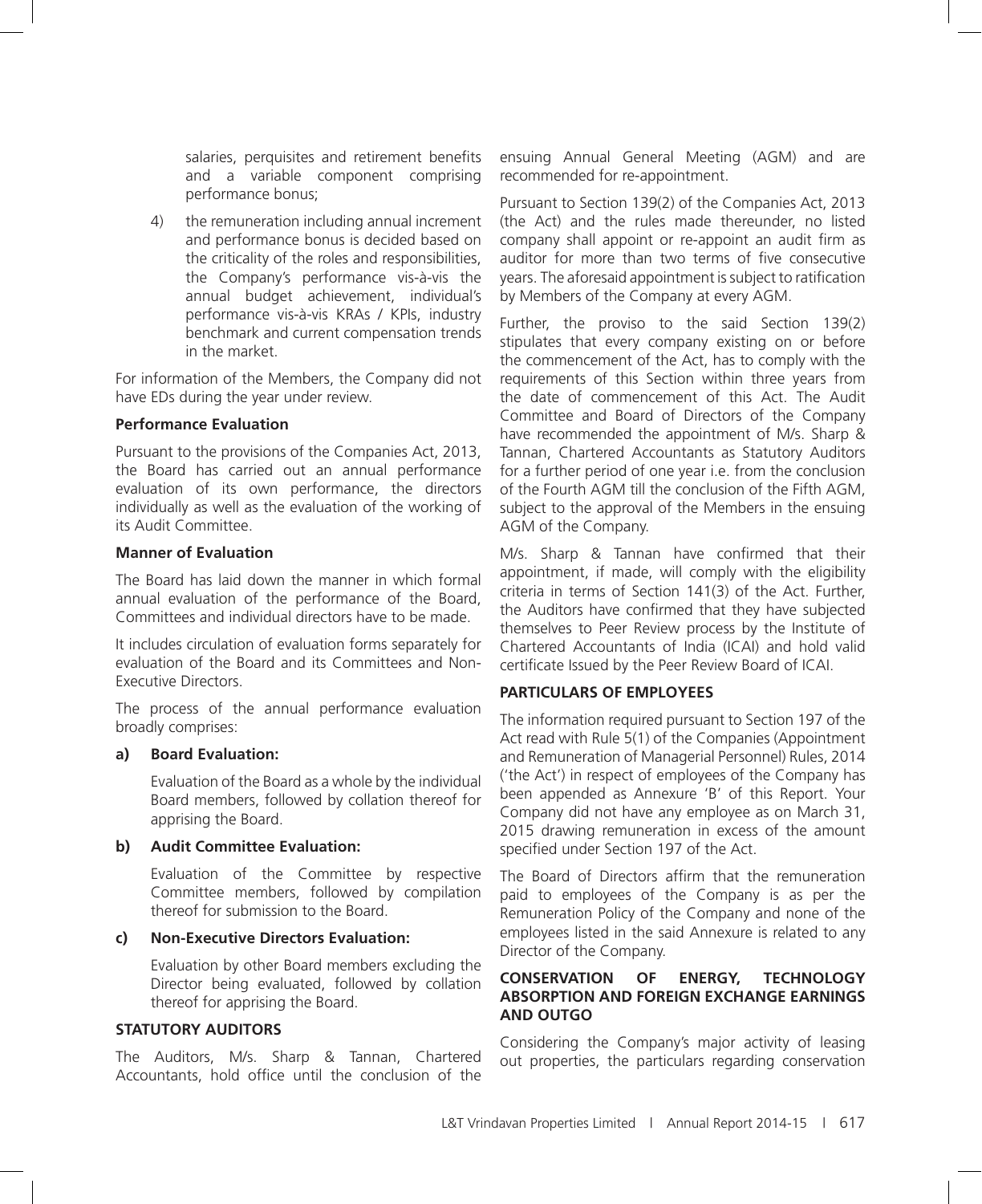of energy and technology absorption as required to be disclosed pursuant to Rule 8(3) of the Companies (Accounts) Rules, 2014 are not relevant to its activities.

There were no foreign exchange earnings and expenditure during the year under review.

### **DIRECTORS' RESPONSIBILITY STATEMENT**

The Board of Directors of the Company confirms that:

- 1) in the preparation of the annual accounts, the applicable accounting standards had been followed and there has been no material departures;
- 2) the directors had selected such accounting policies and applied them consistently and made judgments and estimates that are reasonable and prudent so as to give a true and fair view of the state of affairs of the Company as at March 31, 2015 and of the profit of the Company for that period;
- 3) the directors had taken proper and sufficient care for the maintenance of adequate accounting records in accordance with the provisions of the Companies Act, 2013 for safeguarding the assets of the Company and for preventing and detecting fraud and other irregularities;
- 4) the directors had prepared the annual accounts on a going concern basis;
- 5) the directors have laid down internal financial controls to be followed by the company and that such internal financial controls are adequate and are operating effectively; and
- 6) the directors had devised proper systems to ensure compliance with the provisions of all laws and that such systems were adequate and operating effectively.

#### **INTERNAL CONTROL SYSTEMS AND THEIR ADEQUACY**

The Company has an Internal Control System, commensurate with the size, scale and complexity of its operations. Testing of such Control Systems forms a part of Internal Audit functions. The scope and authority of the Internal Audit (IA) function is defined in the Internal Audit Charter. To maintain its objectivity and independence, the Internal Audit function reports to the Audit Committee of the Parent. The Internal Audit functions are carried out by the Internal Audit department of L&T Financial Services Group.

The Internal Audit Department monitors and evaluates the efficacy and adequacy of internal control system in the Company, its compliance with operating systems, accounting procedures and policies of the Company. Based on the report of internal audit function, process owners undertake corrective action, if any, in their respective areas and thereby strengthen the controls. Significant audit observations and corrective actions, if any are presented to the Audit Committee of the Board.

#### **NUMBER OF BOARD MEETINGS**

A calendar of Meetings is prepared and circulated in advance to the Directors.

During the Financial Year 2014-2015, the Board of Directors of the Company duly met 6 (Six) times on April 18, 2014, July 11, 2014, September 23, 2014, October 14, 2014, January 16, 2015 and March 31, 2015.

# **COMPOSITION OF AUDIT COMMITTEE**

The Company has constituted an Audit Committee in terms of the requirements of the Companies Act, 2013. The members of the audit committee are Mr. Prabhakar B., Mr. Subramaniam N. and Mr. N. Sivaraman. The Company has duly complied with the provisions of Section 177(2) of the Companies Act, 2013 i.e. majority of audit committee members are independent.

#### **VIGIL MECHANISM**

The Company has formulated and established a Vigil Mechanism Framework to enable directors and employees to report genuine concerns about unethical behaviour, actual or suspected fraud or violation of Code of Conduct. Under this framework, the Company has set up a "Whistle Blower Investigation Committee ("the Committee")". The Chairman of this Committee is the Chief Ethics Officer of the Company responsible for receiving, validating, investigating and reporting to the Audit Committee of this matter. The Chief Internal Auditor of L&T Financial Services is acting as 'Chief Ethics Officer'.

The objective of this mechanism is to maintain a redressal system which can process all complaints concerning questionable accounting practices, internal accounting controls, or fraudulent reporting of financial information.

The mechanism framed by the Company is in compliance with requirement of Companies Act, 2013 and available on the website of the Company at http:// www.ltvrindavanproperties.com/investors.html.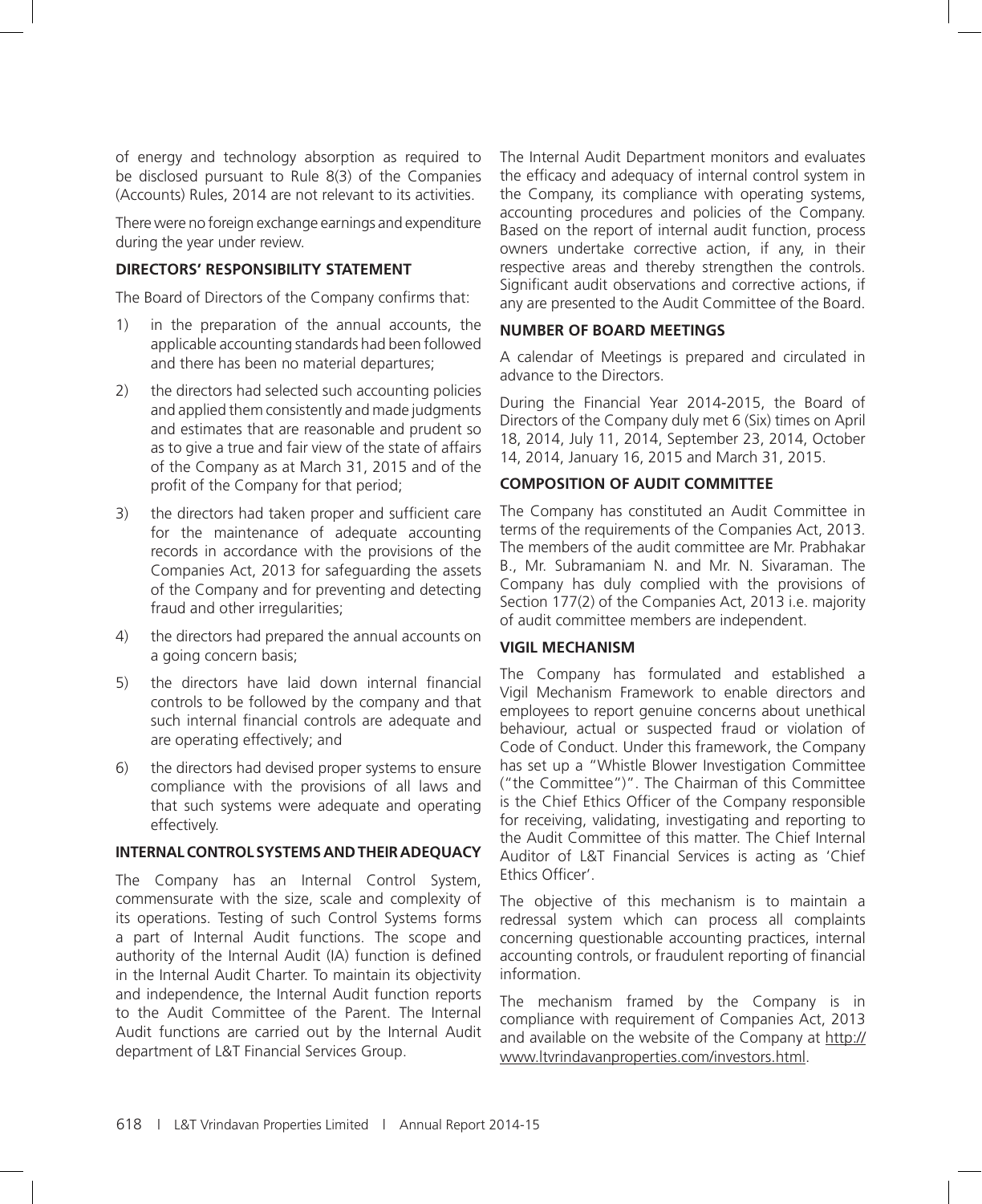#### **PARTICULARS OF LOANS GIVEN, INVESTMENTS MADE, GUARANTEES GIVEN OR SECURITY PROVIDED BY THE COMPANY**

Details of Loans given, Guarantees given, Investments made and Security provided covered under the provisions of Section 186 of the Companies Act, 2013 are given in the notes to the Financial Statements.

#### **PARTICULARS OF CONTRACTS OR ARRANGEMENTS WITH RELATED PARTIES**

All Related Party Transactions that were entered into during the financial year were on an arm's length basis and were in the ordinary course of business. There were no materially significant related party transactions made by the Company with Promoters, Directors, Key Managerial Personnel, Bodies Corporate, which had a potential conflict with the interest of the Company at large. Accordingly, the disclosure of Related Party Transactions as required under Section 134(3)(h) of the Companies Act, 2013 in Form AOC 2 is not applicable. The Directors draw attention of the members to Note No. 23.4 to the Financial Statements which sets out related party disclosures.

#### **RISK MANAGEMENT**

The Company has in place a mechanism to inform the Board Members about risk assessment and minimization procedures and periodical review to ensure that executive management controls risk by means of a properly designed framework.

#### **AUDITORS' REPORT**

The Auditors' Report is unqualified. The Notes to the Accounts referred to in the Auditors' Report are selfexplanatory and therefore do not call for any further clarifications under Section 134(3)(f) of the Companies Act, 2013.

### **SECRETARIAL AUDIT REPORT**

Pursuant to the provisions of Section 204 of the Companies Act, 2013 and the Companies (Appointment and Remuneration of Managerial Personnel) Rules, 2014, the Company has appointed Ms. Naina R. Desai, Practising Company Secretary to undertake the Secretarial Audit of the Company. The Secretarial Audit Report is annexed herewith as 'Annexure C'.

There is no adverse remark, qualifications or reservation in the Secretarial Audit Report.

### **POLICY FOR PREVENTION, PROHIBITION AND REDRESSAL OF SEXUAL HARASSMENT AT WORKPLACE**

The Company has in place a Policy for Prevention, Prohibition and Redressal of Sexual Harassment at Work Place. Appropriate reporting mechanisms are in place for ensuring protection against Sexual Harassment and right to work with dignity. During the year under review, the Company has not received any complaints in this regard.

#### **EXTRACT OF ANNUAL RETURN AS REQUIRED AND PRESCRIBED UNDER SECTION 92(3) OF THE COMPANIES ACT, 2013 AND RULES MADE THEREUNDER**

The extract of Annual Return in MGT 9 as required under section 92(3) of the Companies Act, 2013 and prescribed in rule 12 of Companies (Management and Administration) Rules, 2014 is appended as 'Annexure D' to this Report.

### **REPORT ON CORPORATE GOVERNANCE**

It has always been the Company's endeavor to excel through better Corporate Governance and fair and transparent practices. The Corporate Governance Report is furnished as 'Annexure E' to this Report.

#### **SIGNIFICANT AND MATERIAL ORDERS PASSED BY THE REGULATORS OR COURTS**

There are no significant material orders passed by the Regulators / Courts which would impact the going concern status of the Company and its future operations. Further, no penalties have been levied by any Regulators during the year under review.

### **ACKNOWLEDGEMENTS**

The Directors wish to place on record their appreciation of the dedication and commitment of the Company's management to the growth of the Company. Their unstinted support has been and continues to be integral to the Company's ongoing success. The Directors also wish to thank the Regulatory/ Government Authorities, Stock Exchanges, Financial Institutions, Banks, Mutual Funds and Rating Agencies for their support.

For and on behalf of the Board

| N. Sivaraman  | <b>Dinanath Dubhashi</b> |
|---------------|--------------------------|
| Director      | Director                 |
| DIN: 00001747 | DIN - 03545900           |

Place: Mumbai Date : April 21, 2015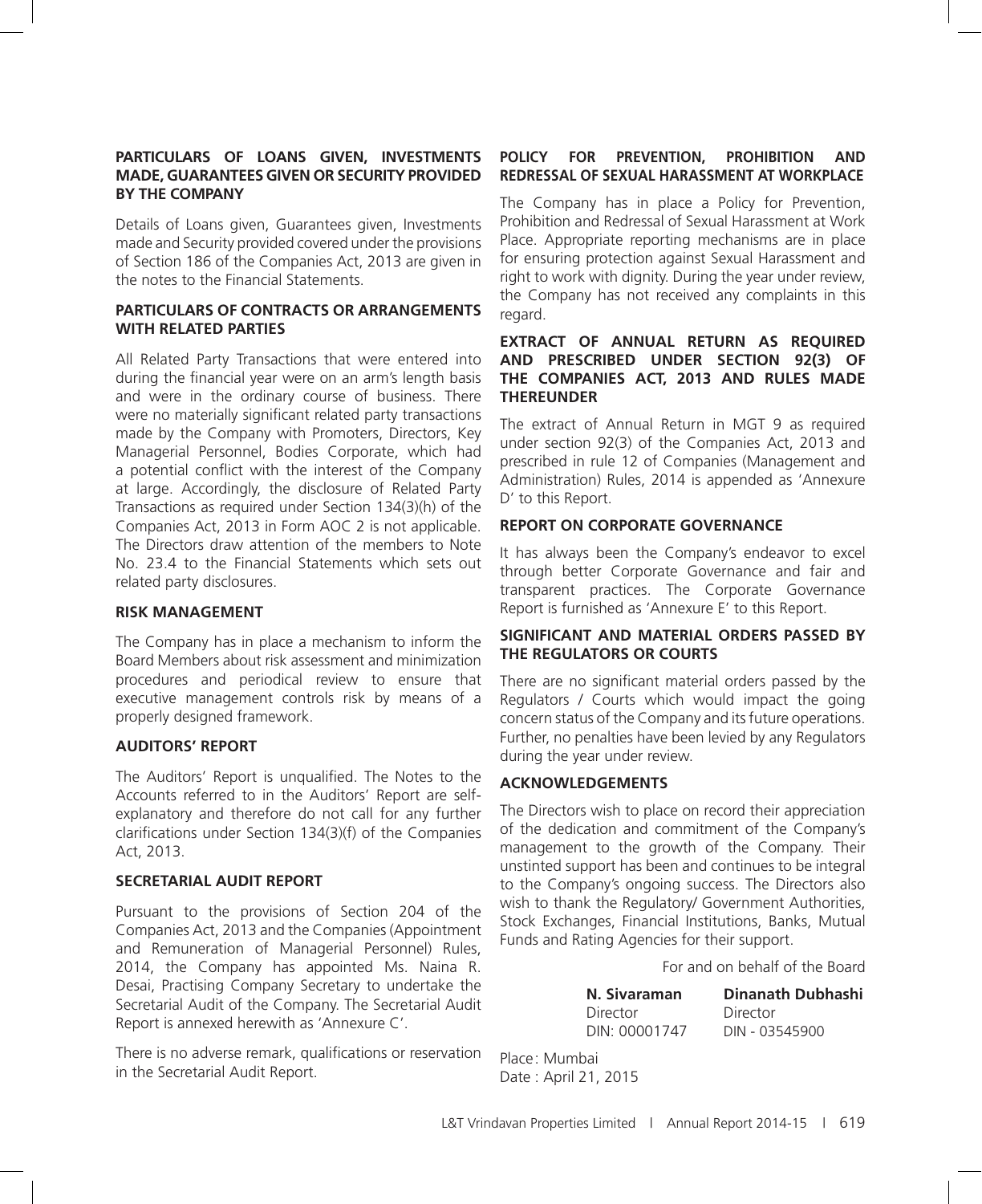# Annexure 'A' to Board's Report

**Statement pursuant to first proviso to sub-section (3) of Section 129 read with rule 5 of Companies (Accounts) Rules, 2014**

**Statement containing salient features of the financial statement of subsidiaries,associate companies and joint ventures**

#### **Part A: Subsidiaries**

|                                             | ₹ in Lakhs                                    |
|---------------------------------------------|-----------------------------------------------|
| Sl. No.                                     |                                               |
| Name of the subsidiaries                    | <b>Mudit Cement</b><br><b>Private Limited</b> |
| Share capital                               | 210.48                                        |
| Reserves & surplus                          | (459.34)                                      |
| Total assets                                | 3,245.71                                      |
| <b>Total Liabilities</b>                    | 3,494.57                                      |
| Investments                                 |                                               |
| Turnover                                    |                                               |
| Profit before taxation                      | (352.33)                                      |
| Provision for taxation                      |                                               |
| Profit after taxation                       | (352.33)                                      |
| Proposed Dividend (Including dividend paid) |                                               |
| % of shareholding                           | 100%                                          |

#### **Name of Subsidiaries which are yet to commence operations**

(i) Mudit Cement Private Ltd.

#### **Part B: Associates and Joint Ventures**

Statement pursuant to Section 129 (3) of the Companies Act , 2013 related to Associate Companies and Joint Ventures Not Applicable

#### **Names of associates or joint ventures which have been liquidated or sold during the year.**

Not Applicable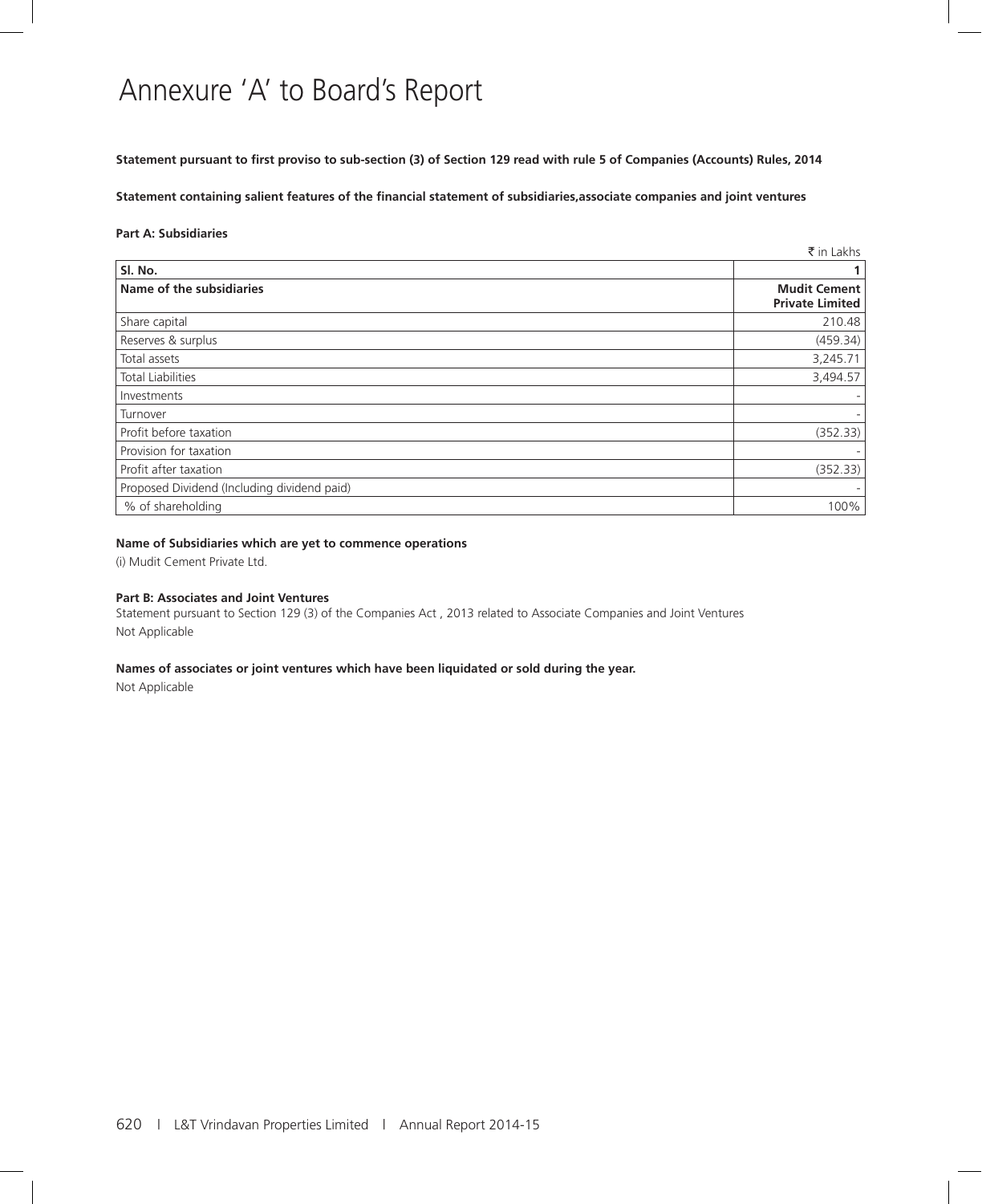# Annexure 'B' to Board's Report

#### **PARTICULARS OF EMPLOYEES**

#### **Information required pursuant to Section 197 read with Rule 5 of The Companies (Appointment and Remuneration of Managerial Personnel) Rules, 2014**

| Sr.<br>No.     | <b>Particulars</b>                                                                                                                                                                                      |                                                                                                                                                       |                      |  |
|----------------|---------------------------------------------------------------------------------------------------------------------------------------------------------------------------------------------------------|-------------------------------------------------------------------------------------------------------------------------------------------------------|----------------------|--|
| 1 <sub>1</sub> | The ratio of the remuneration of each director to the median<br>remuneration of the employees of the company for the financial year.                                                                    | Not Applicable, Since all the directors of the Company are Non-<br>Executive.                                                                         |                      |  |
| 2.             | The percentage increase in remuneration of each director, Chief<br>Financial Officer, Chief Executive Officer, Company Secretary or<br>Manager, if any, in the financial year.                          | Directors - Nil<br>Chief Financial Officer - N.A. *<br>Company Secretary - Nil @<br>Manager - N.A. @<br>*Appointed during the Financial year 2014-15. |                      |  |
|                |                                                                                                                                                                                                         | @ Particulars not relevant as the persons belongs to a group function.                                                                                |                      |  |
| 3.             | The percentage increase in the median remuneration of employees  <br>in the financial year.                                                                                                             | 9.8%                                                                                                                                                  |                      |  |
| 4.             | The number of permanent employees on the rolls of company.                                                                                                                                              | 28 employees                                                                                                                                          |                      |  |
| 5.             | The explanation on the relationship between average increase in<br>remuneration and company performance.                                                                                                | The employee remuneration is linked to the performance of the<br>Company as per terms of appointment.                                                 |                      |  |
| 6.             | Comparison of the remuneration of the Key Managerial Personnel<br>against the performance of the company.                                                                                               | N.A. Please refer point 2                                                                                                                             |                      |  |
| 7.             | Average percentile increase already made in the salaries of<br>employees other than the managerial personnel in the last<br>financial year and its comparison with the percentile increase in           | Employees other than<br>managerial personnel                                                                                                          | Managerial personnel |  |
|                | the managerial remuneration and justification thereof and point<br>out if there are any exceptional circumstances for increase in the<br>managerial remuneration.                                       | 9%                                                                                                                                                    | N.A.#                |  |
| 8.             | The key parameters for any variable component of remuneration<br>availed by the directors.                                                                                                              | Not Applicable, Since all the directors of the Company are Non-<br>Executive.                                                                         |                      |  |
| 9.             | The ratio of the remuneration of the highest paid director to that   None<br>of the employees who are not directors but receive remuneration in<br>excess of the highest paid director during the year. |                                                                                                                                                       |                      |  |

# Particulars not relevant as the person belongs to a group function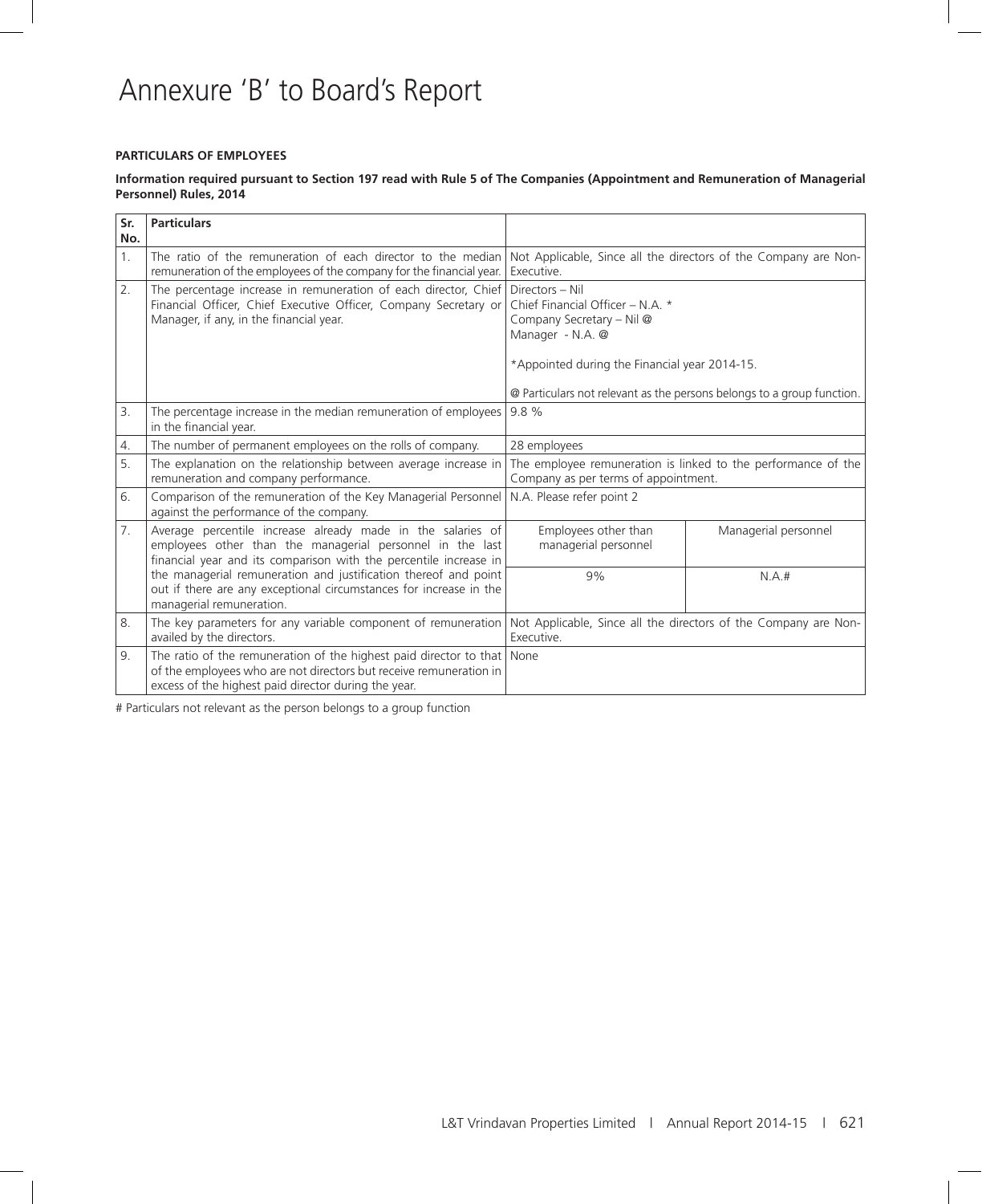# Annexure 'C' to Board's Report

#### **Form No. MR-3**

#### **SECRETARIAL AUDIT REPORT**

FOR THE FINANCIAL YEAR ENDED MARCH 31, 2015 [Pursuant to section 204(1) of the Companies Act, 2013 and rule No.9 of the Companies (Appointment and Remuneration Personnel) Rules, 2014]

To,

The Members,

#### **L&T VRINDAVAN PROPERTIES LIMITED**

I have conducted the secretarial audit of the compliance of applicable statutory provisions and the adherence to good corporate practices by **L&T VRINDAVAN PROPERTIES LIMITED** (hereinafter called the Company). Secretarial Audit was conducted in a manner that provided me a reasonable basis for evaluating the corporate conducts/statutory compliances and expressing my opinion thereon.

Based on my verification of the Company's books, papers, minute books, forms and returns filed and other records maintained by the Company and **which are kept in the custody of Company Secretary** and also the information provided by the Company, its officers, agents and authorized representatives during the conduct of secretarial audit, I hereby report that in my opinion, the Company has, during the audit period covering the financial year ended on March 31, 2015, complied with the statutory provisions listed hereunder and also that the Company has proper Board-processes and compliance-mechanism in place to the extent, in the manner and subject to the reporting made hereinafter.

I have examined the books, papers, minute books, forms and returns filed and other records maintained by the Company for the financial year ended on March 31, 2015 according to the provisions of:

- (i) The Companies Act, 2013 (the Act) and the rules made thereunder;
- (ii) The Securities Contracts (Regulation) Act, 1956 ('SCRA') and the rules made thereunder;
- (iii) The Depositories Act, 1996 and the Regulations and Bye-laws framed thereunder;
- (iv) Foreign Exchange Management Act, 1999 and the rules and regulations made thereunder to the extent of Foreign Direct Investment, Overseas Direct Investment and External Commercial Borrowings;
- (v) The following Regulations and Guidelines prescribed under the Securities and Exchange Board of India Act, 1992 ('SEBI Act'), as applicable:
	- a) The Securities and Exchange Board of India (Substantial Acquisition of Shares and Takeovers) Regulations, 2011;
	- b) The Securities and Exchange Board of India (Prohibition of Insider Trading) Regulations, 1992;
	- c) The Securities and Exchange Board of India (Issue of Capital and Disclosure Requirements) Regulations, 2009;
	- d) The Securities and Exchange Board of India (Employee Stock Option Scheme and Employee Stock Purchase Scheme) Guidelines, 1999;
	- e) The Securities and Exchange Board of India (Issue and Listing of Debt Securities) Regulations, 2008;
	- f) The Securities and Exchange Board of India (Registrars to an Issue and Share Transfer Agents) Regulations, 1993 regarding the Companies Act and dealing with client;
	- g) The Securities and Exchange Board of India (Delisting of Equity Shares) Regulations, 2009; and
	- h) The Securities and Exchange Board of India (Buyback of Securities) Regulations, 1998;
- (vi) **No** other specific business/industry related laws are applicable to the Company.

I have also examined compliance with the applicable clauses of the following:

- i. Secretarial Standards issued by The Institute of Company Secretaries of India **The Common Seal of the Company is kept in the custody of the Company Secretary;**
- ii. The Listing Agreements have been entered into by the Company with Stock Exchange(s), if applicable. **Debt Listing Agreement with the BSE Limited (BSE).**

During the period under review the Company has complied with the provisions of the Act, Rules, Regulations, Guidelines, Standards, etc. mentioned above.

**I further report that** the Board of Directors of the Company is duly constituted with proper balance of Executive Directors, Non-Executive Directors and Independent Directors. The changes in the composition of the Board of Directors that took place during the period under review were carried out in compliance with the provisions of the Act. **It has been informed that since the Independent Directors have been appointed in the last Quarter of the financial year 2014-15, the Independent Directors' meeting is proposed to be held in the financial year 2015-16.**

Adequate notice is given to all directors to schedule the Board Meetings, agenda and detailed notes on agenda were sent at least seven days in advance, and a system exists for seeking and obtaining further information and clarifications on the agenda items before the meeting and for meaningful participation at the meeting. Majority decision is carried through while the dissenting members' views are captured and recorded as part of the minutes.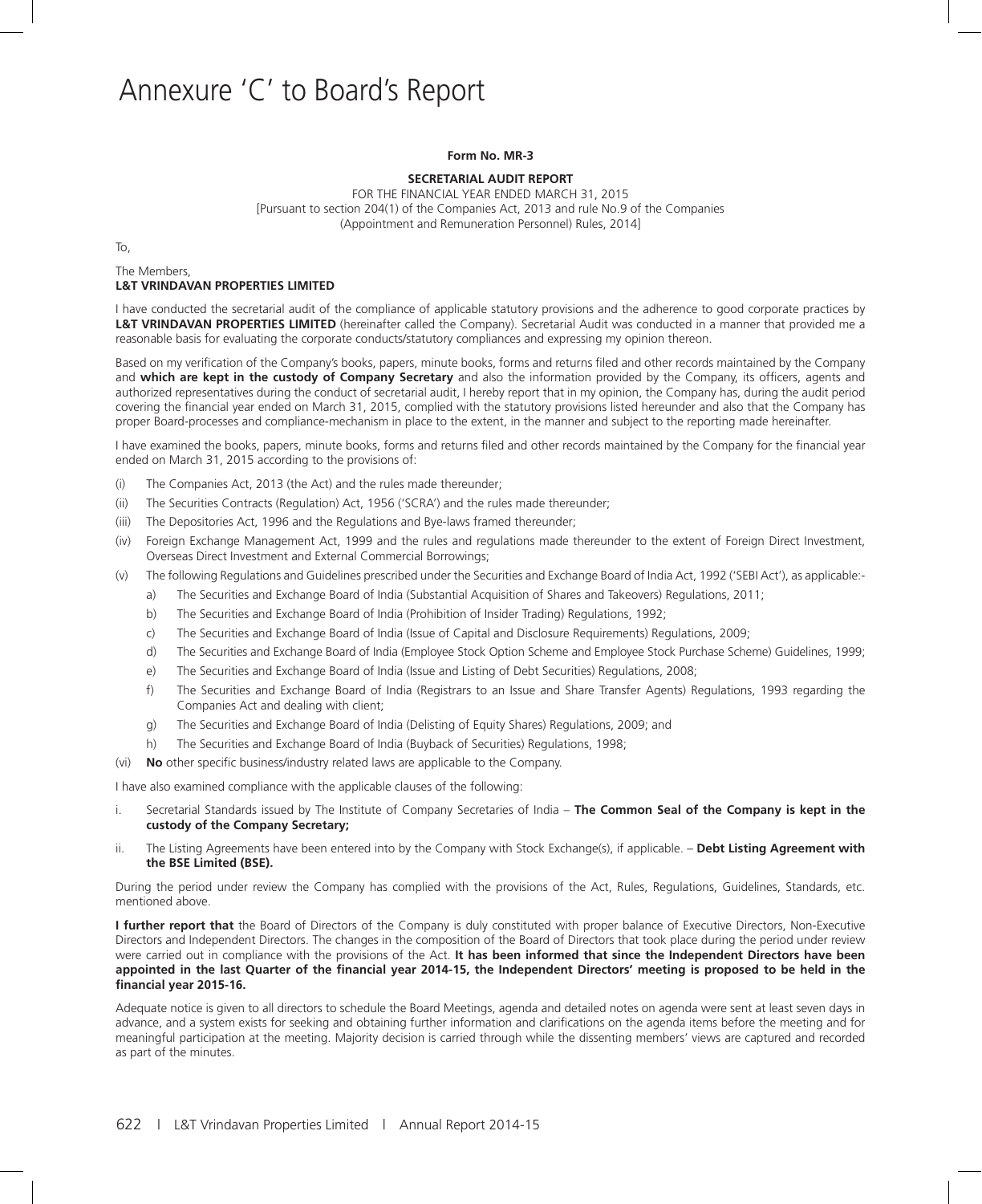**I further report that, I was informed** there are adequate systems and processes in the company commensurate with the size and operations of the company to monitor and ensure compliance with applicable laws, rules, regulations and guidelines.

**I further report that** during the audit period the following events / actions have taken place, which have a major bearing on the Company's affairs in pursuance of the above referred laws, rules, regulations, guidelines, standards, etc.,:

- (i) Public/Right/Preferential issue of shares / debentures/sweat equity, etc. **NIL;**
- (ii) Redemption / buy-back of securities. **NIL.**
- (iii) Major decisions taken by the members in pursuance to section 180 of the Companies Act, 2013.
	- **Increase of Borrowing limits of the Company from** ` **1,000 Crore to** ` **1,500 Crore.**
- (iv) Merger / amalgamation / reconstruction, etc. **NIL.**
- (v) Foreign technical collaborations **NIL.**

 **NAINA R DESAI**

 Practising Company Secretary Place: Mumbai Membership No. 1351 Date: April 21, 2015 Certificate of Practice No.13365

#### **This Report is to be read with our letter of even date which is annexed herewith and forms an integral part of this Report.**

To,

#### The Members

#### **L&T VRINDAVAN PROPERTIES LIMITED**

Our Report of even date is to be read along with this letter.

- 1) Maintenance of secretarial record is the responsibility of the management of the Company. Our responsibility is to express an opinion on these secretarial records based on our audit.
- 2) We have followed the audit practices and processes as were appropriate to obtain reasonable assurance about the correctness of the contents of the Secretarial records. The verification was done on test basis to ensure that correct facts are reflected in secretarial records. We believe that the processes and practices, we followed provide a reasonable basis for our opinion.
- 3) We have not verified the correctness and appropriateness of financial records and Books of Account of the Company.
- 4) Where ever required, we have obtained the Management representation about the compliance of laws, rules and regulations and happening of events etc.
- 5) The compliance of the provisions of Corporate and other applicable laws, rules, regulations, standards is the responsibility of management. Our examination was limited to the verification of procedures on test basis.
- 6) The Secretarial Audit Report is neither an assurance as to the future viability of the Company nor of the efficacy or effectiveness with which the management has conducted the affairs of the Company.

 **NAINA R DESAI** Practising Company Secretary Place: Mumbai No. 1351<br>
Pate: April 21, 2015<br>
Oate: April 21, 2015 Certificate of Practice No.13365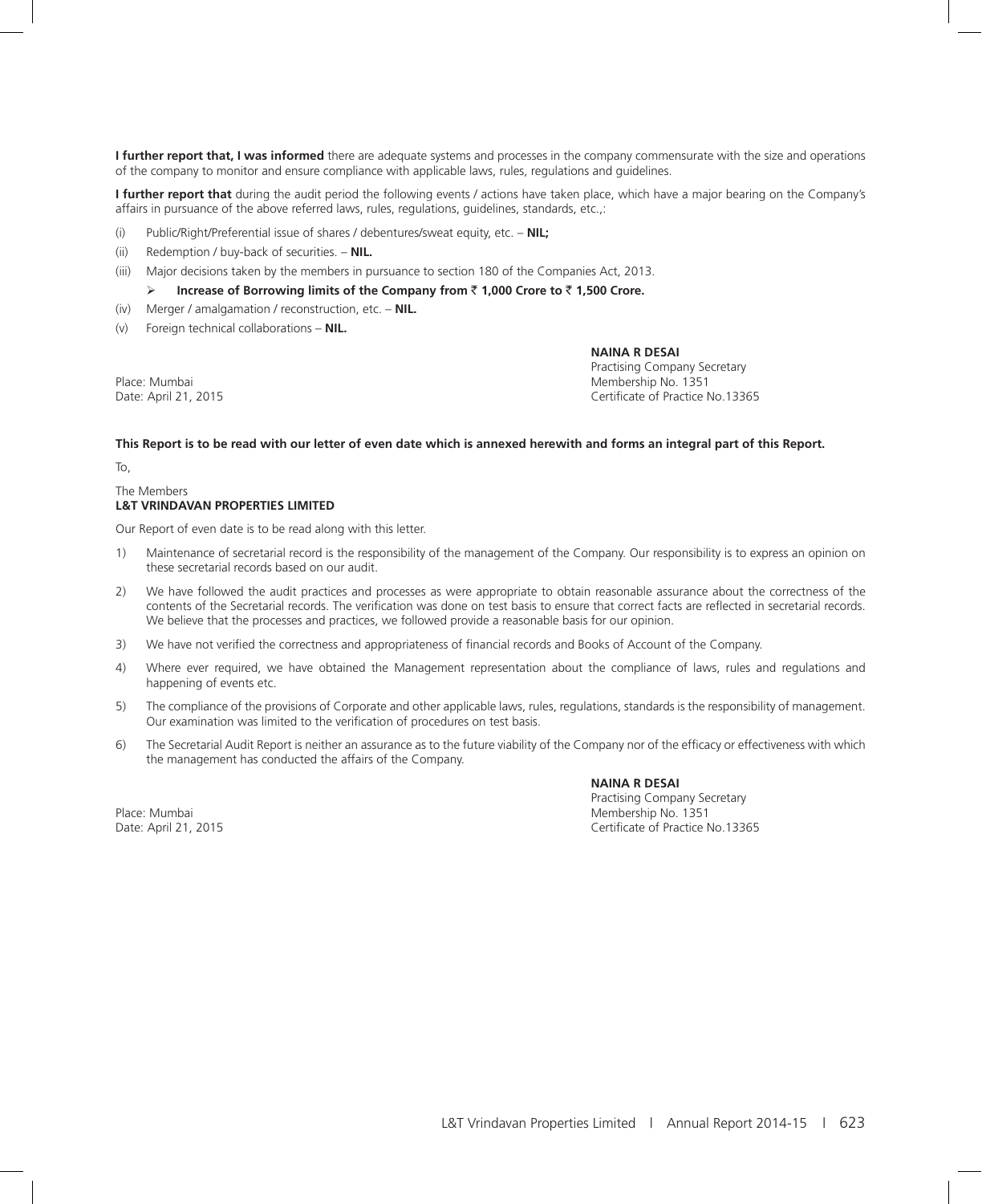# Annexure 'D' to Board's Report

#### **FORM NO. MGT 9**

#### **EXTRACT OF ANNUAL RETURN as on the financial year ended on March 31, 2015 Pursuant to Section 92(3) of the Companies Act, 2013 and Rule 12(1) of the Companies (Management and Administration) Rules, 2014.**

#### **I. REGISTRATION AND OTHER DETAILS**

| I)           | <b>CIN</b>                                                                                          | U70200TN2011PLC081100                                                                                                                                                                                                                                                                 |  |  |
|--------------|-----------------------------------------------------------------------------------------------------|---------------------------------------------------------------------------------------------------------------------------------------------------------------------------------------------------------------------------------------------------------------------------------------|--|--|
| ii)          | <b>Registration Date</b>                                                                            | June 16, 2011                                                                                                                                                                                                                                                                         |  |  |
| iii)         | Name of the Company                                                                                 | L&T Vrindavan Properties Limited                                                                                                                                                                                                                                                      |  |  |
| iv)          | Category / Sub- Category of the Company<br>Company Limited by Shares/ Indian Non-Government Company |                                                                                                                                                                                                                                                                                       |  |  |
| $\mathsf{v}$ | Address of the Registered office & contact details                                                  | Mount Poonamallee Road, Manapakkam, Chennai - 600089, Tamil Nadu.<br>Tel: 022 - 66217300<br>Website: www.ltvrindavanproperties.com                                                                                                                                                    |  |  |
| vi)          | Whether listed company                                                                              | Yes (Only Debentures are listed)                                                                                                                                                                                                                                                      |  |  |
| vii)         | Name, Address & contact details of the Registrar<br>& Transfer Agent, if any                        | Sharepro Services (India) Private Limited<br>13 AB, Samhita Warehousing Complex, 2 <sup>nd</sup> Floor, Sakinaka Telephone<br>Exchange Lane, Andheri - Kurla Road, Sakinaka, Andheri (East),<br>Mumbai - 400 072.<br>Tel: 022 61915400/412<br>Email Id: sharepro@shareproservices.com |  |  |

#### **II. PRINCIPAL BUSINESS ACTIVITY OF THE COMPANY**

| Sr.<br>'No. | Name & Description of main<br>products/ services | NIC Code of the Product / Service | % to total turnover of the Company |  |
|-------------|--------------------------------------------------|-----------------------------------|------------------------------------|--|
|             | Dealing in Real Estate properties                | 68100                             | 20%                                |  |

#### **III. PARTICUALRS OF HOLDING, SUBSIDIARY AND ASSOCIATE COMPANIES -**

| Sr.<br>No. | Name & Address of the Company                                                                                                   | <b>CIN/GLN</b>        | <b>HOLDING/</b><br>SUBSIDIARY/<br><b>ASSOCIATE</b> | % OF<br><b>SHARES HELD</b> | <b>APPLICABLE</b><br><b>SECTION</b> |
|------------|---------------------------------------------------------------------------------------------------------------------------------|-----------------------|----------------------------------------------------|----------------------------|-------------------------------------|
|            | L&T Finance Holdings Limited<br>Address: L&T House, N. M. Marg,<br>Ballard Estate, Mumbai - 400001.                             | L67120MH2008PLC181833 | <b>Holding Company</b>                             | 100.00                     | 2(46)                               |
|            | Mudit Cement Private Limited<br>Address: Unit No. 505 & 506, DLF<br>Tower B, District Centre, Jasola,<br>Delhi - 110025, India. | U26942DL1990PTC041941 | Subsidiary Company                                 | 100.00                     | 2(87)                               |

#### **IV. SHAREHOLDING PATTERN (Equity Share capital Breakup as % of total Equity)**

#### **i) Category-wise Shareholding :-**

| Category of<br><b>Shareholders</b> |              | No. of shares held at the beginning of the year<br>(As on April 1, 2014) |                          |                          | No. of Shares held at the end of the year<br>(As on March 31, 2015) |                          |                          |                      | the year | % change<br>during |
|------------------------------------|--------------|--------------------------------------------------------------------------|--------------------------|--------------------------|---------------------------------------------------------------------|--------------------------|--------------------------|----------------------|----------|--------------------|
|                                    | <b>Demat</b> | <b>Physical</b>                                                          | Total                    | % of Total<br>shares     | <b>Demat</b>                                                        | <b>Physical</b>          | <b>Total</b>             | % of Total<br>shares |          |                    |
| A. Promoters                       |              |                                                                          |                          |                          |                                                                     |                          |                          |                      |          |                    |
| (1) Indian                         |              |                                                                          |                          |                          |                                                                     |                          |                          |                      |          |                    |
| a) Individual/HUF                  | -            | 6#                                                                       | 6#                       |                          | $\overline{\phantom{0}}$                                            | 6#                       | 6#                       | U                    |          |                    |
| b) Central Govt                    | -            | -                                                                        | $\overline{\phantom{0}}$ | $\overline{\phantom{0}}$ | $\overline{\phantom{0}}$                                            | $\overline{\phantom{0}}$ | $\overline{\phantom{0}}$ |                      |          |                    |
| c) State Govt (s)                  | -            |                                                                          | $\overline{\phantom{0}}$ |                          | $\overline{\phantom{0}}$                                            |                          |                          |                      |          |                    |
| d) Bodies Corp.                    | 1,87,49,994  | $\overline{\phantom{0}}$                                                 | 1,87,49,994              | 100                      | 1,87,49,994                                                         | $\overline{\phantom{0}}$ | 1,87,49,994              | 100                  |          |                    |
| e) Bank/Fl                         | -            |                                                                          | -                        | -                        | $\overline{\phantom{0}}$                                            |                          |                          |                      |          |                    |
| f) Any other                       | -            | -                                                                        | $\overline{\phantom{0}}$ | $\overline{\phantom{0}}$ | $\overline{\phantom{m}}$                                            | $\overline{\phantom{0}}$ | $\overline{\phantom{0}}$ |                      |          |                    |
| Sub-total: $(A)$ $(1)$ :           | 1,87,49,994  | 6#                                                                       | 1,87,50,000              | 100                      | 1,87,49,994                                                         | 6#                       | 1,87,50,000              | 100                  |          |                    |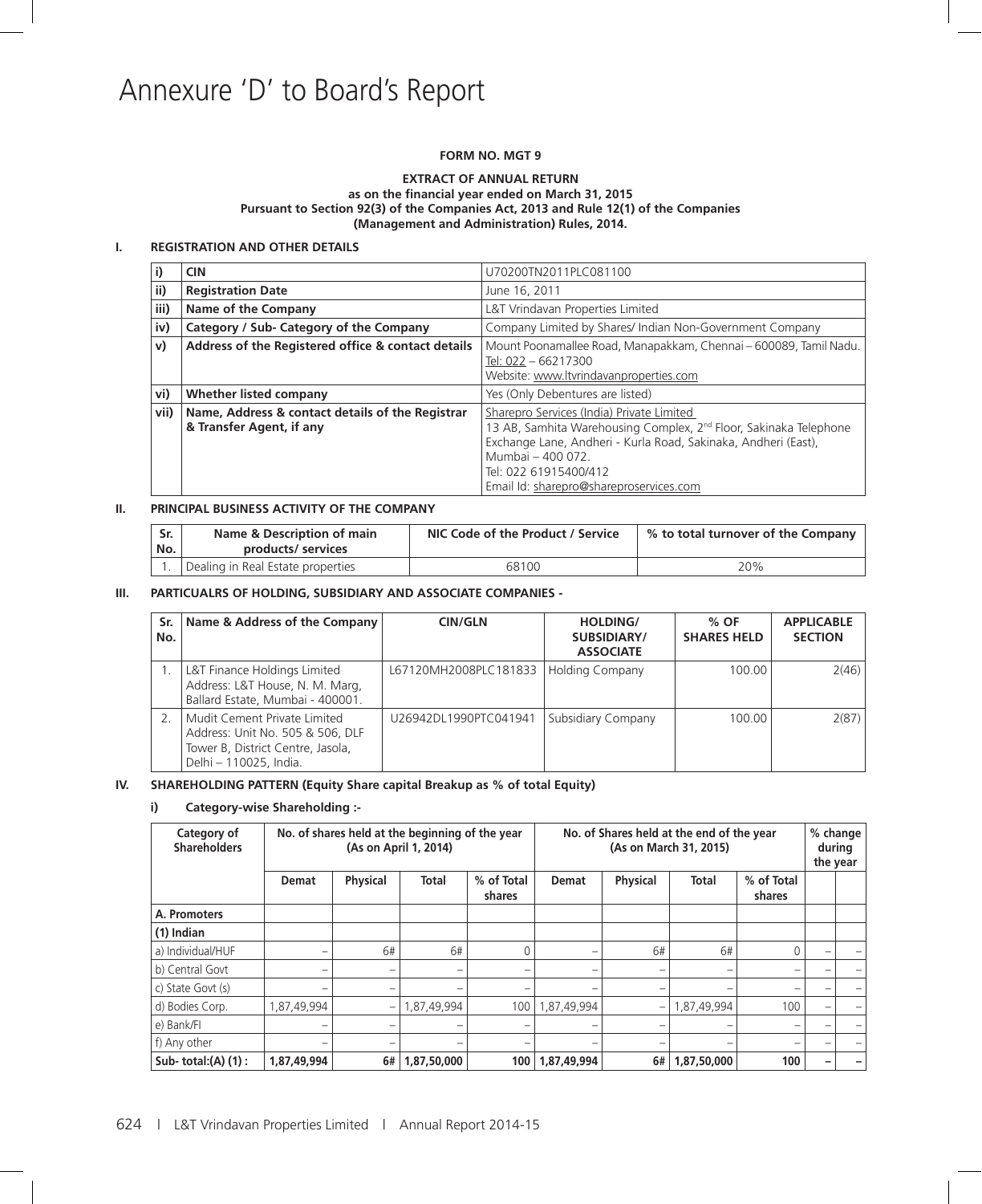| Category of<br>Shareholders                                                             |                          |                          | No. of shares held at the beginning of the year<br>(As on April 1, 2014) |                          | No. of Shares held at the end of the year<br>(As on March 31, 2015) |                          |                                 |                          | % change<br>during<br>the year |
|-----------------------------------------------------------------------------------------|--------------------------|--------------------------|--------------------------------------------------------------------------|--------------------------|---------------------------------------------------------------------|--------------------------|---------------------------------|--------------------------|--------------------------------|
|                                                                                         | Demat                    | Physical                 | Total                                                                    | % of Total<br>shares     | Demat                                                               | Physical                 | Total                           | % of Total<br>shares     |                                |
| (2) Foreign                                                                             |                          |                          |                                                                          |                          |                                                                     |                          |                                 |                          |                                |
| a) NRIs- Individuals                                                                    | -                        |                          | $\overline{\phantom{0}}$                                                 |                          | $\overline{\phantom{0}}$                                            |                          | $\overline{a}$                  |                          |                                |
| b) Other- Individuals                                                                   | $\overline{\phantom{0}}$ | $\overline{a}$           | $\equiv$                                                                 | $\overline{\phantom{0}}$ | $\overline{\phantom{0}}$                                            | $\overline{a}$           | $\overline{\phantom{0}}$        |                          |                                |
| c) Bodies Corp.                                                                         | $\overline{\phantom{0}}$ | $\overline{\phantom{0}}$ | $\qquad \qquad -$                                                        | $\overline{\phantom{0}}$ | $\overline{\phantom{0}}$                                            | $\overline{a}$           | $\overline{\phantom{0}}$        |                          |                                |
| d) Banks/Fl                                                                             | $\overline{\phantom{0}}$ |                          | $\overline{\phantom{0}}$                                                 | $\overline{\phantom{0}}$ | $\overline{a}$                                                      | $\overline{\phantom{0}}$ | $\overline{\phantom{a}}$        |                          |                                |
| e) Any other                                                                            | $\overline{\phantom{0}}$ |                          | $\overline{\phantom{0}}$                                                 | $\overline{\phantom{0}}$ | $\overline{a}$                                                      |                          | $\overline{\phantom{a}}$        |                          |                                |
| Sub -total (A) (2) :                                                                    |                          |                          |                                                                          |                          |                                                                     |                          |                                 |                          |                                |
| <b>Total shareholding</b>                                                               | 1,87,49,994              | 6#                       | 1,87,50,000                                                              | 100                      | 1,87,49,994                                                         | 6#                       | 1,87,50,000                     | 100                      |                                |
| of Promoter<br>$(A)=(A)(1)+(A)(2)$                                                      |                          |                          |                                                                          |                          |                                                                     |                          |                                 |                          |                                |
| <b>B.</b> Public<br>Shareholding                                                        |                          |                          |                                                                          |                          |                                                                     |                          |                                 |                          |                                |
| (1) Institutions                                                                        |                          |                          |                                                                          |                          |                                                                     |                          |                                 |                          |                                |
| a) Mutual Funds                                                                         | $\overline{\phantom{0}}$ |                          | $\qquad \qquad -$                                                        | $\overline{\phantom{0}}$ | $\overline{\phantom{0}}$                                            | $\overline{a}$           | $\overline{\phantom{0}}$        | $\overline{\phantom{0}}$ |                                |
| b) Banks/Fl                                                                             | $\overline{\phantom{0}}$ |                          | $\qquad \qquad -$                                                        | $\overline{a}$           | $\overline{\phantom{0}}$                                            | $\overline{\phantom{0}}$ | $\overline{\phantom{0}}$        |                          |                                |
| c) Central Govt                                                                         | $\overline{\phantom{0}}$ |                          | $\overline{\phantom{0}}$                                                 | $\overline{\phantom{0}}$ | $\overline{\phantom{0}}$                                            |                          | $\overline{\phantom{0}}$        |                          |                                |
| d) State Govt (s)                                                                       | $\overline{\phantom{0}}$ |                          | $\qquad \qquad -$                                                        | $\overline{\phantom{0}}$ | $\overline{a}$                                                      |                          | $\overline{\phantom{a}}$        |                          |                                |
| e) Venture Capital<br>Funds                                                             | $\overline{a}$           |                          | $\overline{a}$                                                           |                          | $\overline{a}$                                                      |                          | $\overline{\phantom{0}}$        |                          |                                |
| f) Insurance Companies                                                                  | $\overline{\phantom{0}}$ | $\overline{a}$           | $\qquad \qquad -$                                                        | $\overline{a}$           | $\qquad \qquad -$                                                   | $\overline{a}$           |                                 | $\overline{a}$           |                                |
| g) Flls                                                                                 | $\overline{\phantom{0}}$ | $\overline{\phantom{0}}$ | $\overline{\phantom{0}}$                                                 | $\overline{\phantom{0}}$ | $\overline{a}$                                                      | $\overline{\phantom{0}}$ | $\overline{\phantom{a}}$        | $\overline{\phantom{0}}$ |                                |
| h) Foreign Venture<br>Capital Funds                                                     | $\overline{\phantom{0}}$ |                          | $\overline{a}$                                                           |                          | $\overline{a}$                                                      |                          | $\overline{\phantom{0}}$        |                          |                                |
| i) Others (specify)                                                                     | $\overline{\phantom{0}}$ |                          | $\overline{\phantom{0}}$                                                 |                          | $\overline{a}$                                                      |                          | $\overline{\phantom{0}}$        |                          |                                |
| Sub -total (B)(1):                                                                      |                          |                          |                                                                          |                          |                                                                     |                          |                                 |                          |                                |
| (2) Non-Institutions                                                                    |                          |                          |                                                                          |                          |                                                                     |                          |                                 |                          |                                |
| a) Bodies Corp.                                                                         | $\overline{\phantom{0}}$ | $\overline{a}$           | $\overline{\phantom{0}}$                                                 | $\overline{\phantom{0}}$ | $\overline{a}$                                                      | $\overline{\phantom{0}}$ | $\overline{a}$                  |                          |                                |
| i) Indian                                                                               | $\overline{\phantom{0}}$ |                          | $\qquad \qquad -$                                                        |                          | $\overline{a}$                                                      |                          | $\overline{\phantom{0}}$        |                          |                                |
| ii) Overseas                                                                            | $\overline{\phantom{0}}$ |                          | $\overline{\phantom{0}}$                                                 |                          | $\overline{a}$                                                      |                          | $\overline{\phantom{a}}$        |                          |                                |
| b) Individuals                                                                          | $\overline{\phantom{0}}$ |                          | $\overline{a}$                                                           |                          |                                                                     |                          |                                 |                          |                                |
| i) Individual<br>shareholders holding<br>nominal share capital<br>upto ₹1 lakh          |                          |                          |                                                                          |                          |                                                                     |                          |                                 |                          |                                |
| ii) Individual<br>shareholders holding<br>nominal share capital<br>in excess of ₹1 lakh |                          |                          |                                                                          |                          |                                                                     |                          |                                 |                          |                                |
| c) Others (specify)                                                                     | $\overline{\phantom{0}}$ |                          | $\qquad \qquad -$                                                        |                          | $\overline{\phantom{0}}$                                            |                          | $\overbrace{\rule{2.5cm}{0pt}}$ |                          |                                |
| Sub-total (B)(2):                                                                       |                          |                          |                                                                          |                          |                                                                     |                          |                                 |                          |                                |
| <b>Total Public</b><br>Shareholding<br>$(B)=(B)(1)+(B)(2)$                              |                          |                          |                                                                          |                          |                                                                     |                          |                                 |                          |                                |
| C. Shares held by<br><b>Custodian for</b><br><b>GDRs &amp; ADRs</b>                     | $\overline{\phantom{0}}$ |                          | $\overline{\phantom{a}}$                                                 |                          | $\overline{a}$                                                      |                          |                                 |                          |                                |
| Grand Total (A+B+C)                                                                     | 1,87,49,994              |                          | 6# 1,87,50,000                                                           |                          | 100   1,87,49,994                                                   |                          | 6# 1,87,50,000                  | 100                      | <br>---                        |

# Held Jointly with L&T Finance Holdings Limited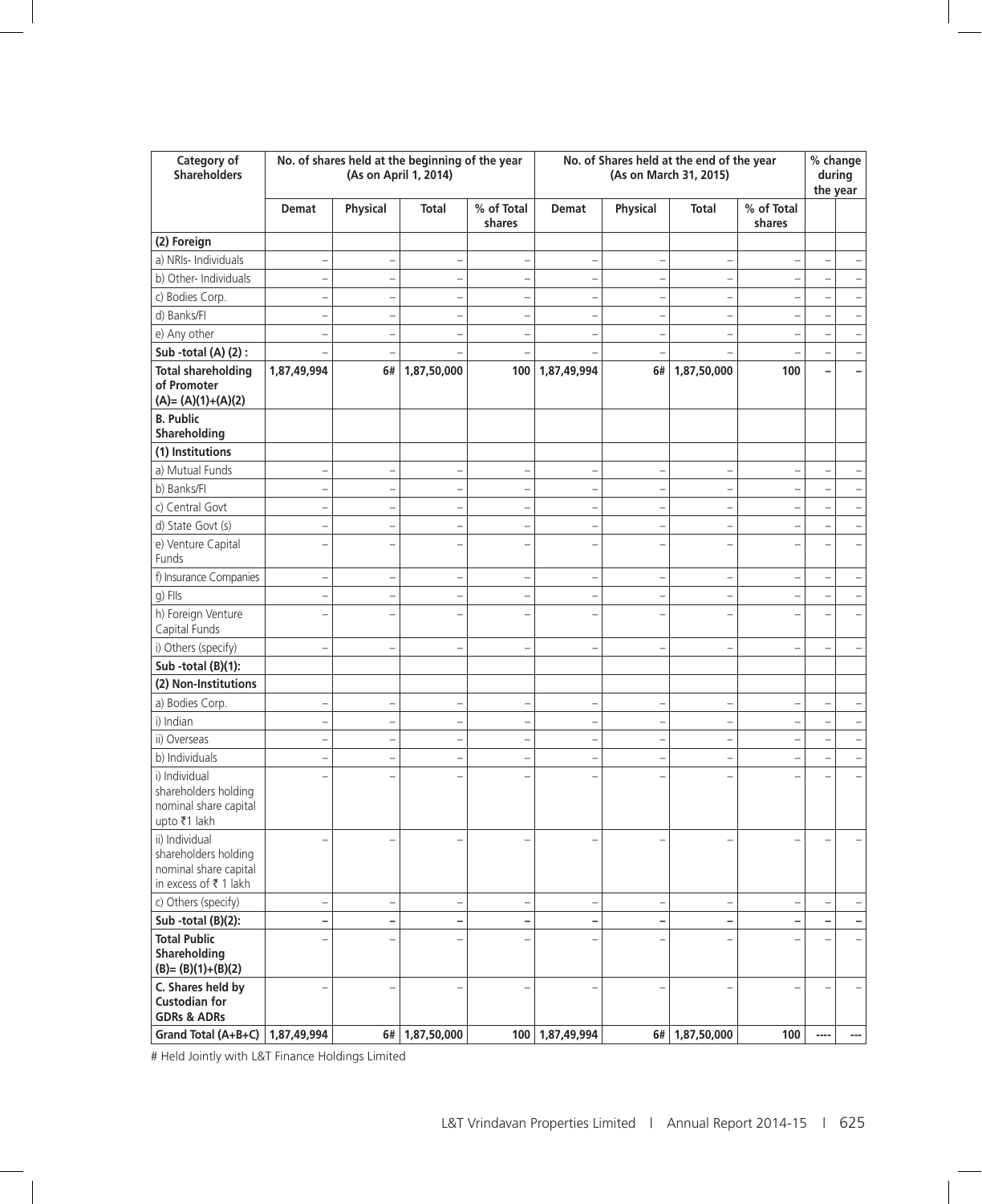#### **a. Shareholding of Promoters**

| Sr.<br>No. | Shareholder's Name            | Shareholding at the<br>beginning of the year<br>(As on April 1, 2014) |                                             |                                                           | Shareholding at the<br>end of the year<br>(As on March 31, 2015) | $%$ change<br>in share<br>holding<br>during<br>the year |                                              |          |
|------------|-------------------------------|-----------------------------------------------------------------------|---------------------------------------------|-----------------------------------------------------------|------------------------------------------------------------------|---------------------------------------------------------|----------------------------------------------|----------|
|            |                               | No of shares                                                          | $%$ of total<br>shares<br>of the<br>company | % of shares<br>pledged /<br>encumbered<br>to total shares | $ $ No of shares $ \%$ of total $ \%$ of shares                  | shares<br>of the<br>company                             | pledged/<br>encumbered<br>to total<br>shares |          |
|            | *L&T Finance Holdings Limited | $*1,87,50,000$                                                        | 100.00                                      |                                                           | 1,87,50,000                                                      | 100.00                                                  |                                              | $\Omega$ |
|            | <b>Total</b>                  | 1,87,50,000                                                           | 100.00                                      |                                                           | 1,87,50,000                                                      | 100.00                                                  |                                              | $\bf{0}$ |

\*Includes six shares held by Individuals jointly with L&T Finance Holdings Limited

#### **ii) Change in Promoters' Shareholding (please specify, if there is no change) - None**

| Sr.<br>No. |                                                                                                                                                                                 |               | Shareholding at the<br>beginning of the Year<br>(As on April 1, 2014) | <b>Cumulative Shareholding</b><br>during the year<br>(April 1, 2014 to March 31, 2015) |                                        |  |
|------------|---------------------------------------------------------------------------------------------------------------------------------------------------------------------------------|---------------|-----------------------------------------------------------------------|----------------------------------------------------------------------------------------|----------------------------------------|--|
|            |                                                                                                                                                                                 | No. of shares | % of total<br>shares of the<br>Company                                | No. of shares                                                                          | % of total<br>shares of the<br>Company |  |
|            | <b>L&amp;T Finance Holdings Limited</b>                                                                                                                                         |               |                                                                       |                                                                                        |                                        |  |
|            | At the beginning of the year                                                                                                                                                    | *1,87,50,000  | 100.00                                                                |                                                                                        |                                        |  |
|            | Date wise increase/ decrease in Promoters Share holding<br>during the year specifying the reasons for increase/decrease<br>(e.g. allotment/ transfer/ bonus/ sweat equity, etc) |               |                                                                       |                                                                                        |                                        |  |
|            | At the end of the year                                                                                                                                                          |               |                                                                       | 1,87,50,000                                                                            | 100.00                                 |  |

\*Includes six shares held by Individuals jointly with L&T Finance Holdings Limited

#### **iii) Shareholding Pattern of top ten Shareholders (other than Directors, Promoters & Holders of GDRs & ADRs) : NIL**

#### **iv) Shareholding of Directors & Key Managerial Personnel:**

| Sr.<br>No. | For Each of the Directors & KMP                                                                                                                                                 |               | Shareholding at the<br>beginning of the year | <b>Cumulative Shareholding</b><br>during the year |                                        |  |
|------------|---------------------------------------------------------------------------------------------------------------------------------------------------------------------------------|---------------|----------------------------------------------|---------------------------------------------------|----------------------------------------|--|
|            |                                                                                                                                                                                 | No. of shares | % of total<br>shares of the<br>company       | No of shares                                      | % of total<br>shares of the<br>company |  |
|            | Mr. N. Sivaraman*                                                                                                                                                               |               |                                              |                                                   |                                        |  |
|            | At the beginning of the year                                                                                                                                                    |               |                                              |                                                   |                                        |  |
|            | Date wise increase/ decrease in Promoters Share holding<br>during the year specifying the reasons for increase/decrease<br>(e.g. allotment/ transfer/ bonus/ sweat equity, etc) |               |                                              |                                                   |                                        |  |
|            | At the end of the year                                                                                                                                                          |               |                                              |                                                   |                                        |  |
|            | Mr. Dinanath Dubhashi*                                                                                                                                                          |               |                                              |                                                   |                                        |  |
|            | At the beginning of the year                                                                                                                                                    |               |                                              |                                                   |                                        |  |
|            | Date wise increase/ decrease in Promoters Share holding<br>during the year specifying the reasons for increase/decrease<br>(e.g. allotment/ transfer/ bonus/ sweat equity, etc) |               |                                              |                                                   |                                        |  |
|            | At the end of the year                                                                                                                                                          |               |                                              |                                                   | 0                                      |  |

\*Held Jointly with L&T Finance Holdings Limited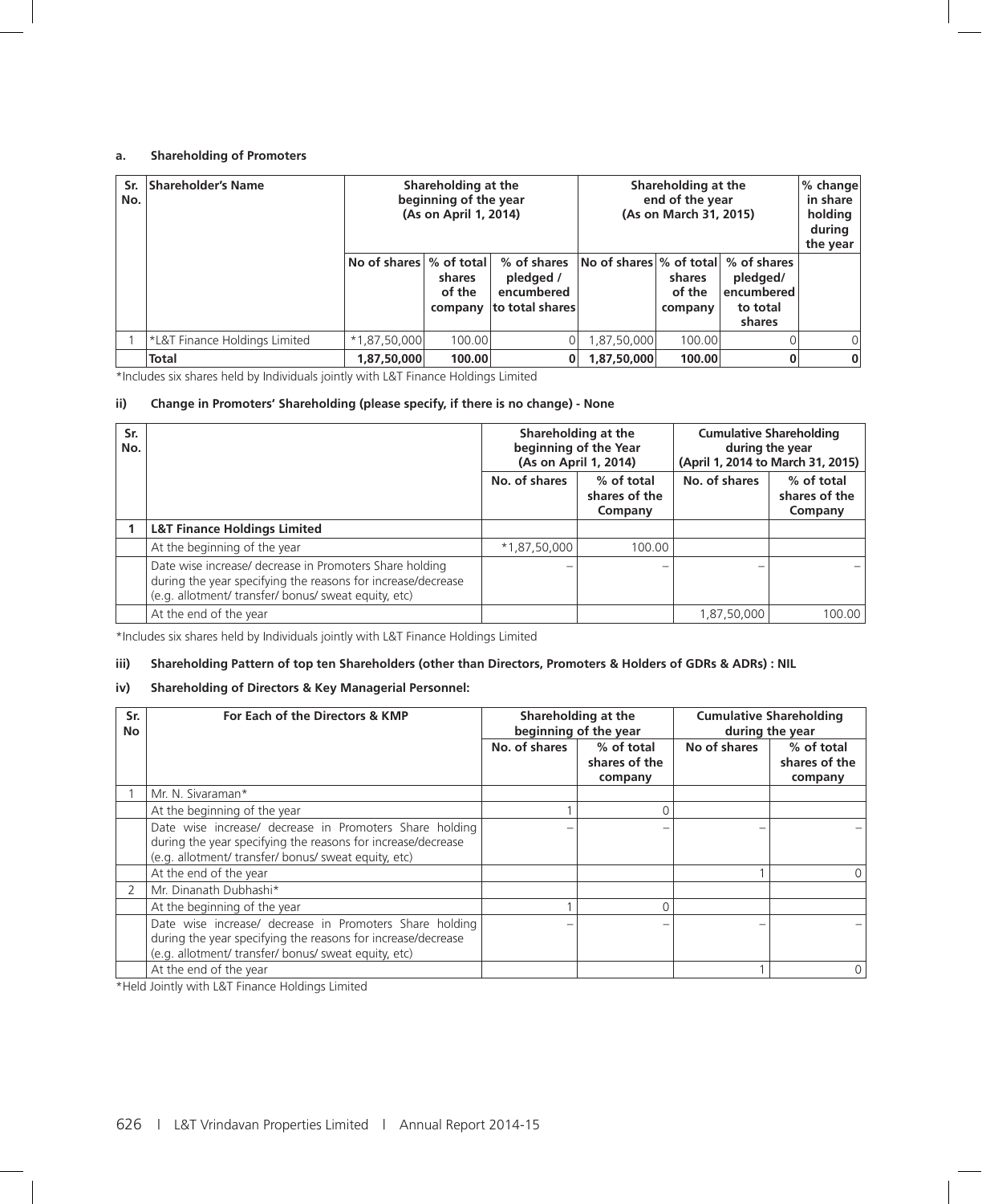#### **V. INDEBTEDNESS**

Indebtedness of the Company including interest outstanding/accrued but not due for payment

(₹ in Lakhs)

|                                                     | <b>Secured Loans</b><br>excluding<br>deposits | <b>Unsecured</b><br>Loans | <b>Deposits</b> | <b>Total</b><br><b>Indebtedness</b> |
|-----------------------------------------------------|-----------------------------------------------|---------------------------|-----------------|-------------------------------------|
| Indebtedness at the beginning of the financial year |                                               |                           |                 |                                     |
| i) Principal Amount                                 | 20,000                                        | 25,886.22                 |                 | 45,886.22                           |
| ii) Interest due but not paid                       |                                               |                           |                 |                                     |
| iii) Interest accrued but not due                   | 34.19                                         | 808.52                    |                 | 842.71                              |
| Total (i+ii+iii)                                    | 20,034.19                                     | 26,694.74                 |                 | 46,728.93                           |
| Change in Indebtedness during the financial year    |                                               |                           |                 |                                     |
| <b>Additions</b>                                    |                                               | 33,663.55                 |                 | 33,663.55                           |
| Reduction                                           |                                               | 31,616.22                 |                 | 31,616.22                           |
| <b>Net Change</b>                                   |                                               | 2,047.33                  |                 | 2,047.33                            |
| Indebtedness at the end of the financial year       |                                               |                           |                 |                                     |
| i) Principal Amount                                 | 20,000                                        | 27,933.55                 |                 | 47,933.55                           |
| ii) Interest due but not paid                       |                                               |                           |                 |                                     |
| iii) Interest accrued but not due                   | 34.19                                         | 820.17                    |                 | 854.36                              |
| Total (i+ii+iii)                                    | 20.034.19                                     | 28,753,72                 |                 | 48.787.91                           |

**VI. REMUNERATION OF DIRECTORS AND KEY MANAGERIAL PERSONNEL** 

#### **A. Remuneration to Managing Director, Whole time director and/or Manager: Nil#**

| Sr.                   | <b>Particulars of Remuneration</b>                                                                      | Name of the Manager | <b>Total Amount</b> |
|-----------------------|---------------------------------------------------------------------------------------------------------|---------------------|---------------------|
| No.                   |                                                                                                         | Mr. Pradeep Shintre | Nil                 |
|                       | Gross salary<br>(a) Salary as per provisions contained in section 17(1) of the<br>Income Tax Act, 1961. |                     |                     |
|                       | (b) Value of perquisites u/s 17(2) of the Income Tax Act, 1961                                          |                     |                     |
|                       | (c) Profits in lieu of salary under section 17(3) of the Income Tax<br>Act, 1961                        |                     |                     |
| 2.                    | Stock option                                                                                            |                     |                     |
| 3.                    | Sweat Equity                                                                                            |                     |                     |
| $\mathcal{A}_{\cdot}$ | Commission<br>- as % of profit<br>- others (specify)                                                    |                     |                     |
| 5.                    | Others, please specify                                                                                  |                     |                     |
|                       | Total (A)                                                                                               |                     |                     |
|                       | Ceiling as per the Act                                                                                  |                     |                     |

**# The Manager of the Company is on deputation, and draws his remuneration from the deputing company within the L&T Financial Services Group. Hence, the remuneration paid to him by the Company is NIL.** 

#### **B. Remuneration to other directors:**

| No. | Sr. Particulars of Remuneration                | Name of the<br><b>Directors</b> | <b>Total Amount</b>      |
|-----|------------------------------------------------|---------------------------------|--------------------------|
|     | Independent Directors                          |                                 |                          |
|     | Fee for attending board and Committee meetings |                                 |                          |
|     | • Commission                                   |                                 |                          |
|     | • Others, please specify                       |                                 | $\overline{\phantom{a}}$ |
|     | Total (1)                                      |                                 |                          |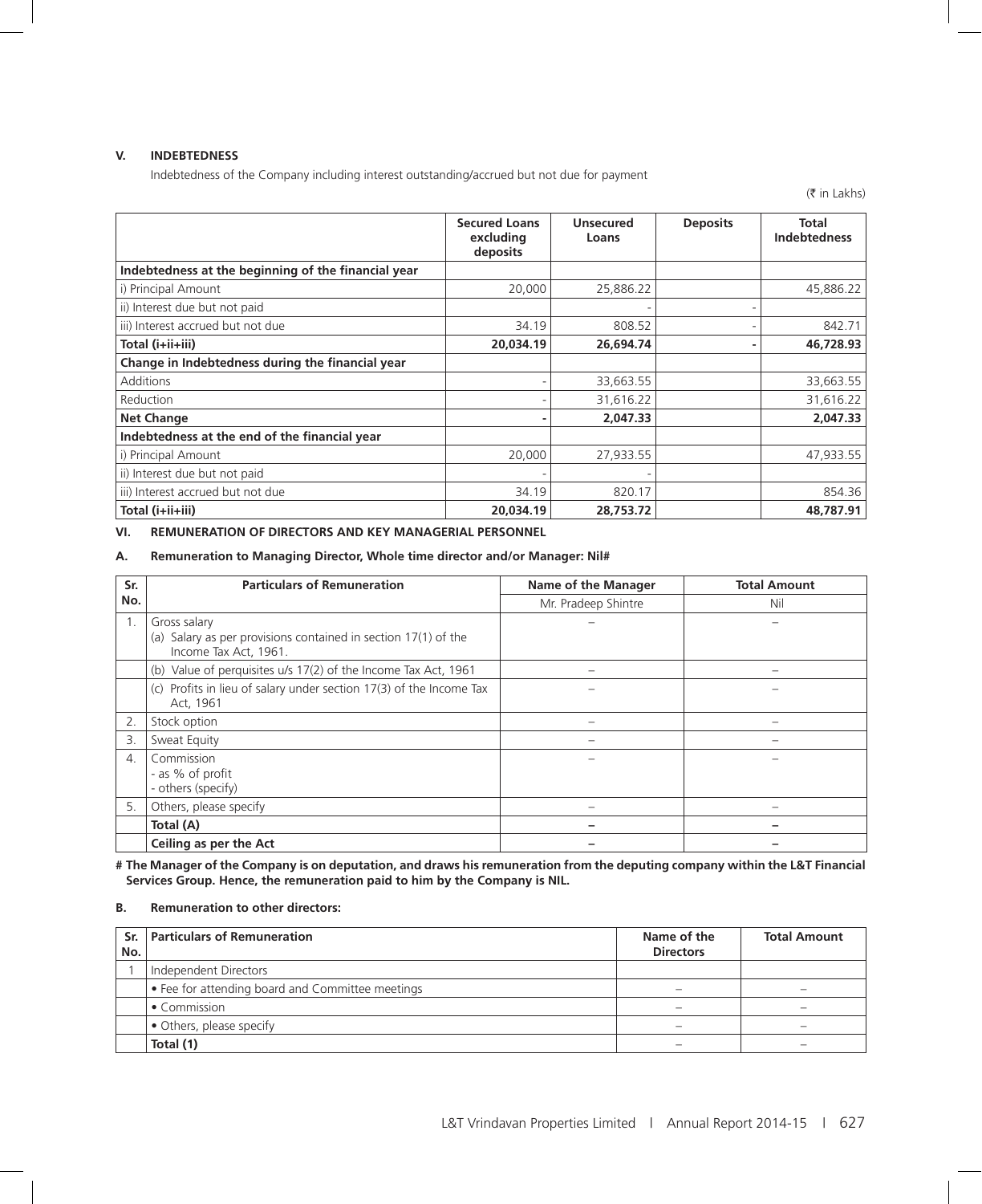| Sr.<br>No. | <b>Particulars of Remuneration</b>           | Name of the<br><b>Directors</b> | <b>Total Amount</b> |
|------------|----------------------------------------------|---------------------------------|---------------------|
|            | Other Non Executive Directors                |                                 |                     |
|            | • Fee for attending board/committee meetings |                                 |                     |
|            | • Commission                                 |                                 |                     |
|            | • Others, please specify                     |                                 |                     |
|            | Total (2)                                    |                                 |                     |
|            | Total $(B)=(1+2)$                            |                                 |                     |
|            | <b>Total Managerial Remuneration</b>         |                                 |                     |
|            | Overall Ceiling as per the Act               |                                 |                     |

#### **C. REMUNERATION TO KEY MANAGERIAL PERSONNEL OTHER THAN MD/MANAGER/WTD: Not Applicable#**

| Sr. | <b>Particulars of Remuneration</b>                                                                      | <b>Key Managerial Personnel</b> |                      |            |              |
|-----|---------------------------------------------------------------------------------------------------------|---------------------------------|----------------------|------------|--------------|
| No. |                                                                                                         | <b>CEO</b>                      | Company<br>Secretary | <b>CFO</b> | <b>Total</b> |
|     |                                                                                                         |                                 |                      | -          | Nil          |
| 1.  | Gross Salary<br>(a) Salary as per provisions contained in section 17(1) of the<br>Income Tax Act, 1961. |                                 |                      |            |              |
|     | (b) Value of perquisites u/s 17(2) of the Income Tax Act, 1961                                          |                                 |                      |            |              |
|     | (c) Profits in lieu of salary under section 17(3) of the Income<br>Tax Act, 1961                        |                                 |                      |            |              |
| 2.  | <b>Stock Option</b>                                                                                     |                                 |                      |            |              |
| 3.  | Sweat Equity                                                                                            |                                 |                      |            |              |
|     | Commission                                                                                              |                                 |                      |            |              |
|     | as % of profit                                                                                          |                                 |                      |            |              |
|     | others, specify                                                                                         |                                 |                      |            |              |
|     | Others, please specify                                                                                  |                                 |                      |            |              |
| 5.  | Others, please specify                                                                                  |                                 |                      |            |              |
|     | <b>Total</b>                                                                                            |                                 |                      |            |              |

**# The above KMPs are on deputation and draw their remuneration from the deputing company within the L&T Financial Services Group. Hence, the remuneration paid to them by the Company is NIL.** 

**VII. PENALTIES/PUNISHMENT/COMPOUNDING OF OFFENCES: NONE**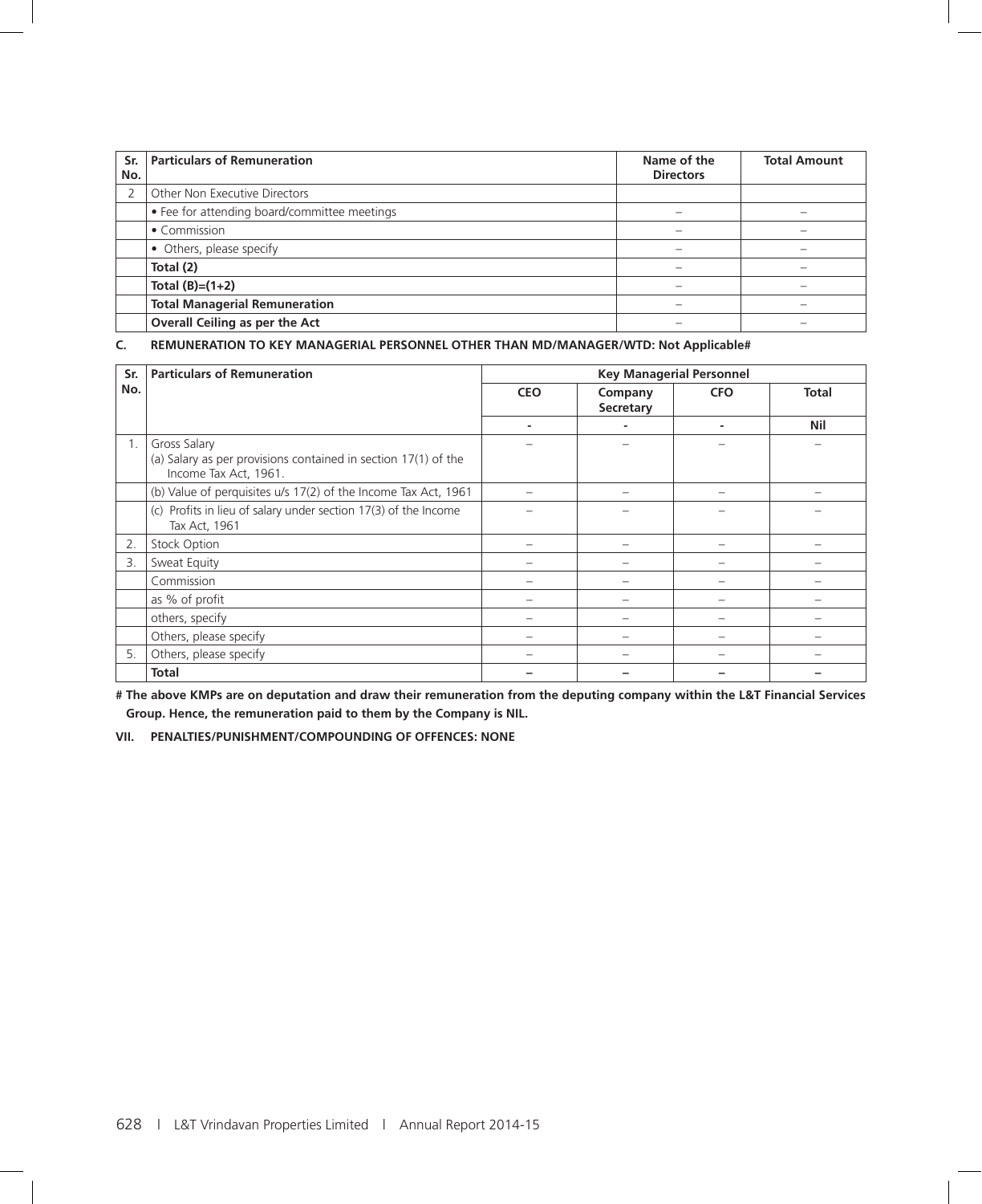# Annexure 'E' to Board's Report

#### **CORPORATE GOVERNANCE REPORT**

#### **BOARD OF DIRECTORS**

The Board of Directors along with its Committees provides leadership and guidance to your Company's management and directs, supervises and controls the activities of the Company. At present, the Board comprises six Directors viz. Mr. Prabhakar B., Mr. Subramaniam N., Mr. N. Sivaraman, Ms. Raji Vishwanathan, Mr. Dinanath Dubhashi and Mr. G. Krishnamurthy. Mr. N. Sivaraman is the President & Whole-time Director of L&T Finance Holdings Limited, Mr. Dinanath Dubhashi is the Managing Director and Chief Executive of L&T Finance Limited, Mr. G Krishnamurthy is the Manager and Chief Executive of L&T Infrastructure Finance Company Limited and Ms. Raji Vishwanathan is the Group General Counsel of L&T Financial Services. Mr. Prabhakar B. and Mr. Subramaniam N. are the Independent Directors. Post induction of the Independent Directors, the Company has re-constituted various committees.

Mr. Pradeep Shintre, who holds a senior position in a group company, is the Manager of the Company and functions under the superintendence and control of the Board of Directors.

The Board functions either as a full Board or through various Committees constituted to oversee specific areas. The Committees have oversight of operational issues assigned to them by the Board. The Three Committees constituted by the Board in this connection are:

- Audit Committee
- Committee of Directors
- Nomination and Remuneration Committee

The details of various committees of the Company (particulars relevant to the financial year ended on March 31, 2015) are as under:

#### **Audit Committee:**

The Audit Committee has been set up pursuant to Section 177 of the Companies Act, 2013. The Committee, which was re-constituted on March 31, 2015, comprises 3 Directors as per the details given below:

#### **Composition of Audit Committee**

Mr. Prabhakar B. - Chairman

Mr. Subramaniam N.

Mr. N. Sivaraman

#### **Role of the Committee**

- i) To make recommendation for appointment, remuneration and terms of appointment of auditors of the Company;
- ii) To review and monitor the auditor's independence and performance, and effectiveness of audit process;
- iii) To examine the financial statement and the auditors' report thereon;
- iv) To approve or make any subsequent modification of transactions of the Company with related parties;
- v) To scrutinise inter-corporate loans and investments;
- vi) To undertake valuation of undertakings or assets of the company, wherever it is necessary;
- vii) To evaluate internal financial controls and risk management systems;
- viii) To monitor the end use of funds raised through public offers and related matters;
- ix) To investigate into any matter in relation to the items given above or referred to it by the Board and power to obtain professional advice from external sources and have full access to information contained in the records of the company; and
- x) To call for the comments of the auditors about internal control systems, the scope of audit, including the observations of the auditors and review of financial statement before their submission to the Board and discuss any related issues with the internal and statutory auditors and the management of the company

#### **Committee of Directors:**

The Committee of Directors comprises 3 Directors as per details given below:

#### **Composition of Committee of Directors**

- Mr. N. Sivaraman
- Mr. Dinanath Dubhashi
- Mr. G. Krishnamurthy

#### **Role of the Committee**

The Committee of Directors is entrusted with the powers of general management of the affairs of the Company.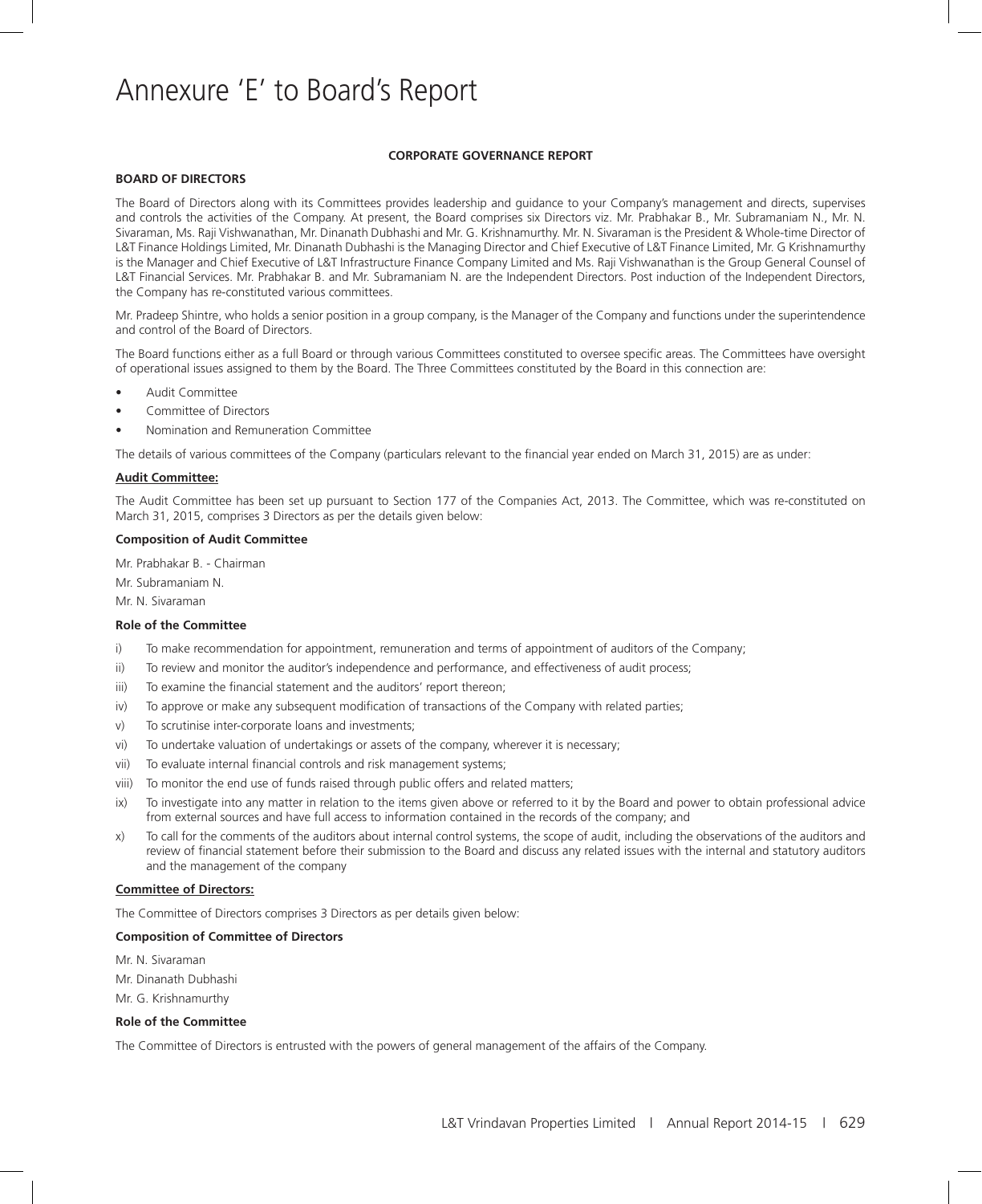#### **Nomination and Remuneration Committee:**

The Nomination and Remuneration Committee, which was constituted on March 31, 2015 comprises three Members

Composition of Nomination and Remuneration Committee

Mr. Prabhakar B. - Chairman

Mr. Subramaniam N.

Mr. N. Sivaraman

#### **Role of the Committee**

- i) Identify persons who are qualified to become directors and who may be appointed in senior management in accordance with the criteria laid down recommend to the Board their appointment and removal and shall carry out evaluation of every director's performance.
- ii) If desire, formulate the criteria for determining qualifications, positive attributes and independence of a director and recommend to the Board a policy, relating to the remuneration for the directors, key managerial personnel and other employees.
- iii) To ensure that
	- (a) the level and composition of remuneration is reasonable and sufficient to attract, retain and motivate Directors of the quality required to run the company successfully;
	- (b) relationship of remuneration to performance is clear and meets appropriate performance benchmarks; and
	- (c) remuneration to Directors, key managerial personnel and senior management involves a balance between fixed and incentive pay reflecting short and long-term performance objectives appropriate to the working of the company and its goals.
- iv) To ensure 'fit and proper' status of existing/proposed directors by obtaining necessary information and declaration from them and undertake a process of due diligence to determine suitability of the person for appointment/continuing to hold appointment as Director on the Board based upon qualification, expertise, track record, integrity and other relevant factors.

#### **Separation of Offices of Chairman and Manager**

The roles and offices of the Chairman and Manager are separated. The Chairman is elected by the Board Members at every Board Meeting of the Company. Further, Mr. Pradeep Shintre is the Manager of your Company.

#### **Independent Directors**

Mr. Prabhakar B. and Mr. Subramaniam N. are Independent Directors on the Board of the Company.

#### **Remuneration of Directors**

Non-Executive Directors of the Company other than Independent Directors are associated with companies of L&T Financial Services group and are not drawing any remuneration from the Company. Independent Directors on the Board are paid sitting fees for attending the meetings of the Board and/or any Committee thereof and commission on net profits, if any.

#### **Numbers of Companies in which an Individual may become a Director**

The Company has apprised its Board members about the restriction on number of other directorships and they have confirmed compliance with the same.

#### **Responsibilities of the Board**

The operations of the Company are run by the Manager under the supervision and the guidance of the Board.

Presentation to the Board in areas such as financial results, budgets, business prospects etc., give the Directors an opportunity to interact with senior managers and other functional heads. Directors are also updated about their role, responsibilities and liabilities.

The Company ensures necessary training to the Directors including their Independent Directors relating to its business through formal/informal interactions. Systems, procedures and resources are available to ensure that every Director is supplied, in a timely manner, with precise and concise information in a form and of a quality appropriate to effectively enable / discharge his duties. The Directors are given time to study the data and contribute effectively to Board discussions. The Non-Executive Directors/Independent Directors through their interactions and deliberations give suggestions for improving overall effectiveness of the Board and its Committees. Their inputs are also utilized to determine the critical skills required for prospective candidates for election to the Board. The systems of risk management and compliance with statutory requirements are in place.

#### **Internal Auditors**

The Board of Directors at its meeting held on July 11, 2014 has appointed M/s. Aneja Associates as Internal Auditor of the Company to conduct internal audit of the functions and activities of the Company.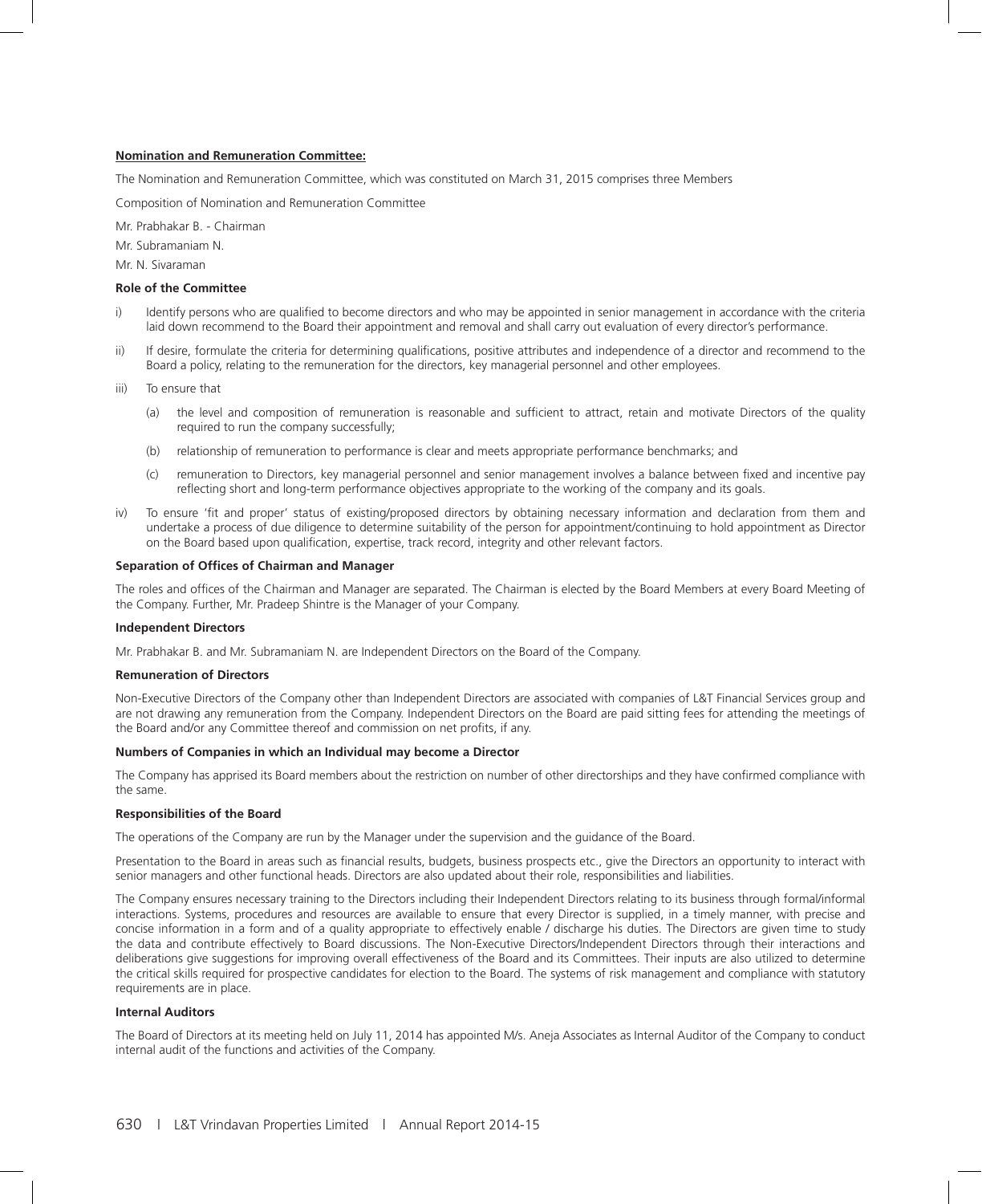#### **Internal Control**

The Board ensures the effectiveness of your Company's system of internal controls including financial, operational and compliance controls and risk management systems.

#### **Disclosures**

During the financial year ended March 31, 2015:

- There was no materially significant related party transaction with the Directors that had a potential conflict with the interests of your Company.
- The related party transactions have been disclosed in the Notes to Accounts forming part of the Annual Financial Statements.
- Though not applicable, your Company generally ensures adherence to the various mandatory and non-mandatory requirements of Corporate Governance norms as prescribed by Clause 49 of the Listing Agreement.

#### **Means of Communication**

- Half Yearly Results are published in one daily English newspaper of national prominence.
- The investors (Debenture Holders) are also communicated the "Half Yearly Communication" as per the Debt Listing Agreement.
- Annual Reports, official news releases and presentations are displayed on the website of the Company http://www.ltvrindavanproperties.com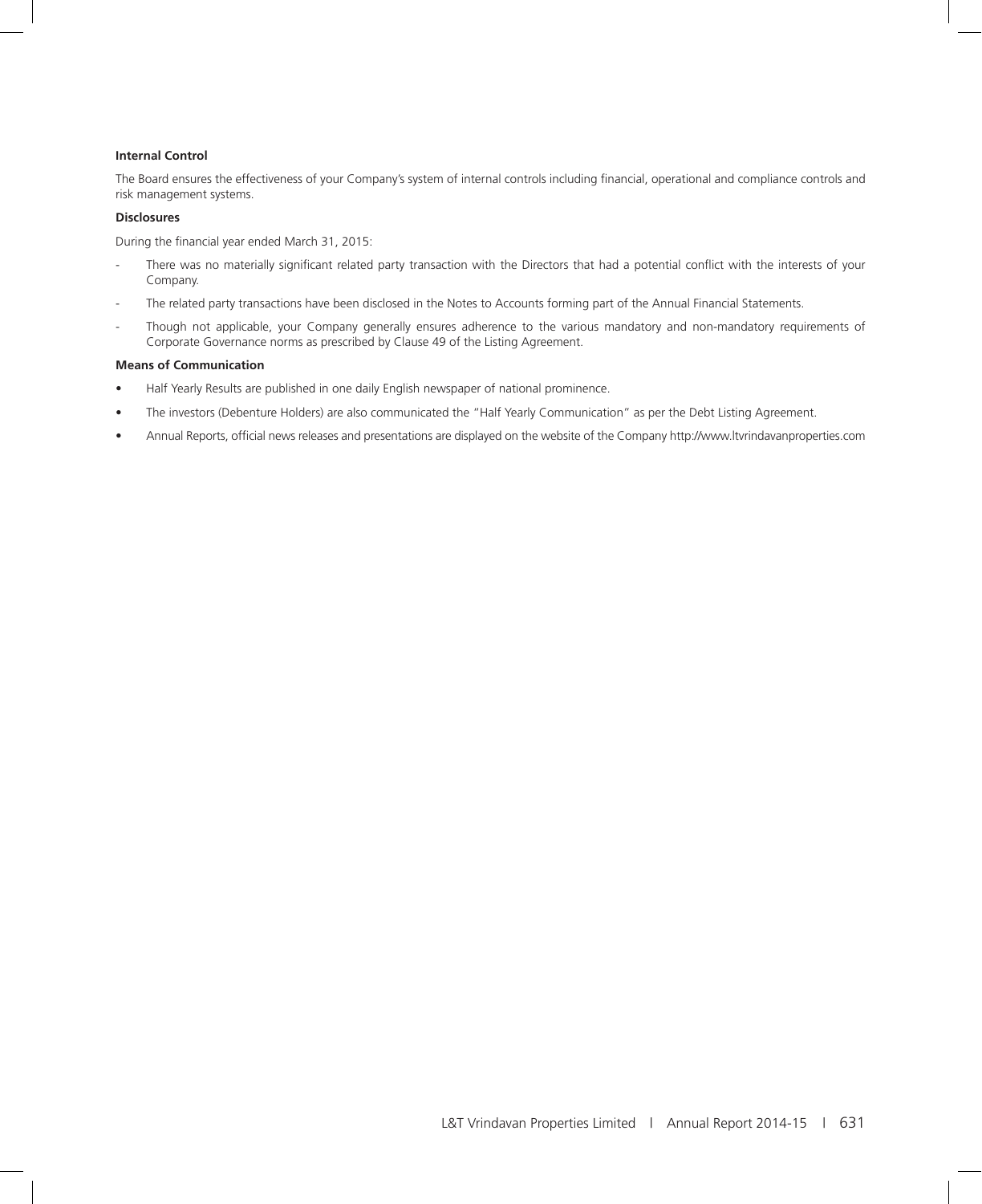#### **To the members of L&T Vrindavan Properties Limited**

#### **(formerly "L&T Unnati Finance Limited")**

#### **Report on the financial statements**

We have audited the accompanying financial statements of L&T Vrindavan Properties Limited (formerly "L&T Unnati Finance Limited") ('the Company'), which comprise the balance sheet as at March 31, 2015, the statement of profit and loss and the cash flow statement for the year then ended, and a summary of the significant accounting policies and other explanatory information.

#### **Management's responsibility for the financial statements**

The Company's board of directors is responsible for the matters stated in section 134(5) of the Companies Act, 2013 ('the Act') with respect to the preparation of these financial statements that give a true and fair view of the financial position, financial performance and cash flows of the Company in accordance with the accounting principles generally accepted in India, including the Accounting Standards specified under section 133 of the Act, read with rule 7 of the Companies (Accounts) Rules, 2014. This responsibility also includes maintenance of adequate accounting records in accordance with the provisions of the Act for safeguarding of the assets of the Company and for preventing and detecting frauds and other irregularities; selection and application of appropriate accounting policies; making judgements and estimates that are reasonable and prudent; and design, implementation and maintenance of adequate internal financial controls, that were operating effectively for ensuring the accuracy and completeness of the accounting records, relevant to the preparation and presentation of the financial statements that give a true and fair view and are free from material misstatement, whether due to fraud or error.

#### **Auditor's responsibility**

Our responsibility is to express an opinion on these financial statements based on our audit.

We have taken into account the provisions of the Act, the accounting and auditing standards and matters which are required to be included in the audit report under the provisions of the Act and the rules made thereunder.

We conducted our audit in accordance with the Standards on Auditing specified under section 143(10) of the Act. Those Standards require that we comply with ethical requirements and plan and perform the audit to obtain reasonable assurance about whether the financial statements are free from material misstatement.

An audit involves performing procedures to obtain audit evidence about the amounts and the disclosures in the financial statements. The procedures selected depend on the auditor's judgement, including the assessment of the risks of material misstatement of the financial statements, whether due to fraud or error. In making those risk assessments, the auditor considers internal financial control relevant to the Company's preparation of the financial statements that give a true and fair view in order to design audit procedures that are appropriate in the circumstances, but not for the purpose of expressing an opinion on whether the Company has in place an adequate internal financial controls system over financial reporting and the operating effectiveness of such controls. An audit also includes evaluating the appropriateness of the accounting policies used and the reasonableness of the accounting estimates made by the Company's Directors, as well as evaluating the overall presentation of the financial statements.

We believe that the audit evidence we have obtained is sufficient and appropriate to provide a basis for our audit opinion on the financial statements.

#### **Opinion**

In our opinion and to the best of our information and according to the explanations given to us, the aforesaid financial statements give the information required by the Act in the manner so required and give a true and fair view in conformity with the accounting principles generally accepted in India, of the state of affairs of the Company as at March 31, 2015, and its profit and its cash flows for the year ended on that date.

#### **Report on other legal and regulatory requirements**

1. As required by the Companies (Auditor's Report) Order, 2015 (the 'Order') issued by the Central Government of India in terms of Section 143(11) of the Act, we give in the Annexure, a statement on the matters specified in paragraphs 3 and 4 of the Order.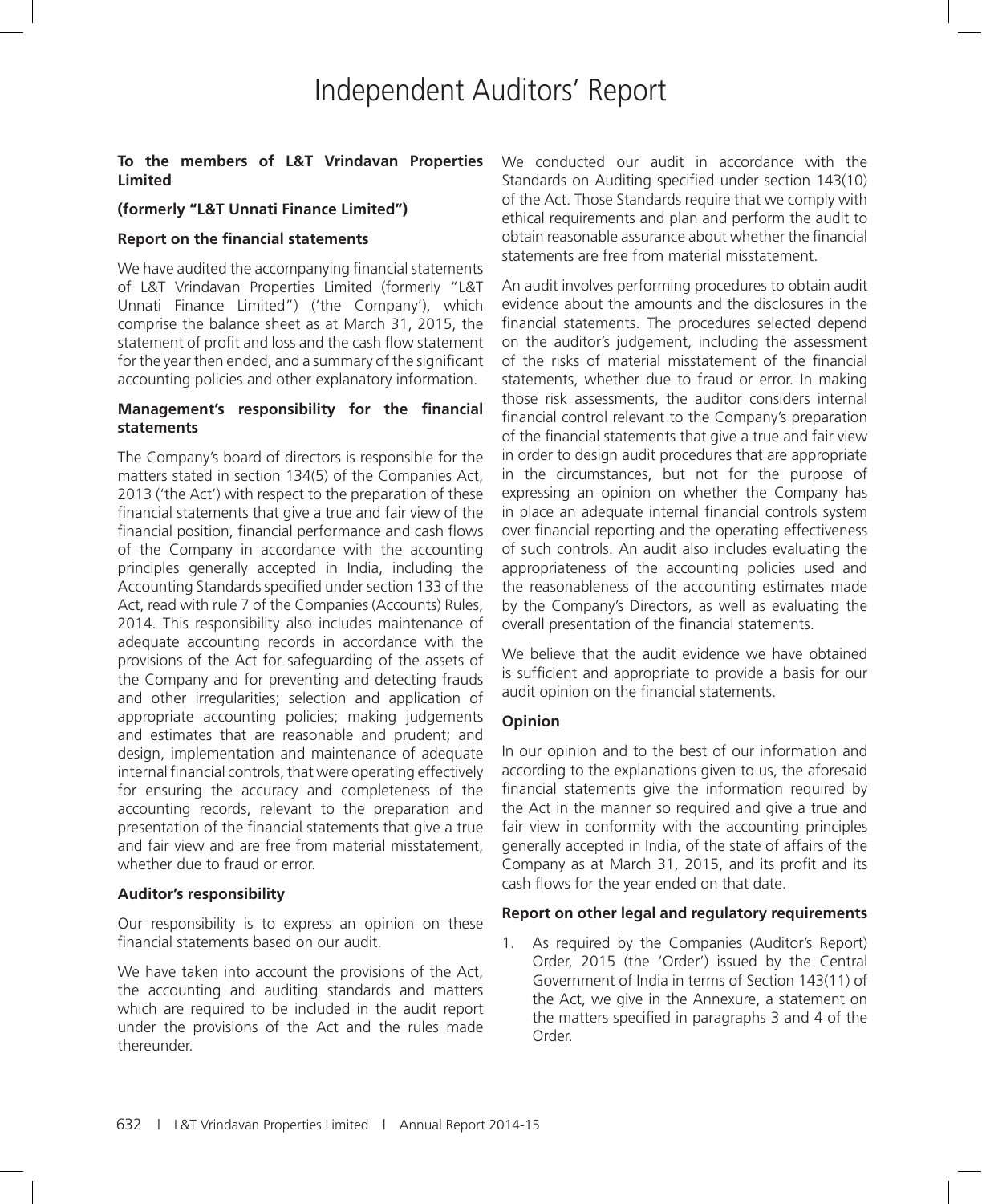- 2. As required by section 143(3) of the Act, we report that:
	- (a) we have sought and obtained all the information and explanations which to the best of our knowledge and belief were necessary for the purposes of our audit;
	- (b) in our opinion, proper books of account as required by law have been kept by the Company so far as it appears from our examination of those books;
	- (c) the balance sheet, the statement of profit and loss and the cash flow statement dealt with by this report are in agreement with the books of account;
	- (d) in our opinion, the aforesaid financial statements comply with the Accounting Standards specified under section 133 of the Act, read with rule 7 of the Companies (Accounts) Rules, 2014;
	- (e) on the basis of the written representations received from the directors as on March 31, 2015 taken on record by the board of directors, none of the directors is disqualified as on March 31, 2015 from being appointed as a director in terms of section 164 (2) of the Act; and
- (f) with respect to the other matters to be included in the Auditor's Report in accordance with rule 11 of the Companies (Audit and Auditors) Rules, 2014, in our opinion and to the best of our information and according to the explanations given to us:
	- i. the Company does not have any pending litigations which would impact its financial position;
	- ii. the Company did not have any long-term contracts including derivative contracts for which there were any material foreseeable losses; and
	- iii. there were no amounts which were required to be transferred to the Investor Education and Protection Fund by the Company.

**SHARP & TANNAN**

**R. P. Acharya** Partner

Chartered Accountants Firm's registration no.109982W by the hand of

Mumbai, April 21, 2015 Membership no. 39920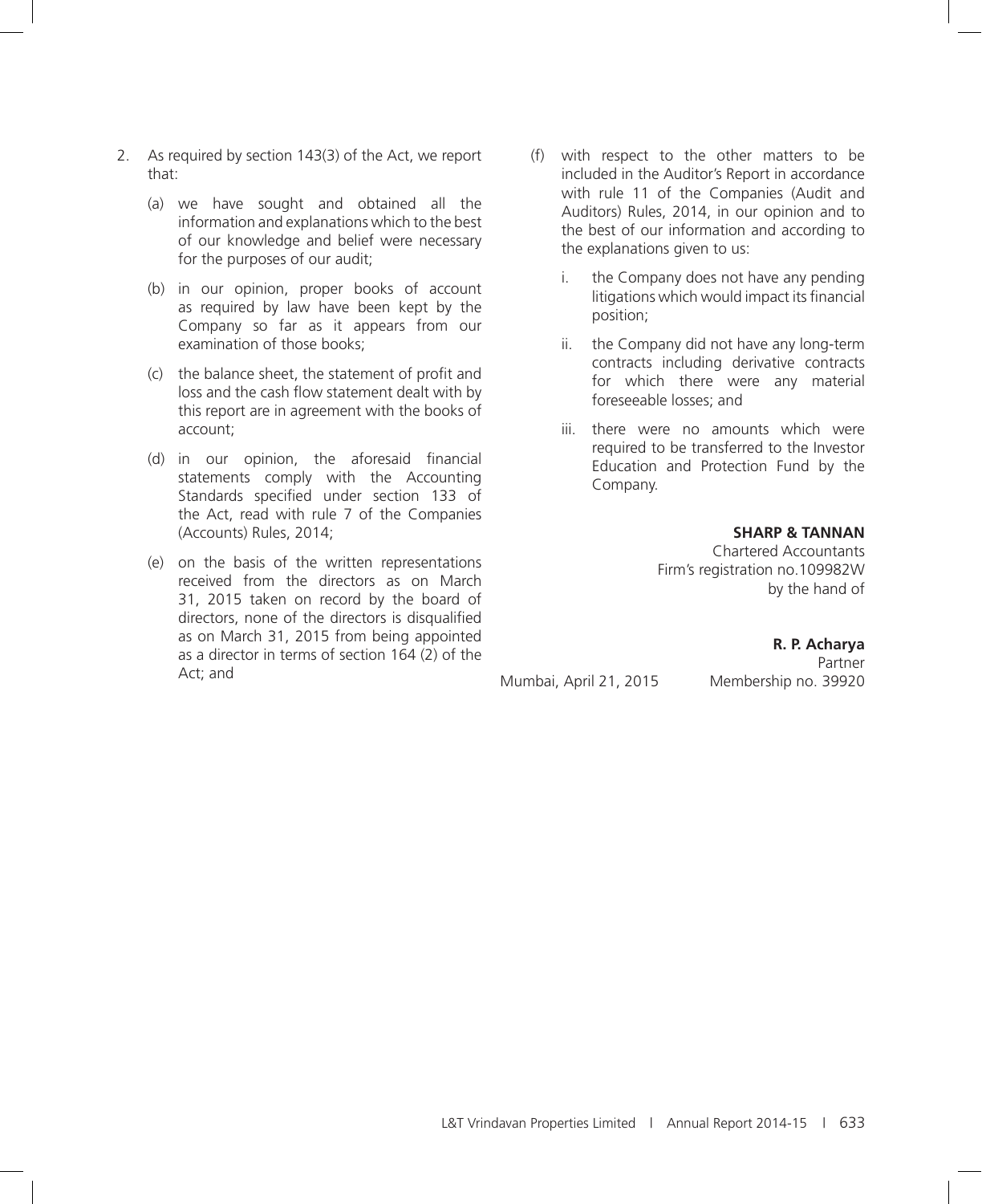#### **(Referred to in paragraph 1 of our report of even date)**

- (i) (a) The Company is maintaining proper records showing full particulars, including quantitative details and situation of fixed assets;
	- (b) In respect of owned assets, as explained to us, all fixed assets have been physically verified by the management during the year. According to the information and explanations given to us, no material discrepancies were noticed on such verification.
- (ii) The Company does not hold any inventories. Accordingly, paragraph 3 (ii) (a), (b) and (c) of the Order is not applicable.
- (iii) According to the information and explanations given to us, the Company has not granted any loans, secured or unsecured, to companies, firms or other parties covered in the register maintained under section 189 of the Act. Accordingly, paragraph 3 (iii) (a) and (b) of the Order is not applicable.
- (iv) In our opinion, and according to the information and explanations given to us, there is an adequate internal control system commensurate with the size of the Company and the nature of its business, for the purchase of fixed assets and services rendered. During the course of audit, we have neither come across nor have we been informed of any continuing failure to correct major weaknesses in the aforesaid internal control system.
- (v) According to the information and explanations given to us, the Company has not accepted any deposits from the public to which the directives issued by the Reserve Bank of India and the provisions of sections 73 to 76 and any other relevant provisions of the Act and the rules framed thereunder apply.
- (vi) According to the information and explanations given to us, the Central Government has not prescribed maintenance of cost records under section 148(1) of the Act. Accordingly, paragraph 3 (vi) of the Order is not applicable.
- (vii) (a) According to the information and explanations given to us, the Company is generally regular in depositing undisputed statutory dues including provident fund, staff labour fund, income tax, service tax, cess and other statutory dues as applicable, with the appropriate authorities. According to the information and explanations given to us, there are no material arrears of outstanding statutory dues as at the last day of the financial year for a period exceeding six months from the date they became payable.
- (b) According to the information and explanations given to us, there are no dues in respect of income tax, service tax, cess and other statutory dues as applicable that have not been deposited with the appropriate authorities on account of any dispute.
- (c) According to the information and explanations given to us, there is no amount required to be transferred to Investor Education and Protection Fund in accordance with the relevant provisions of the Companies Act, 1956 and the rules made thereunder.
- (viii) The Company was incorporated on June 16, 2011 and commenced its business on August 4, 2011. Accordingly, paragraph 3 (viii) of the Order is not applicable.
- (ix) According to the information and explanations given to us and the records examined by us, the Company has not defaulted in the repayment of dues to any financial institution or banks or debenture holders as at the balance sheet date.
- (x) According to the information and explanations given to us and the records examined by us, the Company has not given any guarantee for loans taken by others from bank or financial institutions. Accordingly, paragraph 3 (x) of the Order is not applicable.
- (xi) In our opinion and according to the information and explanations given to us, the Company has not availed any term loans from banks or financial institutions. Accordingly, paragraph 3 (xi) of the Order is not applicable.
- (xii) During the course of our examination of the books and records of the Company, carried out in accordance with generally accepted auditing practices in India, and according to the information and explanations given to us, we have neither come across any instances of fraud on or by the Company, noticed or reported during the year, nor have we been informed of such case by management.

#### **SHARP & TANNAN**

Chartered Accountants Firm's registration no.109982W by the hand of

### **R. P. Acharya**

Mumbai, April 21, 2015 Membership no. 39920

Partner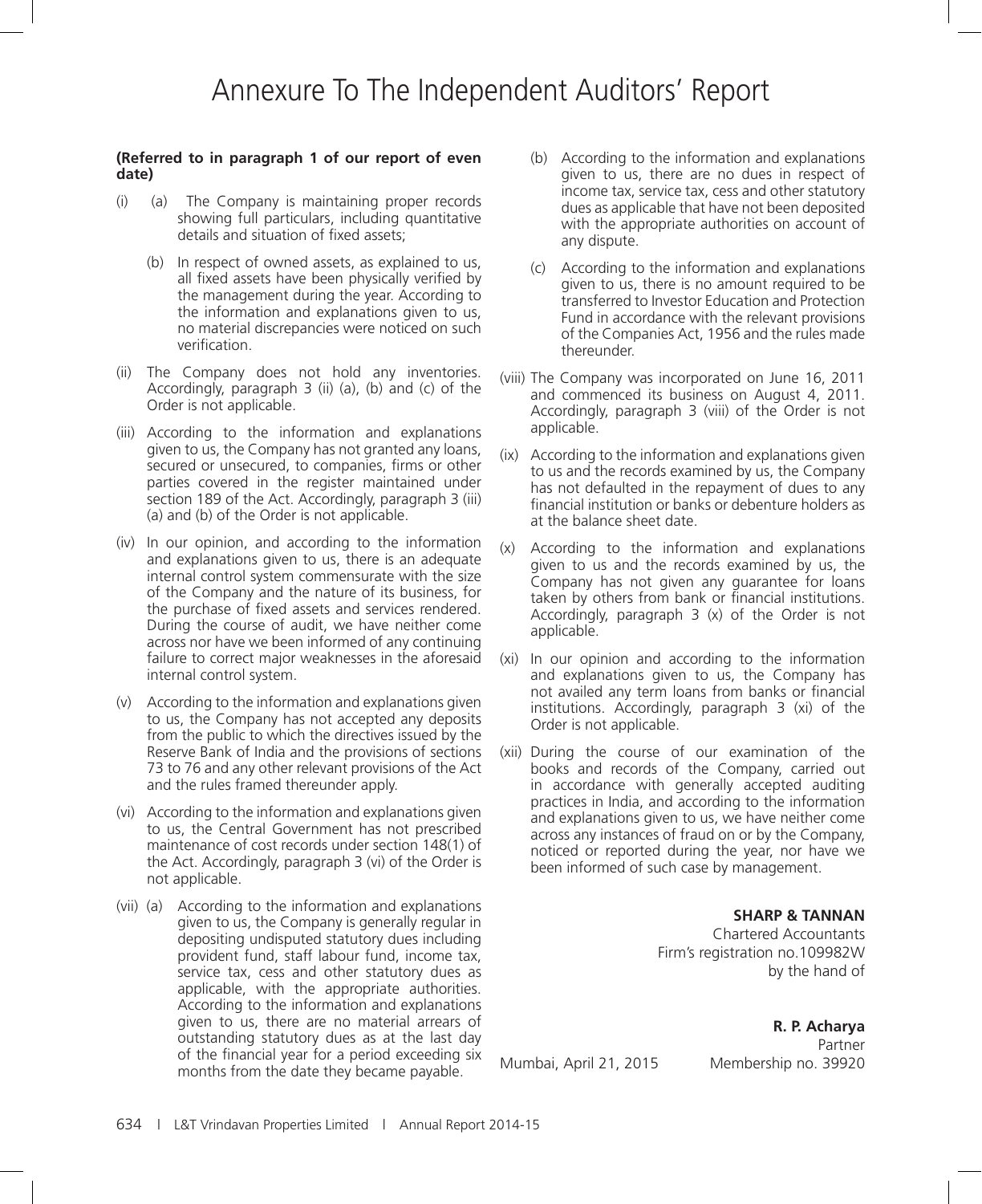# Balance Sheet as at March 31, 2015

|                                                   |                         |                                |           |                      | $(5$ Lakh) |
|---------------------------------------------------|-------------------------|--------------------------------|-----------|----------------------|------------|
|                                                   | <b>Note No</b>          | As at March 31, 2015           |           | As at March 31, 2014 |            |
| <b>EQUITY AND LIABILITIES:</b>                    |                         |                                |           |                      |            |
| <b>Shareholders' funds</b>                        |                         |                                |           |                      |            |
| (a) Share capital                                 | $\overline{\mathbf{2}}$ | 1,875.00                       |           | 1,875.00             |            |
| (b) Reserves and surplus                          | $\overline{\mathbf{3}}$ | 9,589.10                       |           | (1, 927.23)          |            |
|                                                   |                         |                                | 11,464.10 |                      | (52.23)    |
| <b>Non current liabilities</b>                    |                         |                                |           |                      |            |
| (a) Long term borrowings                          | 4                       | 20,005.00                      |           | 20,000.00            |            |
| (b) Other long term liabilities                   | 5                       | 1,476.93                       |           | 1,174.72             |            |
| (c) Long term-provisions                          | $6\phantom{1}$          | 32.48                          |           | 4.55                 |            |
| <b>Current liabilities</b>                        |                         |                                | 21,514.41 |                      | 21,179.27  |
| (a) Short term borrowings                         | 7                       | 14,776.98                      |           |                      |            |
| (b) Current maturities of long term borrowings    | 4                       | 13,151.58                      |           | 25,886.22            |            |
| (c) Other current liabilities                     | 8                       | 1,434.72                       |           | 1,018.31             |            |
| (d) Short term-provisions                         | 9                       | 18.65                          |           | 10.13                |            |
|                                                   |                         |                                | 29,381.93 |                      | 26,914.66  |
| <b>TOTAL</b>                                      |                         |                                | 62,360.44 |                      | 48,041.70  |
| <b>ASSETS:</b>                                    |                         |                                |           |                      |            |
| <b>Non-current assets</b>                         |                         |                                |           |                      |            |
| (a) Fixed assets                                  | 10                      |                                |           |                      |            |
| (i) Tangible assets                               |                         | 20,987.67                      |           | 20,409.80            |            |
| (ii) Capital work-in-progress                     |                         | 18,091.88                      |           | 14,918.15            |            |
|                                                   |                         | 39,079.55                      |           | 35,327.95            |            |
| (b) Non-current investments                       | 11                      | 426.10                         |           | 4,316.72             |            |
| (c) Deferred tax assets (net)                     | 12                      | 573.91                         |           | 339.39               |            |
| (d) Long term loans and advances                  | 13                      | 1,833.88                       |           | 25.66                |            |
|                                                   |                         |                                | 41,913.44 |                      | 40,009.72  |
| <b>Current assets</b>                             |                         |                                |           |                      |            |
| (a) Current investments                           | 14                      | 17,110.87                      |           | 5,000.00             |            |
| (b) Cash and bank balances                        | 15                      | 50.31                          |           | 70.85                |            |
| (c) Short term loans and advances                 | 16                      | 23.29                          |           | 2,875.66             |            |
| (d) Other current assets                          | 17                      | 3,262.53                       |           | 85.47                |            |
|                                                   |                         |                                | 20,447.00 |                      | 8,031.98   |
| <b>TOTAL</b>                                      |                         |                                | 62,360.44 |                      | 48,041.70  |
| Significant accounting policies                   | 1                       |                                |           |                      |            |
| Other notes to the financial statements           | 23                      |                                |           |                      |            |
| As per our report attached                        |                         | For and on behalf of the board |           |                      |            |
| <b>SHARP &amp; TANNAN</b>                         |                         |                                |           |                      |            |
| <b>Chartered Accountants</b>                      |                         | N. Sivaraman                   |           | D. M. Dubhashi       |            |
| Firm's registration no. 109982W<br>by the hand of |                         | Director                       |           | Director             |            |

Membership No. 39920

Mumbai, April 21, 2015

(DIN: 00001747) (DIN - 03545900) **R. P. Acharya Trupti Patil Swanand Shintre**  Partner **Company Secretary Partner** Company Secretary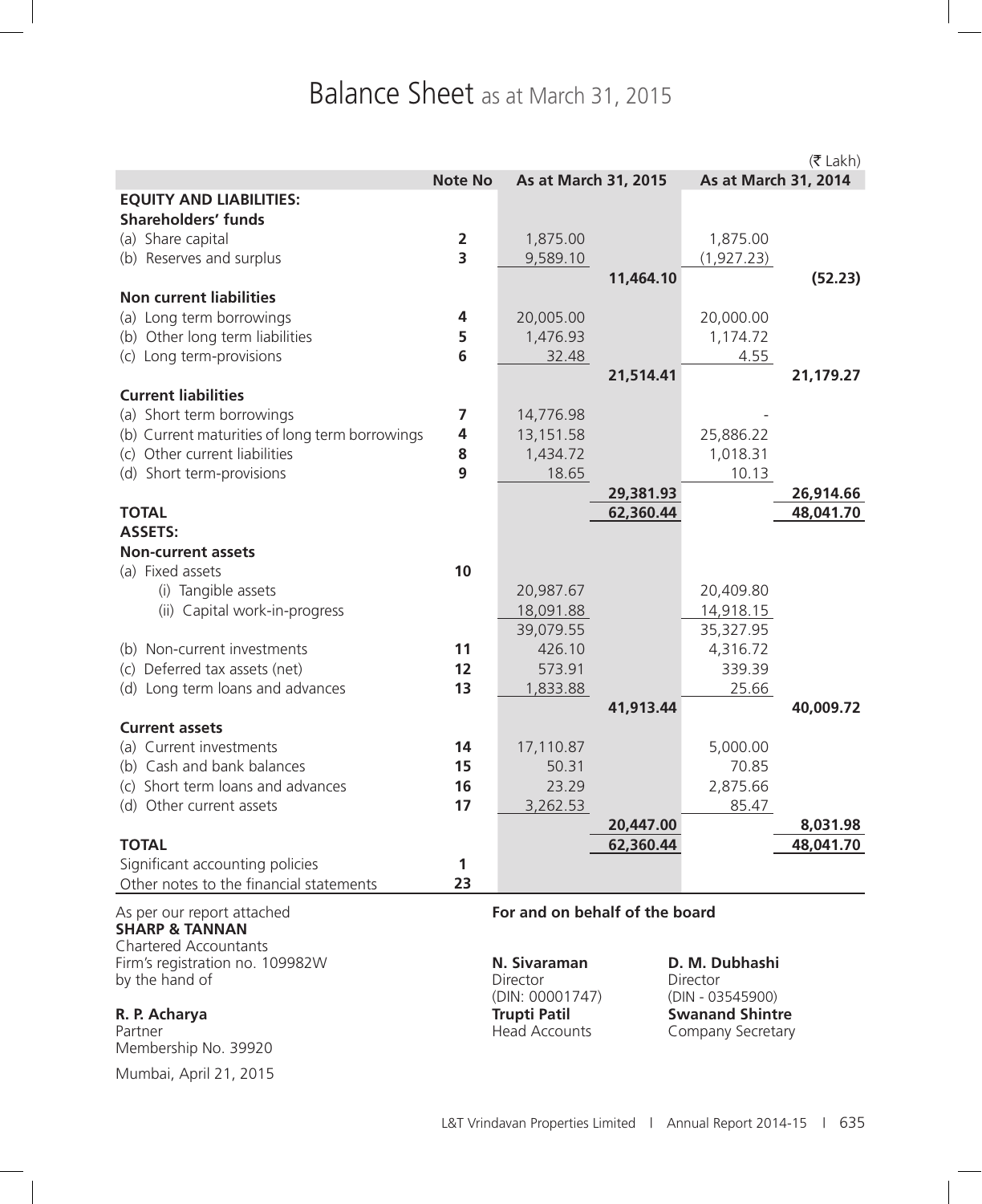# Statement of Profit and Loss for the year ended March 31, 2015

|                                                       |                |            |            |          | $(5$ Lakh) |
|-------------------------------------------------------|----------------|------------|------------|----------|------------|
|                                                       | <b>Note No</b> | 2014-15    |            | 2013-14  |            |
| Income                                                |                |            |            |          |            |
| Revenue from operations                               | 18             | 289.34     |            | 163.15   |            |
| Other income                                          | 19             | 1,159.00   |            | 298.77   |            |
| <b>Total income</b>                                   |                |            | 1,448.34   |          | 461.92     |
| <b>Expenses</b>                                       |                |            |            |          |            |
| Employee benefits expense                             | 20             | 30.43      |            | 118.52   |            |
| Finance costs                                         | 21             | 2,989.19   |            | 2,361.11 |            |
| Administration and other expenses                     | 22             | 90.11      |            | 122.09   |            |
| Depreciation                                          |                | 102.50     |            | 91.91    |            |
| <b>Total expenses</b>                                 |                |            | 3,212.23   |          | 2,693.63   |
| Profit/(loss) before exceptional and                  |                |            | (1,763.89) |          | (2,231.71) |
| extraordinary items and taxes                         |                |            |            |          |            |
| Exceptional items                                     | 23.9           |            | 14,389.42  |          |            |
| Profit/(loss) before extraordinary items<br>and taxes |                |            | 12,625.53  |          | (2,231.71) |
| Extraordinary items                                   |                |            |            |          |            |
| Profit/(loss) before tax                              |                |            | 12,625.53  |          | (2,231.71) |
| Tax expense:                                          |                |            |            |          |            |
| - Current tax                                         |                | 2,543.72   |            |          |            |
| Less: MAT Credit Entitlement                          |                | (1,200.00) |            |          |            |
| - Deferred tax                                        |                | (234.52)   |            | (332.06) |            |
|                                                       |                |            | 1,109.20   |          | (332.06)   |
| Profit/(loss) for the year                            |                |            | 11,516.33  |          | (1,899.65) |
| <b>Earnings per equity share:</b>                     | 23.6           |            |            |          |            |
| Basic earnings per equity share $(\bar{\zeta})$       |                |            | 61.42      |          | (27.34)    |
| Diluted earnings per equity share $(\bar{\zeta})$     |                |            | 61.42      |          | (27.34)    |
| Face value per equity share $(\bar{\zeta})$           |                |            | 10.00      |          | 10.00      |
| Significant accounting policies                       | 1              |            |            |          |            |
| Other notes to the financial statements               | 23             |            |            |          |            |
|                                                       |                |            |            |          |            |

**SHARP & TANNAN** Chartered Accountants Firm's registration no. 109982W **N. Sivaraman D. M. Dubhashi** by the hand of Director Director Director Director

Membership No. 39920

Mumbai, April 21, 2015

### As per our report attached **For and on behalf of the board**

(DIN: 00001747) (DIN - 03545900) **R. P. Acharya Trupti Patil Swanand Shintre**  Partner **Company Secretary Partner** Company Secretary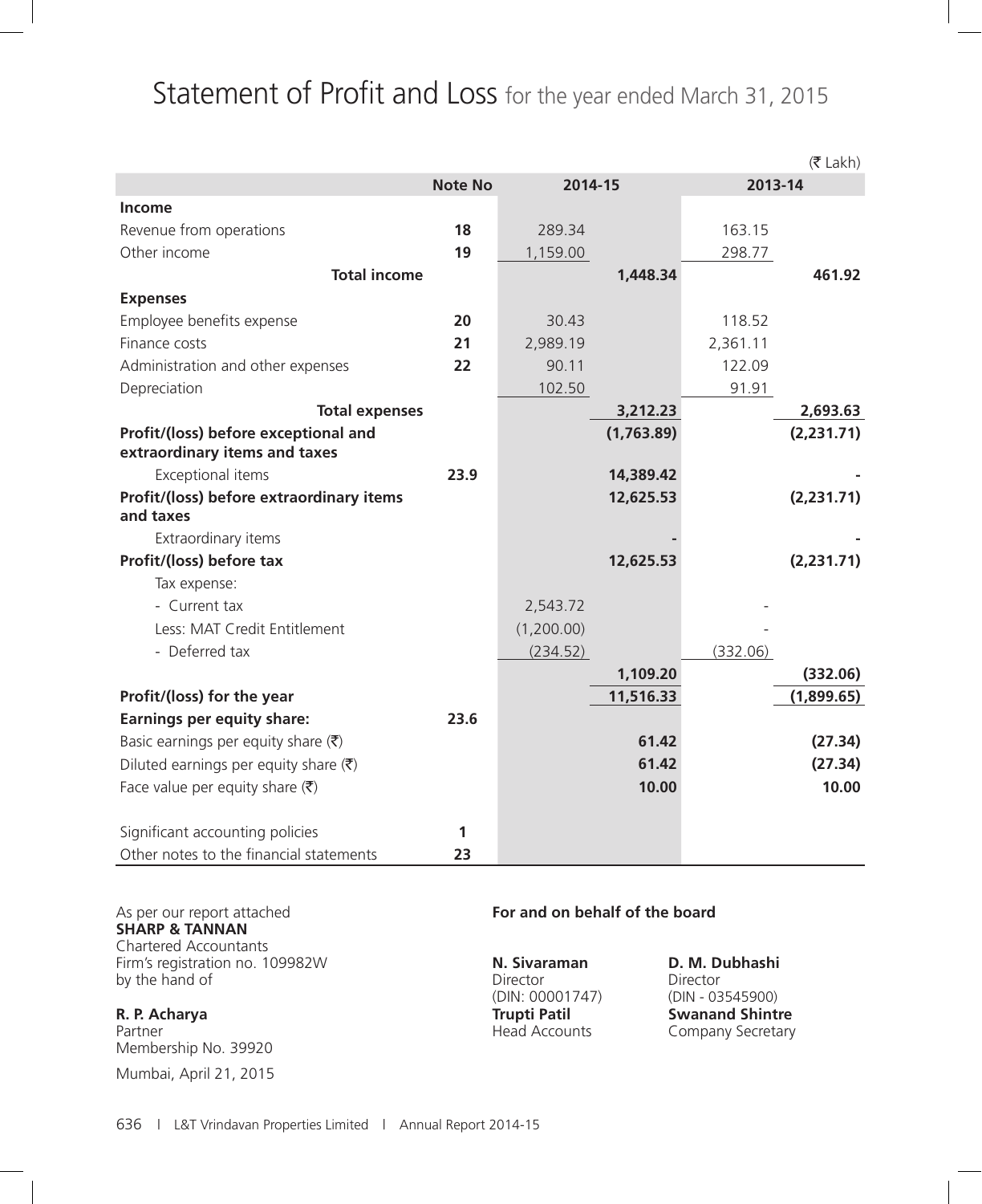# Cash Flow Statement for the year ended March 31, 2015

|           |                                                                                                                                       |                           | $(5$ Lakh)             |
|-----------|---------------------------------------------------------------------------------------------------------------------------------------|---------------------------|------------------------|
|           |                                                                                                                                       | <b>Year ended</b>         | <b>Year ended</b>      |
|           |                                                                                                                                       | March 31, 2015            | March 31, 2014         |
| A.        | Cash flow from operating activities                                                                                                   |                           |                        |
|           | Profit/(loss) before tax as per statement of profit and loss                                                                          | 12,625.53                 | (2, 231.71)            |
|           | <b>Adjustment for:</b>                                                                                                                |                           |                        |
|           | Provision for employee benefits                                                                                                       | 2.64                      | 3.11                   |
|           | Depreciation                                                                                                                          | 102.50                    | 91.91                  |
|           | Dividend / profit on sale of current investment                                                                                       | (860.48)                  | (224.27)               |
|           | Interest income on ICD                                                                                                                | (298.52)                  | (74.50)                |
|           | Profit on sale of investment in equity shares                                                                                         | (14, 389.42)              |                        |
|           | Operating profit before working capital changes                                                                                       | (2,817.75)                | (2,435.46)             |
|           | Changes in working capital                                                                                                            |                           |                        |
|           | (Increase)/ Decrease in loans and advances                                                                                            | 1,018.49                  |                        |
|           | (Increase)/ decrease in current and non current assets<br>Increase / (decrease) in current and non current liabilities and provisions | (3, 177.06)<br>719.93     | (2,961.01)<br>1,460.72 |
|           |                                                                                                                                       | (4, 256.39)               | (3,935.75)             |
|           | Cash generated from operations<br>Direct taxes paid                                                                                   |                           |                        |
|           | Net cash generated from operating activities (A)                                                                                      | (1, 285.58)<br>(5,541.97) | (23.95)<br>(3,959.70)  |
| <b>B.</b> | Cash flows from investing activities                                                                                                  |                           |                        |
|           | Add : Inflows from investing activities                                                                                               |                           |                        |
|           | Sale of investment in equity shares                                                                                                   | 18,280.03                 |                        |
|           | Investment in current investments (net)                                                                                               |                           | 15,314.63              |
|           |                                                                                                                                       | 18,280.03                 | 15,314.63              |
|           | Less: Outflow for investing activities                                                                                                |                           |                        |
|           | Purchase of shares of subsidiary company                                                                                              |                           | 977.83                 |
|           | Investment in current investments (net)                                                                                               | 10,951.87                 |                        |
|           | Purchases of fixed assets (including capital work in progress)                                                                        | 3,854.10                  | 8,820.06               |
|           |                                                                                                                                       | 14,805.97                 | 9,797.89               |
|           | Net cash from(used in) investing activities (B)                                                                                       | 3,474.06                  | 5,516.74               |
| C.        | <b>Cash flows from financing activities</b>                                                                                           |                           |                        |
|           | Add: Inflows from financing activities                                                                                                |                           |                        |
|           | Proceeds from issue of share capital including securities premium                                                                     |                           | 1,425.00               |
|           | Proceeds from short term borrowings                                                                                                   | 14,777.00                 |                        |
|           | Proceeds from long term borrowings                                                                                                    |                           |                        |
|           |                                                                                                                                       | 14,777.00                 | 1,425.00               |
|           | Less: Outflows for financing activities                                                                                               |                           |                        |
|           | Repayment of other borrowings (net)                                                                                                   |                           | 3,073.78               |
|           | Proceeds from long term borrowings                                                                                                    | 12,729.63                 |                        |
|           |                                                                                                                                       | 12,729.63                 | 3,073.78               |
|           | Net cash generated from(used in) financing activities (C)                                                                             | 2,047.37                  | (1,648.78)             |
|           | Net increase/(decrease) in cash and cash equivalents (A+B+C)                                                                          | (20.54)                   | (91.74)                |
|           | Cash and cash equivalents as at beginning of the year                                                                                 | 70.85                     | 162.59                 |
|           | Cash and cash equivalents as at end of the year                                                                                       | 50.31                     | 70.85                  |

#### **Notes:**

1. Cash flow statement has been prepared under indirect method as set out in the Accounting Standard (AS) 3 "Cash Flow Statements".

2. Cash and cash equivalents represent cash and bank balances.

3. Previous year figures have been regrouped/reclassified wherever applicable.

# **SHARP & TANNAN**

Chartered Accountants Firm's registration no. 109982W **N. Sivaraman D. M. Dubhashi** by the hand of Director Director Director Director Director Director Director

Partner **Accounts** Company Secretary **Partner** Company Secretary Membership No. 39920

Mumbai, April 21, 2015

#### As per our report attached **For and on behalf of the board**

(DIN: 00001747) (DIN - 03545900)

**R. P. Acharya Trupti Patil Swanand Shintre**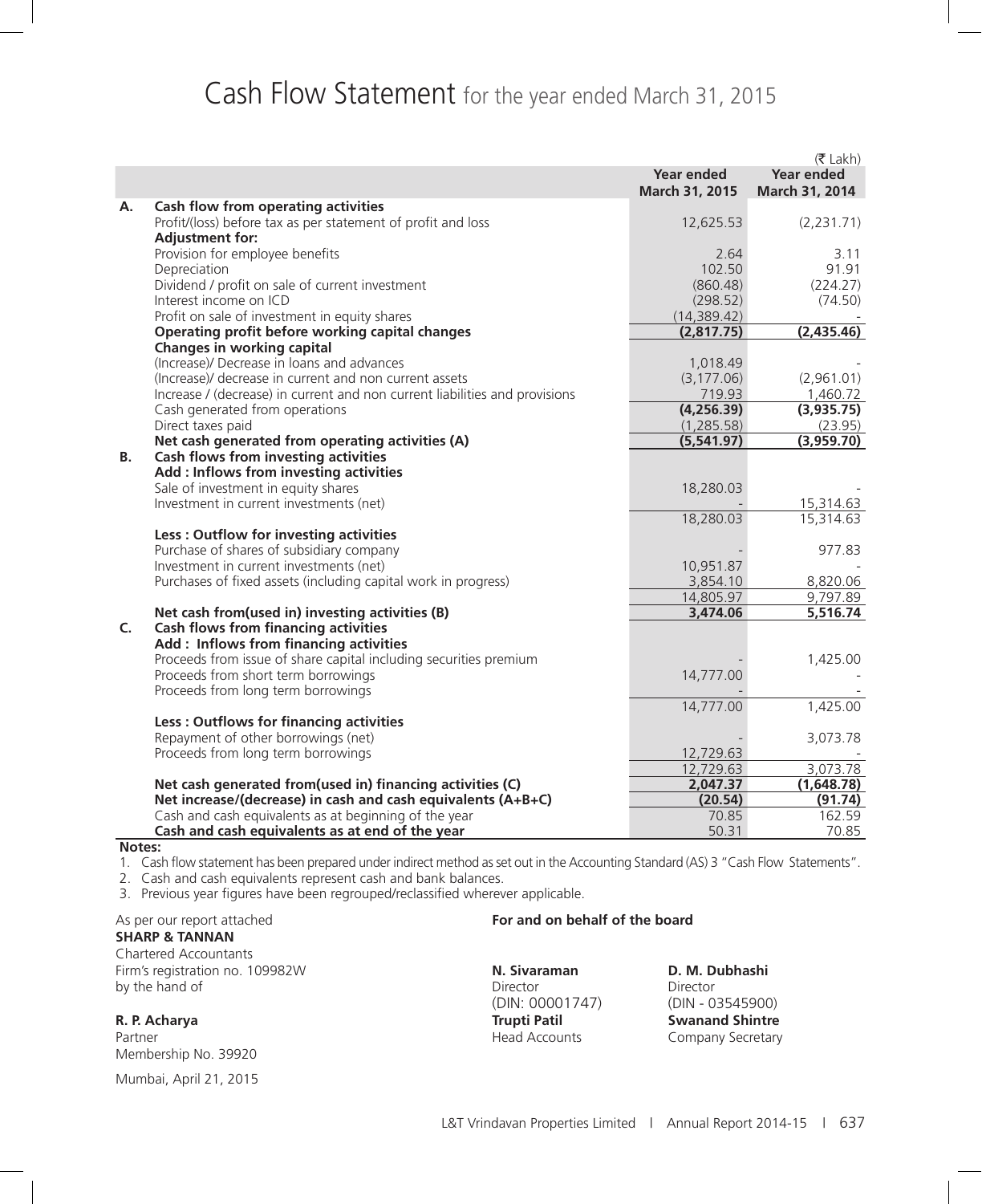# **1. Significant accounting policies**

# **A. Basis of Accounting**

 The financial statements have been prepared in accordance with the generally accepted accounting principles in India ('Indian GAAP'), Accounting Standards notified under Rule 7 of the Companies (Accounts) Rules, 2014, the provision of Section 133 of the Companies Act, 2013 (the "2013 Act").

# **B. Use of Estimates**

The preparation of financial statements requires the Management to make estimates and assumptions considered in the reported amounts of assets and liabilities (including contingent liabilities) as of the date of the financial statements and the reported income and expenses during the reporting year. Management believes that the estimates used in preparation of the financial statements are prudent and reasonable. Actual results could differ from these estimates. Any change in such estimates is recognised prospectively.

### **C. Revenue Recognition**

- Revenue is recognized to the extent that it is probable that the economic benefits will flow to the Company and the revenue can be reliably measured.
- Income from services is recognized as per the terms of contracts on accrual basis.
- Interest income on deposits is recognised on a time proportion basis taking into account the amount outstanding and the rate applicable.
- Profit/loss on sale of investments is recognised at the time of actual sale/redemption.
- Dividend is accounted when the right to its receipt is established.
- Rental income is recognised on accrual basis.

# **D. Tangible and Intangible fixed assets**

 Tangible fixed assets are stated at cost of acquisition including any cost attributable for bringing the asset to its working condition, less accumulated depreciation.

Intangible fixed assets comprising of software licenses are stated at cost of acquisition including any cost attributable for bringing the asset to its working condition, less accumulated amortisation. Any expenses on such software licenses for support and maintenance payable annually are charged to the statement of Profit and Loss.

#### **E. Income Taxes**

Current tax is determined as the amount of tax payable in respect of taxable income for the year as determined in accordance with the provision of Income Tax Act, 1961.

Deferred tax is recognised on timing differences, between taxable income and accounting income that originated in one period and is capable of reversal in one or more subsequent periods. Deferred tax assets are recognised with regard to all deductible timing differences to the extent it is probable that taxable profit will be available against which deductible timing differences can be utilised. When the Company carries forward unused tax losses and unabsorbed depreciation, deferred tax assets are recognised only to the extent there is virtual certainty backed by convincing evidence that sufficient future taxable income will be available against which deferred tax assets can be realised. The carrying amounts of deferred tax assets are reviewed at each balance sheet date and reduced by the extent that it is no longer probable that sufficient taxable profit will be available to allow all or a part of the deferred tax asset to be utilised.

Minimum Alternate Tax (MAT) credit is recognised as an asset only when and to the extent there is convincing evidence that the Company will pay normal Income Tax during the specified period. In the year in which the MAT credit becomes eligible to be recognised as an asset in accordance with the Guidance Note issued by the ICAI, the said assets is created by way of a credit to the Statement of Profit and Loss.

### **F. Provisions and Contingent Liabilities and Contingent Assets**

A provision is recognised when the Company has a present legal or constructive obligation as a result of past events and it is probable that an outflow of resources will be required to settle the obligation, in respect of which reliable estimate can be made. Provisions are not discounted to their present value and are determined based on best estimate required to settle the obligation at the Balance Sheet date.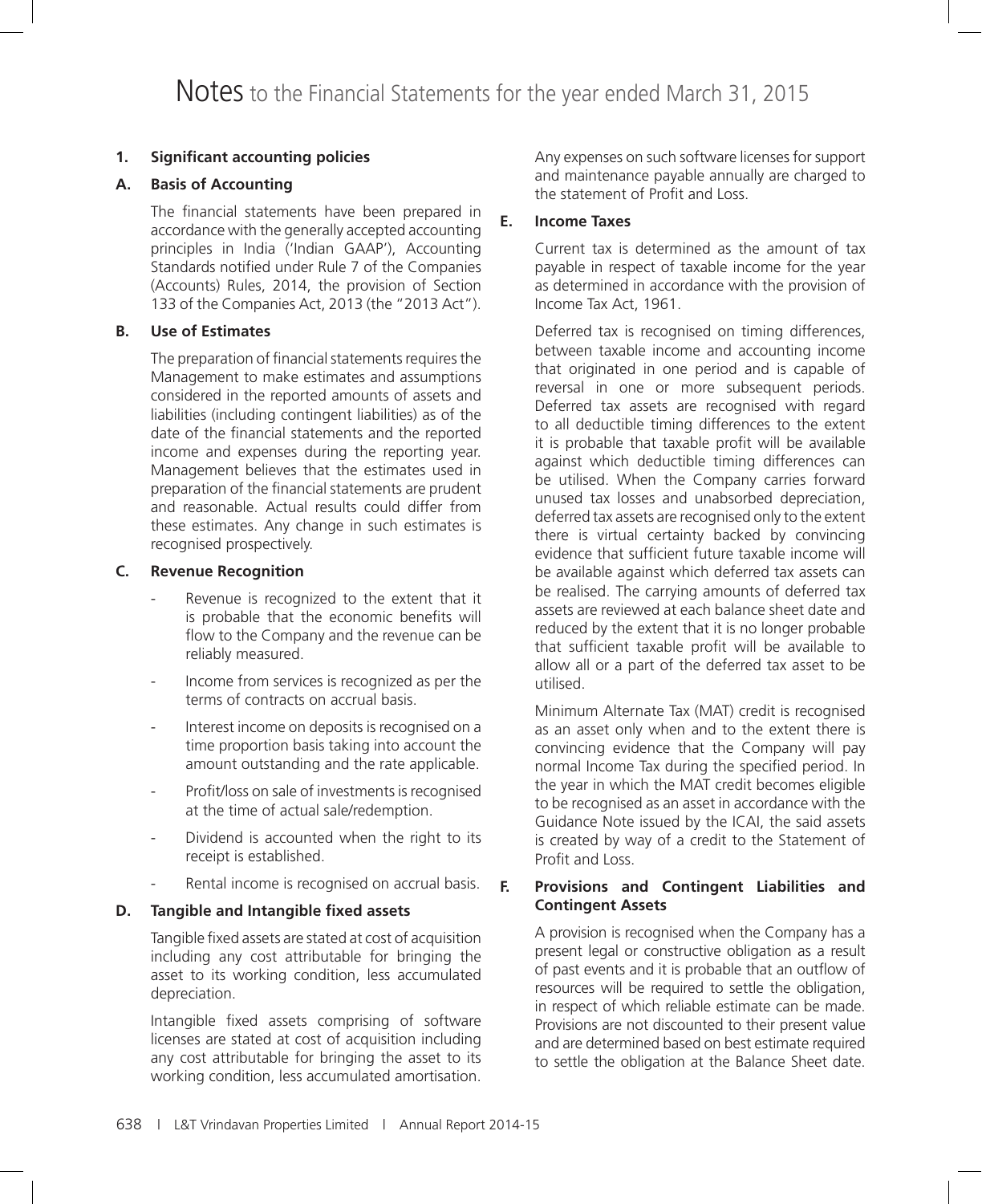These are reviewed at each Balance Sheet date and adjusted to reflect the current best estimates.

A contingent liability is a possible obligation that arises from past events whose existence will be confirmed by the occurrence or non-occurrence of one or more uncertain future events beyond the control of the Company or a present obligation that is not recognized because it is not probable that an outflow of resources will be required to settle the obligation. A contingent liability also arises in extremely rare cases where there is a liability that cannot be recognized because it cannot be measured reliably. The Company does not recognize a contingent liability but discloses its existence in the financial statements. Contingent Assets are not recognised.

# **G. Cash and Cash Equivalents**

Cash and Bank Balances that have insignificant risk of change in value including term deposits, which have original durations up to three months, are included in cash and cash equivalents in the Cash Flow Statement.

### **H. Investments**

Investments are classified under two categories i.e. Current and Long Term and are valued in accordance with the Accounting Standard (AS) 13 on 'Accounting for Investments'.

'Long Term Investments' are carried at acquisition / amortised cost. A provision is made for diminution other than temporary on an individual investment basis.

'Current Investments' are carried at the lower of cost or fair value on an individual investment basis.

# **I. Depreciation and Amortisation**

Depreciation/Amortization on fixed assets is calculated on a straight-line which reflect the management's estimate of the useful lives of respective fixed assets and are greater than or equal to the corresponding rate prescribed in Schedule II of the Companies Act, 2013.

- Fixed assets costing  $\overline{\xi}$  5,000/- or less are fully depreciated in the year of installation.
- Depreciation is charged for the full month in the month of purchase/sale even used for part of the month.

Consequent to the adoption of Schedule II to the Companies Act, 2013, the depreciation for the year ended March 31, 2015 is higher and the profit before tax is lower by  $\bar{\tau}$  8.00 lacs.

Further, an amount of  $\bar{\tau}$  nil (net of tax of  $\bar{\tau}$  nil) has been charged to the opening reserves as on April 1, 2014 pursuant to the Companies Act, 2013.

# **J. Earnings per share**

Basic and diluted earnings per share are computed in accordance with Accounting Standard-20 – Earnings per share.

Basic earnings per share is calculated by dividing the net profit or loss after tax for the year attributable to equity shareholders by the weighted average number of equity shares outstanding during the year. Diluted earnings per equity share are computed using the weighted average number of equity shares and dilutive potential equity shares outstanding during the year, except where the results are anti-dilutive.

# **K. Retirement and other employee benefits**

# **Short term employee benefits:**

All employee benefits falling due wholly within twelve months of rendering the services are classified as short-term employee benefits. Benefits such as salaries, short term compensated absences etc. and estimated variable remuneration are recognized in the period in which the employee renders the related service.

# **Post employment benefits:**

# **(a) Defined contribution plans:**

 The Company's provident fund and pension are defined contribution plans. The contribution paid/payable under the scheme is recognized during the period in which the employee renders the related services.

# **(b) Defined benefit plan**

 The Company's gratuity scheme is defined benefit plan. The employee gratuity obligation is determined based on actuarial valuation using Projected Unit Credit method which recognizes each period of service as giving rise to additional unit of employee benefit entitlement and measures each unit separately to build up the final obligation.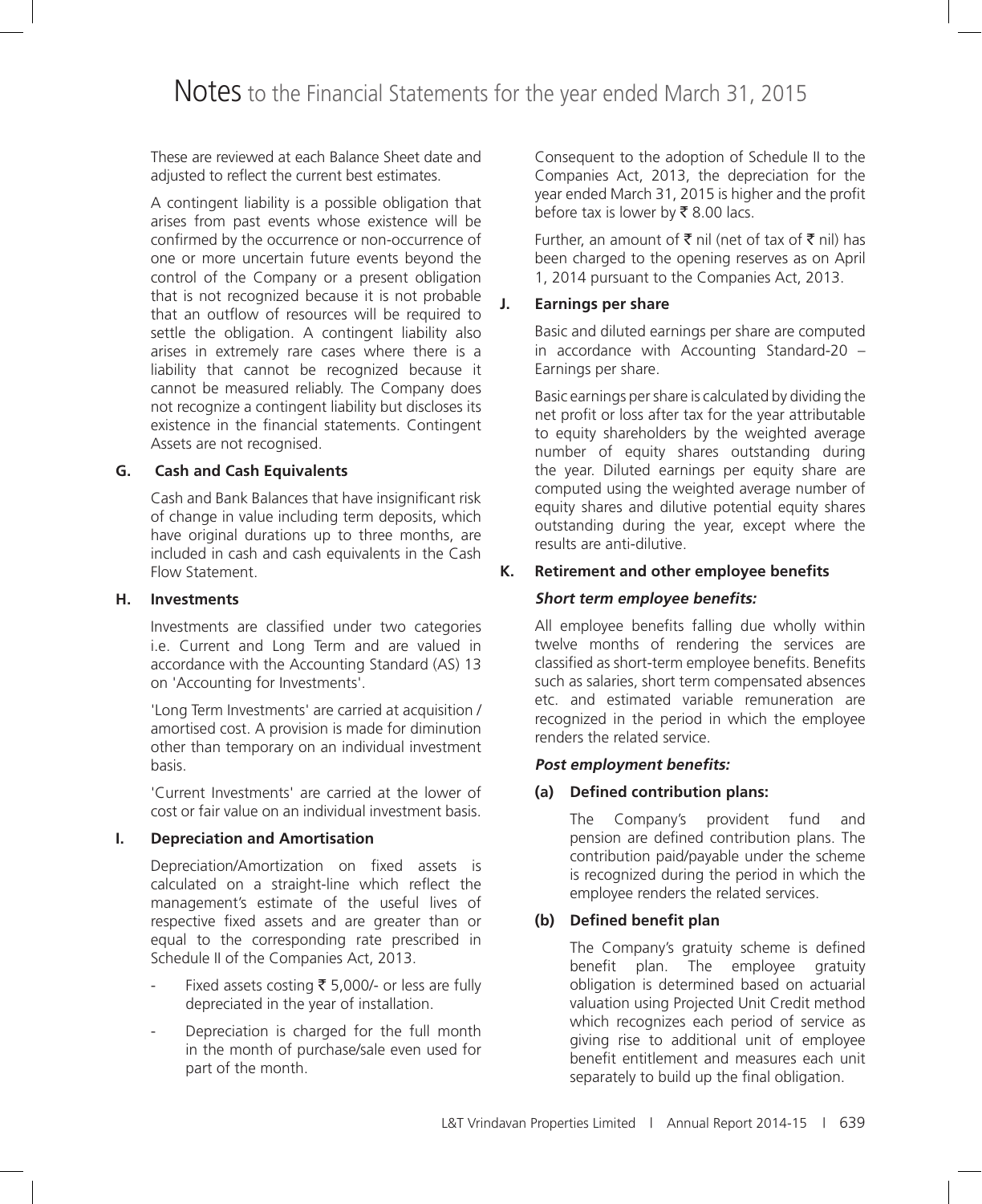The obligation is measured at the present value of the estimated future cash flows. The discount rate used for determining the present value of the obligation under defined benefit plans, is based on the market yield on government securities of a maturity period equivalent to the weighted average maturity profile of the related obligations at the balance sheet date.

 Actuarial gains and losses are recognised immediately in the statement of profit and loss.

# **(c) Long Term Employee Benefits:**

 Accumulated leave, which is expected to be utilized within the next twelve months, is treated as short-term employee benefit. The Company measures the expected cost of such absences as the additional amount that it expects to pay as a result of the unused entitlement that has accumulated at the reporting date.

 The Company treats accumulated leave expected to be carried forward beyond twelve months, as long-term employee benefit for measurement purposes. Such long-term compensated absences are provided for based on the actuarial valuation using the projected unit credit method at the reporting date. Actuarial gains/losses are immediately taken to the statement of profit and loss and are not deferred.

 The Company presents the entire leave as a current liability in the balance sheet, since it does not have an Unconditional right to defer its settlement for twelve months after the reporting date.

### **L. Impairment of Assets**

 Tangible fixed assets and intangible fixed assets are reviewed for impairment whenever events or changes in circumstances indicate that the carrying amount may not be recoverable. An impairment loss is recognised for the amount by which the asset's carrying amount exceeds its recoverable amount, which is the higher of the asset's net selling price or its value in use.

# **M. Commitments**

Commitments are future liabilities for contracted expenditure. Commitments are classified and disclosed as follows:-

- a. Estimated amount of contracts remaining to be executed on capital account are not provided for.
- b. Other non cancellable commitments, if any to the extent they are considered material and relevant in the opinion of the management.

# **N. Borrowing Costs**

Borrowing cost includes interest and exchange differences arising from foreign currency borrowings to the extent they are regarded as an adjustment to the interest cost.

Borrowing costs that are attributable to the construction of a qualifying asset are capitalised as part of cost of such asset till such time the asset is ready for its intended use. A qualifying asset is an asset that necessarily requires a substantial period of time to get ready for its intended use. All other borrowing costs are recognised as an expense in the period in which they are incurred.

# **O. Cash flow Statements**

Cash flows are reported using the indirect method whereby cash flows from operating, investing and financing activities of the Company are segregated and profit before tax is adjusted for the effects of transactions of non-cash nature and any deferrals or accruals of past or future cash receipts or payments.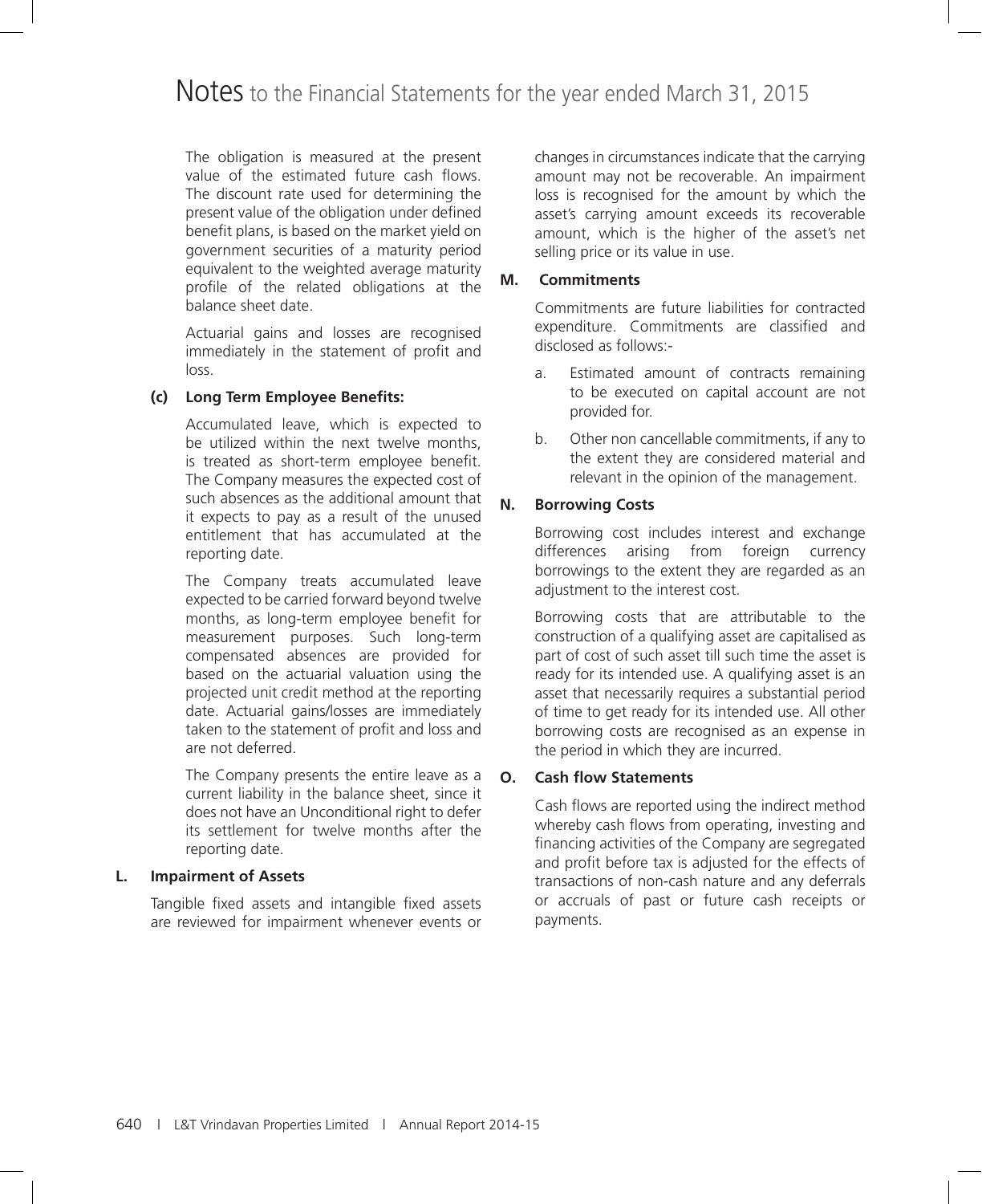# **2 Share Capital**

#### **(I) Share capital authorized, issued and subscribed**

|                                            | As at March 31, 2015<br><b>No. of Shares</b> | (₹ In Lakh) | As at March 31, 2014<br><b>No. of Shares</b> | $($ ₹ In Lakh) |
|--------------------------------------------|----------------------------------------------|-------------|----------------------------------------------|----------------|
| <b>Authorized</b>                          |                                              |             |                                              |                |
| Equity Share of ₹10 each                   | 25,000,000                                   | 2,500.00    | 25,000,000                                   | 2,500.00       |
| <b>Issued, Subscribed &amp; Paid up</b>    |                                              |             |                                              |                |
| Equity Shares of ₹10 each fully paid       | 18,750,000                                   | 1.875.00    | 18,750,000                                   | 1.875.00       |
| Total Issued, subscribed & paid up capital | 18,750,000                                   | 1,875.00    | 18,750,000                                   | 1,875.00       |

### **(II) Terms/rights attached to equity shares**

The Company has only one class of equity shares having a par value of  $\bar{\tau}$  10 per share. Members of the Company holding equity shares capital therein have a right to vote, on every resolution placed before the Company and right to receive dividend. The voting rights on a poll is in proportion to the share of the paid up equity capital of the Company held by the shareholders. The Company declares dividends in Indian rupees. The final dividend proposed by the Board of Directors is subject to the approval of the Shareholders in the ensuing Annual General Meeting.

# **(III) Reconciliation of the shares outstanding at the beginning and at the end of the year**

| <b>Equity shares</b>                                   | As at March 31, 2015     |          | As at March 31, 2014      |                |  |
|--------------------------------------------------------|--------------------------|----------|---------------------------|----------------|--|
|                                                        | No. of Shares            |          | (₹ In Lakh) No. of Shares | $($ ₹ In Lakh) |  |
| At the beginning of the year<br>Issued during the year | 18,750,000               | 1.875.00 | 4,500,000                 | 450.00         |  |
| - Capital infusion by holding company                  | $\overline{\phantom{a}}$ |          | 14,250,000                | 1,425.00       |  |
| Outstanding at the end of the year                     | 18,750,000               | 1,875.00 | 18,750,000                | 1,875.00       |  |

### **(IV) Equity shares in the Company held by the holding Company**

|                                                                                                                                   | As at March 31, 2015 |          | As at March 31, 2014      |             |  |
|-----------------------------------------------------------------------------------------------------------------------------------|----------------------|----------|---------------------------|-------------|--|
|                                                                                                                                   | No. of Shares        |          | (₹ In Lakh) No. of Shares | (₹ In Lakh) |  |
| L&T Finance Holdings Limited<br>Equity Shares of ₹10 each fully paid<br>* Held by L&T Finance Holdings Limited and its<br>nominee | 18,750,000           | 1,875.00 | 18,750,000                | 1,875.00    |  |
|                                                                                                                                   | 18,750,000           | 1,875.00 | 18,750,000                | 1,875.00    |  |

### **(V) Details of shareholders holding more than 5% shares in the Company**

| <b>Equity Shares</b>                           | As at March 31, 2015 |         | As at March 31, 2014    |           |
|------------------------------------------------|----------------------|---------|-------------------------|-----------|
|                                                | No. of Shares        |         | % holding No. of Shares | % holding |
| L&T Finance Holdings Limited                   |                      |         |                         |           |
| Equity Shares of ₹10 each fully paid           |                      |         |                         |           |
| * Held by L&T Finance Holdings Limited and its | 18,750,000           | $100\%$ | 18,750,000              | 100%      |
| nominee                                        |                      |         |                         |           |
|                                                | 18,750,000           |         | 18,750,000              |           |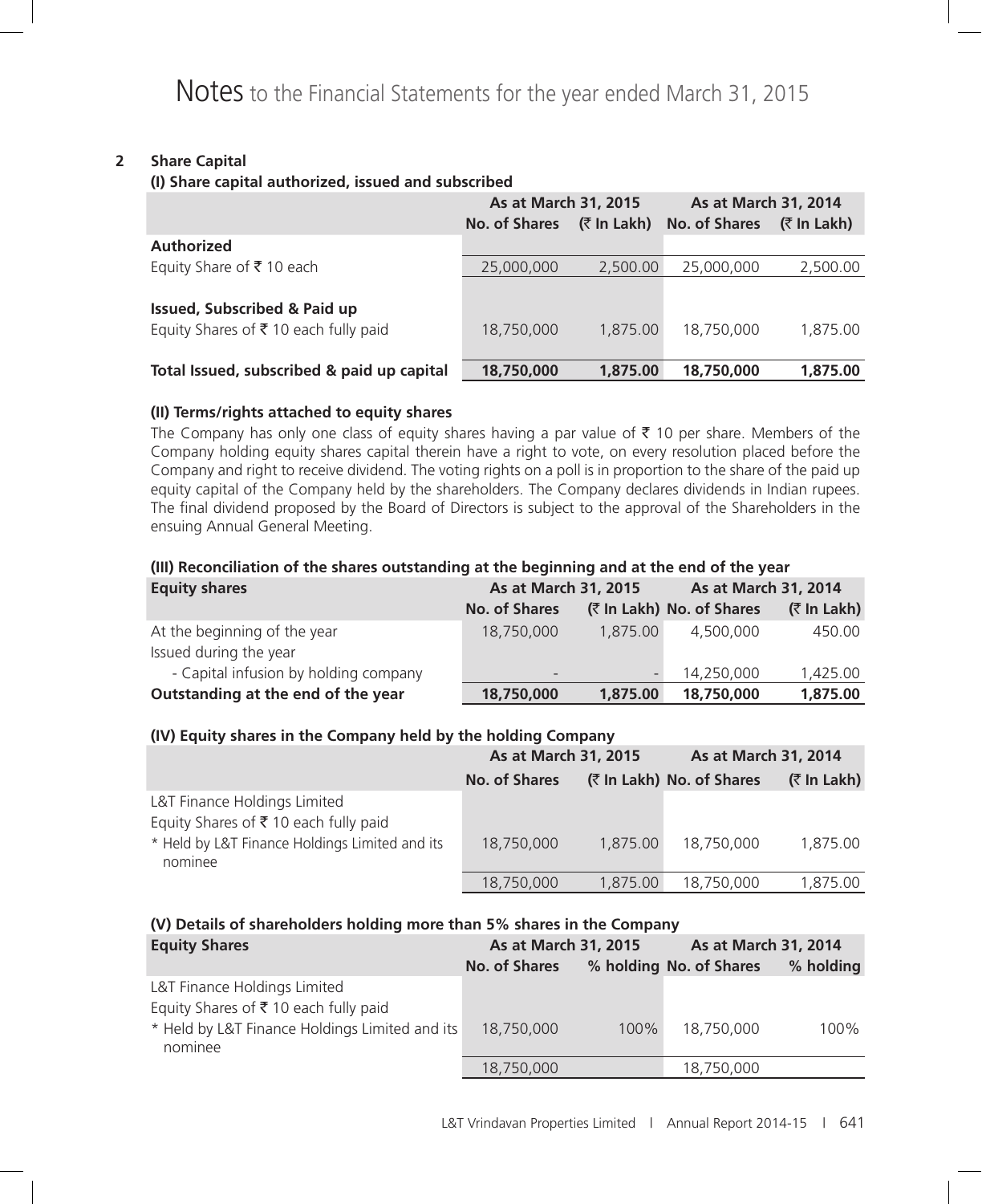### **3 Reserves and surplus**

|                                                   |                      | $(\bar{\bar{\mathbf{x}}}$ In lakh) |
|---------------------------------------------------|----------------------|------------------------------------|
|                                                   | As at March 31, 2015 | As at March 31, 2014               |
| a. Debenture Redemption Reserve                   |                      |                                    |
| As per last balance sheet                         |                      |                                    |
| Add: Trasferred from statement of profit and loss | 1.696.00             | $\overline{\phantom{a}}$           |
| <b>Closing Balance</b>                            | 1,696.00             |                                    |

### **b. Surplus in the Statement of Profit and Loss**

|                                                  |                      |            |                      | $(\bar{\bar{\mathbf{x}}}$ In lakh) |
|--------------------------------------------------|----------------------|------------|----------------------|------------------------------------|
|                                                  | As at March 31, 2015 |            | As at March 31, 2014 |                                    |
| As per last balance sheet                        | (1,927.23)           |            | (27.58)              |                                    |
| Add: Profit/(loss) for the year                  | 11,516.33            | 9,589.10   | (1,899.65)           | (1,927.23)                         |
| Less: Trasferred to Debenture Redemption Reserve |                      | (1,696.00) |                      |                                    |
| <b>Closing Balance</b>                           |                      | 7,893.10   |                      | (1,927.23)                         |
| <b>Total reserves and surplus</b>                |                      | 9,589.10   |                      | (1,927.23)                         |

#### **4 Long term borrowings**

|                                                                       |                              |                            |                              | $(5 \text{ In } \text{lakh})$ |  |
|-----------------------------------------------------------------------|------------------------------|----------------------------|------------------------------|-------------------------------|--|
|                                                                       |                              | As at March 31, 2015       |                              | As at March 31, 2014          |  |
|                                                                       | <b>Non</b><br><b>Current</b> | Current<br><b>Maturity</b> | <b>Non</b><br><b>Current</b> | Current<br><b>Maturity</b>    |  |
| <b>Secured</b>                                                        |                              |                            |                              |                               |  |
| Redeemable non-convertible debentures                                 | 20,000.00                    |                            | 20,000.00                    |                               |  |
| <b>Unsecured</b>                                                      |                              |                            |                              |                               |  |
| Inter corporate borrowings                                            | 5.00                         | 13,151.58                  |                              | 25,886.22                     |  |
| <b>Total long term borrowings</b>                                     | 20,005.00                    | 13,151.58                  | 20,000.00                    | 25,886.22                     |  |
| I. Secured - Redeemable non-convertible debentures - Series A 2013-14 |                              |                            |                              |                               |  |
| Face value                                                            |                              |                            |                              | ₹25 lakh each                 |  |
| Amount (₹ lakh)                                                       |                              |                            |                              | 20,000.00                     |  |
| Interest rate % p.a                                                   |                              |                            |                              | 10.40%                        |  |
| Date of allotment                                                     |                              |                            |                              | March 26, 2014                |  |
| Date of redemption                                                    |                              |                            |                              | March 24, 2017                |  |
| Redeemable terms                                                      |                              |                            |                              | Redeemable at par             |  |

Note:

Security: The debentures are secured by pari-passu charge on market value of fixed assets.

Utilisation of proceeds: The funds raised through the above issues have been utilized for the Company's financing activities, repayment of existing loans and for its business operations including capital expenditure and working capital requirements.

### **II. Unsecured - Inter Corporate Borrowing**

| Name of lender     | L&T Finance Holdings Limited |
|--------------------|------------------------------|
| Relation           | Holding Company              |
| Amount (₹ lakh)    | 5.00                         |
| Date of financing  | January 13, 2015             |
| Date of redemption | January 12, 2017             |
| Redeemable terms   | <b>Bullet</b>                |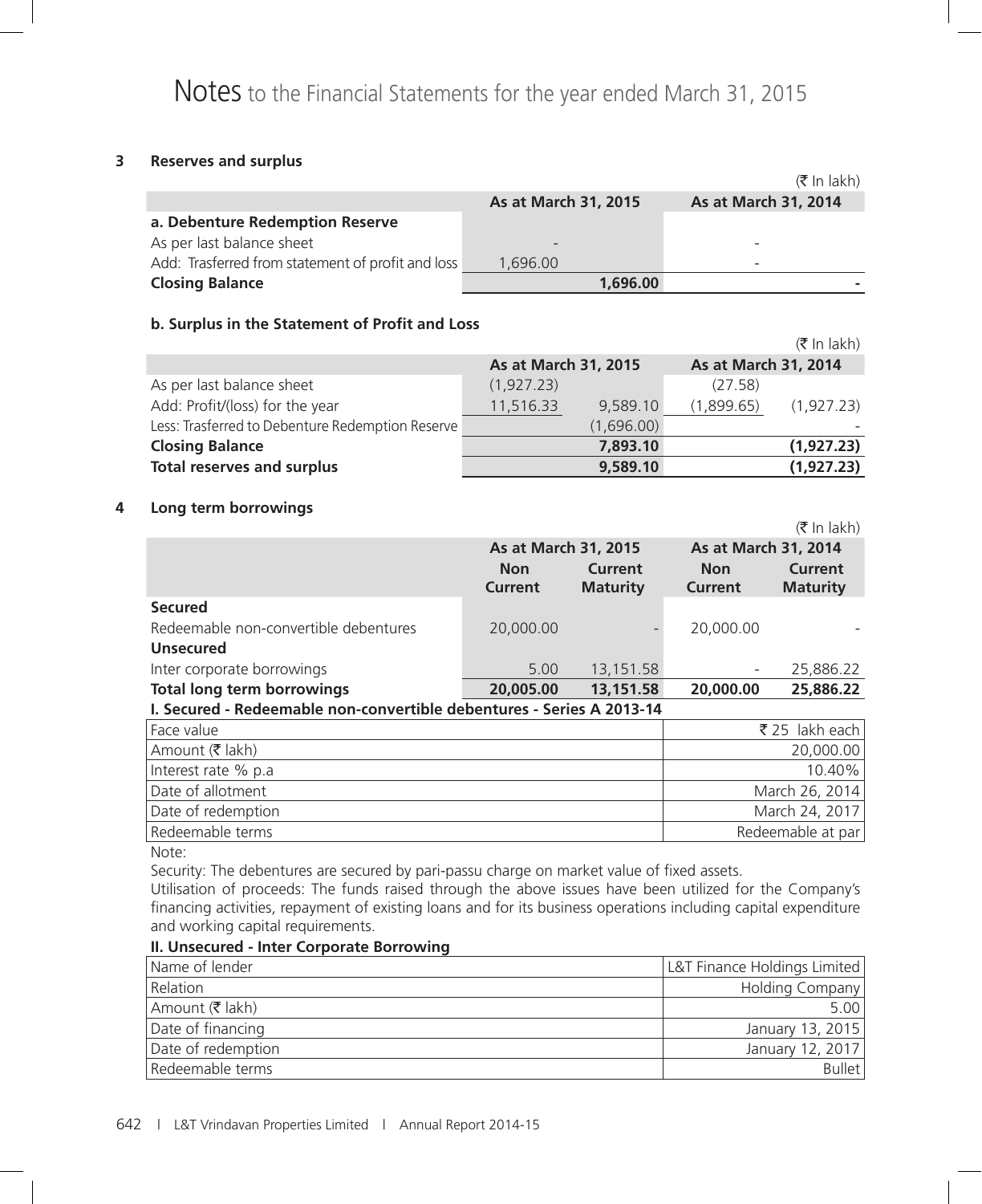# **5 Other long term liabilities**

|                                            |                      | $(\bar{\bar{\mathbf{x}}}$ In lakh)    |
|--------------------------------------------|----------------------|---------------------------------------|
|                                            | As at March 31, 2015 | As at March 31, 2014                  |
| Security deposit                           | 1,476.93             | 1,174.72                              |
| Total other Long term liabilities          | 1,476.93             | 1,174.72                              |
| Long term provisions                       |                      |                                       |
|                                            |                      | $(\bar{\bar{\mathbf{\tau}}}$ In lakh) |
|                                            | As at March 31, 2015 | As at March 31, 2014                  |
| Tax provisions (net of advance tax)        | 32.48                |                                       |
| Gratuity                                   |                      | 4.55                                  |
| <b>Total long term provisions</b>          | 32.48                | 4.55                                  |
| <b>Short term borrowings</b>               |                      |                                       |
|                                            |                      | $(\bar{\bar{\mathbf{\tau}}}$ In lakh) |
|                                            | As at March 31, 2015 | As at March 31, 2014                  |
| Inter corporate borrowings                 | 14,776.98            |                                       |
| <b>Total short term borrowings</b>         | 14,776.98            |                                       |
| 8<br><b>Other current Liabilities</b>      |                      |                                       |
|                                            |                      | $(\bar{\bar{\mathbf{\tau}}}$ In lakh) |
|                                            | As at March 31, 2015 | As at March 31, 2014                  |
| Interest accrued but not due on borrowings | 854.36               | 842.71                                |
| Statutory dues                             | 24.62                | 29.02                                 |
| Accrued expenses                           | 35.76                | 12.71                                 |
| Payable to related parties                 | 479.99               | 73.40                                 |
| Other Liabilities                          | 39.99                | 60.47                                 |
| <b>Total other current liabilities</b>     | 1,434.72             | 1,018.31                              |
| 9<br><b>Short-term provisions</b>          |                      |                                       |
|                                            |                      | $(\bar{\bar{\mathbf{\tau}}}$ In lakh) |
|                                            | As at March 31, 2015 | As at March 31, 2014                  |
| For employee benefit                       |                      |                                       |
| - Gratuity                                 | 10.28                | 0.24                                  |
| - Leave encashment                         | 8.37                 | 9.89                                  |
| <b>Total short-term provisions</b>         | 18.65                | 10.13                                 |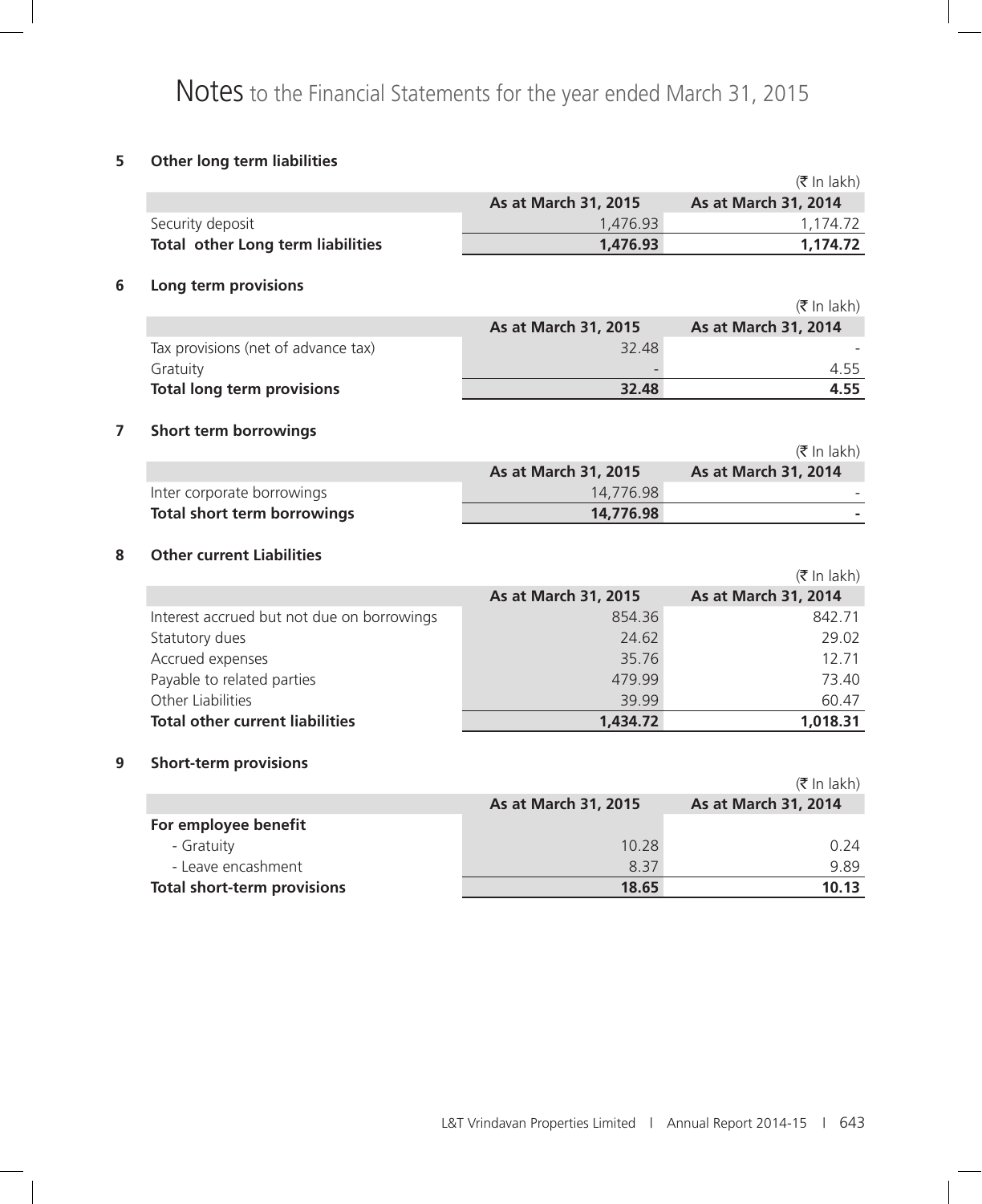# **10 Fixed assets**

|                        |                  |                                   |               |                             |        |                                                                             |              |                  | Lakh)<br>(₹      |
|------------------------|------------------|-----------------------------------|---------------|-----------------------------|--------|-----------------------------------------------------------------------------|--------------|------------------|------------------|
| <b>Particulars</b>     |                  | <b>Gross Block</b>                |               |                             |        | <b>Accumulated Depreciation</b>                                             |              |                  | <b>Net Block</b> |
|                        | April 1,<br>2014 | <b>As at Additions Deductions</b> | As at<br>2015 | March 31, March 31,<br>2014 |        | Upto For the Deductions /<br>year Adjustments March 31, March 31, March 31, | Upto<br>2015 | As at<br>2015    | As at<br>2014    |
| <b>Tangible Assets</b> |                  |                                   |               |                             |        |                                                                             |              |                  |                  |
| Land                   | 15,593.45        | 163.22<br>- 1                     | 15,756.67     |                             |        |                                                                             |              | $-15,756.67$     | 15,593.45        |
| <b>Building</b>        | 4,766.95         | 516.69                            | 5,283.64      | 74.75                       | 80.44  | $\overline{\phantom{0}}$                                                    | 155.19       | 5,128.45         | 4,692.20         |
| Office equipments      | 81.12            | 0.16                              | 81.28         | 4.63                        | 16.35  | ۰.                                                                          | 20.98        | 60.30            | 76.49            |
| Computers              | 2.91             |                                   | 2.91          | 0.19                        | 0.97   | ۰.                                                                          | 1.16         | 1.75             | 2.72             |
| Furniture & fixtures   | 60.90            | 0.28                              | 61.18         | 15.96                       | 4.74   | ۰.                                                                          | 20.70        | 40.48            | 44.94            |
| Total                  | 20,505.33        | 680.35                            | 21,185.68     | 95.53                       | 102.50 | ٠                                                                           |              | 198.03 20,987.65 | 20,409.80        |
| Previous year          | 18.255.82        | 2.249.51                          | 20.505.33     | 3.62                        | 91.91  | ٠                                                                           |              | 95.53 20.409.80  |                  |

#### **11 Non current investments**

|                                                                                               | <b>As at March 31, 2015</b> |        | As at March 31, 2014      |                |
|-----------------------------------------------------------------------------------------------|-----------------------------|--------|---------------------------|----------------|
|                                                                                               | <b>No. of Shares</b>        |        | (₹ In Lakh) No. of Shares | $($ ₹ In Lakh) |
| Trade investments (valued at cost unless<br>stated otherwise)                                 |                             |        |                           |                |
| A. Unquoted equity instruments                                                                |                             |        |                           |                |
| Investment in subsidiaries                                                                    |                             |        |                           |                |
| Mudit Cement Private Limited                                                                  | 2,104,800                   | 426.10 | 2,104,800                 | 426.10         |
| (Equity Shares of $\bar{\tau}$ 10 each fully paid)                                            |                             |        |                           |                |
| <b>B.</b> Quoted equity instruments                                                           |                             |        |                           |                |
| City Union Bank Limited                                                                       |                             |        | 24,712,337                | 3,890.62       |
| (Equity Shares of $\bar{\tau}$ 1 each fully paid)                                             |                             |        |                           |                |
| <b>Total non current investments</b>                                                          |                             | 426.10 |                           | 4,316.72       |
| Note:                                                                                         |                             |        |                           |                |
| Aggregate amount of quoted investments<br>{Market value NIL (Previous Year ₹ 10,336.51 lakh)} |                             |        |                           | 3,890.62       |
| Aggregate amount of unquoted investments                                                      |                             | 426.10 |                           | 426.10         |

# **12 Deferred tax assets (net)**

|                                              |                      | $(5 \text{ In } \text{lakh})$ |
|----------------------------------------------|----------------------|-------------------------------|
|                                              | As at March 31, 2015 | As at March 31, 2014          |
| <b>Deferred tax assets</b>                   |                      |                               |
| Other item giving rise to timing difference  | 6.45                 |                               |
| On unabsorbed brought forward losses         | 879.57               | 339.39                        |
| Total                                        | 886.02               | 339.39                        |
| <b>Deferred tax liabilities</b>              |                      |                               |
| Difference between book and tax depreciation | 312.11               |                               |
| Total                                        | 312.11               |                               |
| <b>Total deferred tax assets</b>             | 573.91               | 339.39                        |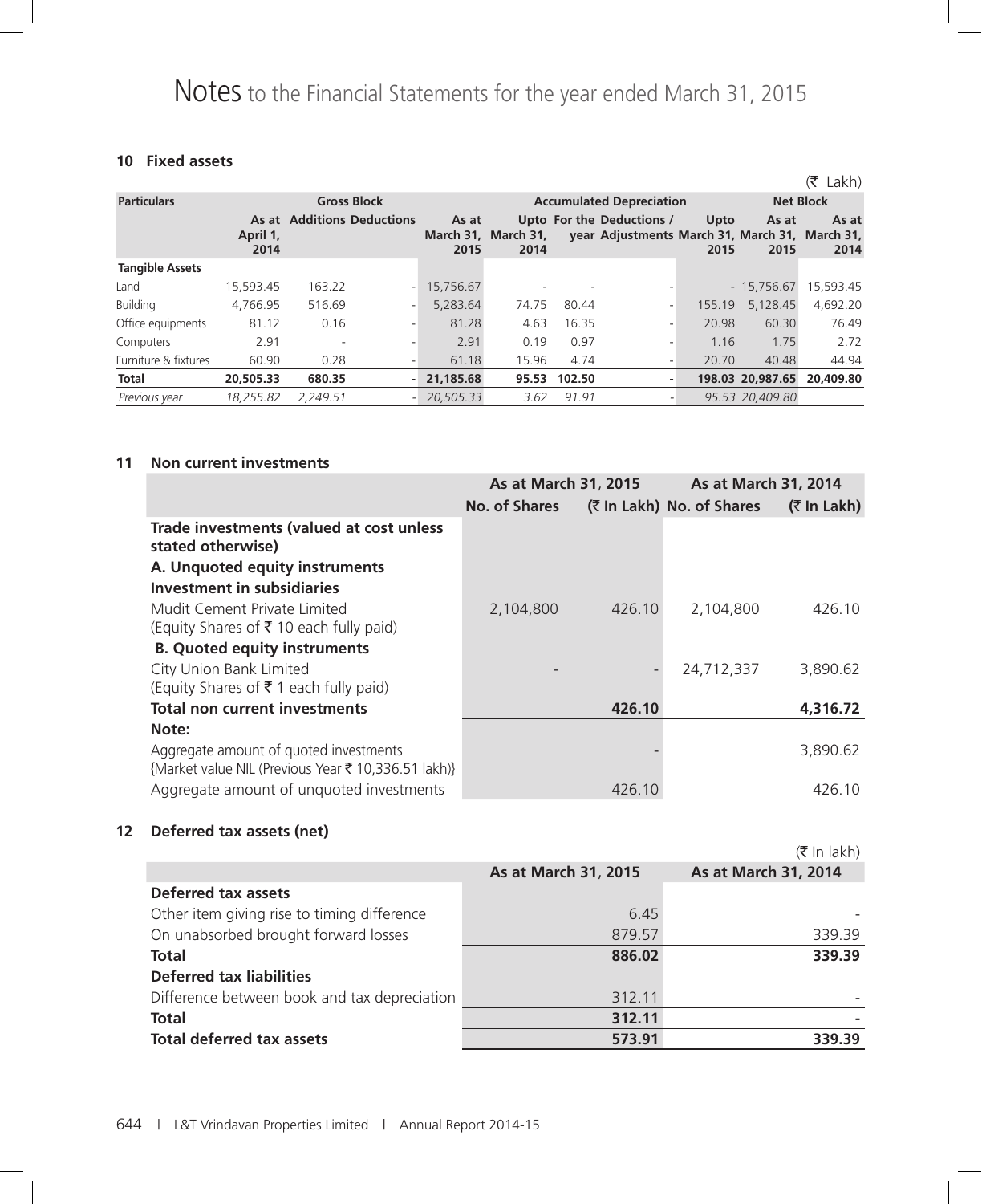# **13 Long term loans and advances**

|                                    |                      | $(5 \text{ In } \text{lakh})$ |
|------------------------------------|----------------------|-------------------------------|
|                                    | As at March 31, 2015 | As at March 31, 2014          |
| Advance taxes (net)                |                      | 25.66                         |
| Capital advance                    | 379.63               |                               |
| <b>MAT Credit Entitlement</b>      | 1,200.00             |                               |
| Inter corporate deposits           | 254.25               |                               |
| Total long term loans and advances | 1,833.88             | 25.66                         |

#### **14 Current investments**

|                                                                   |                      | (₹ In lakh)          |
|-------------------------------------------------------------------|----------------------|----------------------|
|                                                                   | As at March 31, 2015 | As at March 31, 2014 |
| Non trade investments (valued at cost<br>unless stated otherwise) |                      |                      |
| <b>Unquoted investment in Mutual Fund</b>                         |                      |                      |
| L&T Short Term Opportunities Fund Direct Plan<br>- Dividend       | 10,323.63            |                      |
| L&T Liquid Fund Direct Plan - Growth                              |                      | 5,000.00             |
| L&T Liquid Fund Direct Plan - Daily Dividend                      | 4,697.60             |                      |
| L&T Arbitrage Opportunities Fund Direct<br>Monthly Dividend       | 2,089.64             |                      |
| <b>Total current investments</b>                                  | 17,110.87            | 5,000,00             |

### **15 Cash and bank balances**

|                                     |                      | $(\bar{\bar{\mathbf{x}}}$ In lakh) |
|-------------------------------------|----------------------|------------------------------------|
|                                     | As at March 31, 2015 | As at March 31, 2014               |
| <b>Cash and cash equivalents</b>    |                      |                                    |
| Balances with banks:                |                      |                                    |
| In current accounts                 | 50.31                | 70.85                              |
| <b>Total cash and bank balances</b> | 50.31                | 70.85                              |

# **16 Short term loans and advances**

|                                     |                             | (₹ In lakh)                 |
|-------------------------------------|-----------------------------|-----------------------------|
|                                     | <b>As at March 31, 2015</b> | <b>As at March 31, 2014</b> |
| Inter corporate deposits            | 2329                        | 2.875.66                    |
| Total short term loans and advances | 23.29                       | 2,875.66                    |

#### **17 Other current assets**

|                                                  |                      | $(\bar{\bar{\mathbf{x}}}$ In lakh) |
|--------------------------------------------------|----------------------|------------------------------------|
|                                                  | As at March 31, 2015 | As at March 31, 2014               |
| Current maturity of long term loans and advances | 2,875.66             |                                    |
| Receivable from related Companies                | 24.09                | 15.54                              |
| Interest accrued but not due                     | 335.59               | 66.92                              |
| Advances recoverable in cash or in kind          | 27.19                | 3.01                               |
| Total other current assets                       | 3,262.53             | 85.47                              |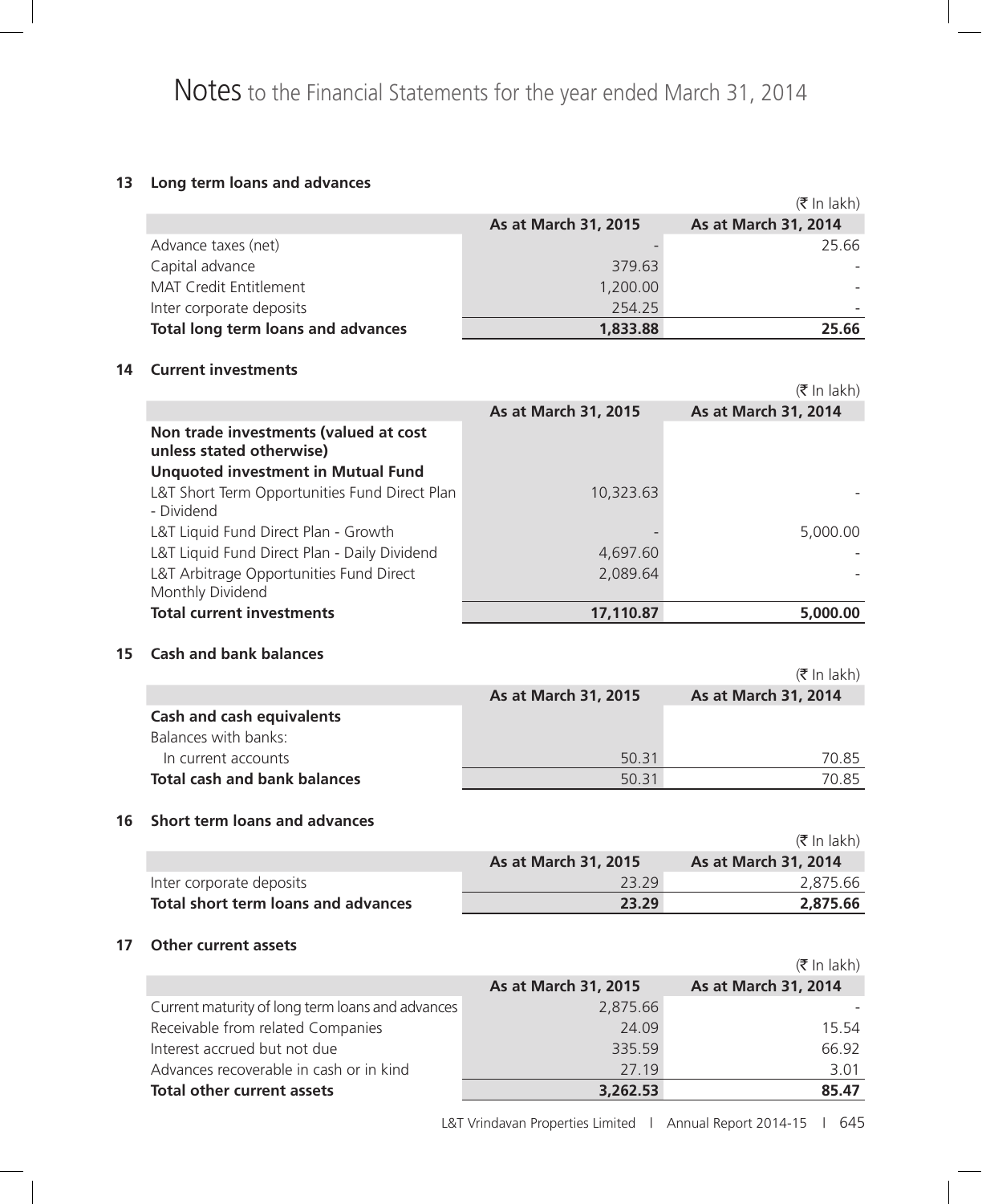# **18 Revenue from operations**

|    |                                                     |          | $(\bar{\bar{\mathbf{x}}}$ In lakh) |
|----|-----------------------------------------------------|----------|------------------------------------|
|    |                                                     | 2014-15  | 2013-14                            |
|    | Lease rental income                                 | 289.34   | 163.15                             |
|    | <b>Total revenue from operations</b>                | 289.34   | 163.15                             |
|    |                                                     |          |                                    |
| 19 | <b>Other Income</b>                                 |          |                                    |
|    |                                                     |          | $(\bar{\bar{\mathbf{x}}}$ In lakh) |
|    |                                                     | 2014-15  | 2013-14                            |
|    | Interest and dividend on investments                | 843.85   | 224.27                             |
|    | Profit on sale of investment of current investments | 16.63    |                                    |
|    | Interest income on inter corporate deposit          | 298.52   | 74.50                              |
|    | <b>Total other income</b>                           | 1,159.00 | 298.77                             |
|    |                                                     |          |                                    |
| 20 | <b>Employee benefits expense</b>                    |          |                                    |
|    |                                                     |          | $(\bar{\bar{\mathbf{x}}}$ In lakh) |
|    |                                                     | 2014-15  | 2013-14                            |
|    | Salaries                                            | 165.80   | 102.63                             |
|    | Contribution to and provision for:                  |          |                                    |
|    | Provident fund                                      | 6.79     | 3.72                               |
|    | <b>ESIC</b>                                         |          | 0.80                               |
|    | Gratuity                                            | 2.79     | (1.40)                             |
|    | Leave encashment                                    | (0.15)   | 4.52                               |
|    |                                                     | 9.43     | 7.64                               |
|    | Corporate Expenses Charged to Subsidiaries          | (148.91) |                                    |
|    | ESOP charges                                        | (0.09)   | 7.22                               |
|    | Staff welfare                                       | 4.20     | 1.03                               |
|    | Total employee benefits expense                     | 30.43    | 118.52                             |
|    |                                                     |          |                                    |

# **21 Finance costs**

|                                      |          | $(\bar{\bar{\mathbf{x}}}$ In lakh) |
|--------------------------------------|----------|------------------------------------|
|                                      | 2014-15  | 2013-14                            |
| Interest on debentures               | 627.07   | 86.90                              |
| Interest on Inter corporate deposits | 2,355.87 | 2,274.01                           |
| Others                               | 6.25     | 0.20                               |
| <b>Total finance costs</b>           | 2,989.19 | 2,361.11                           |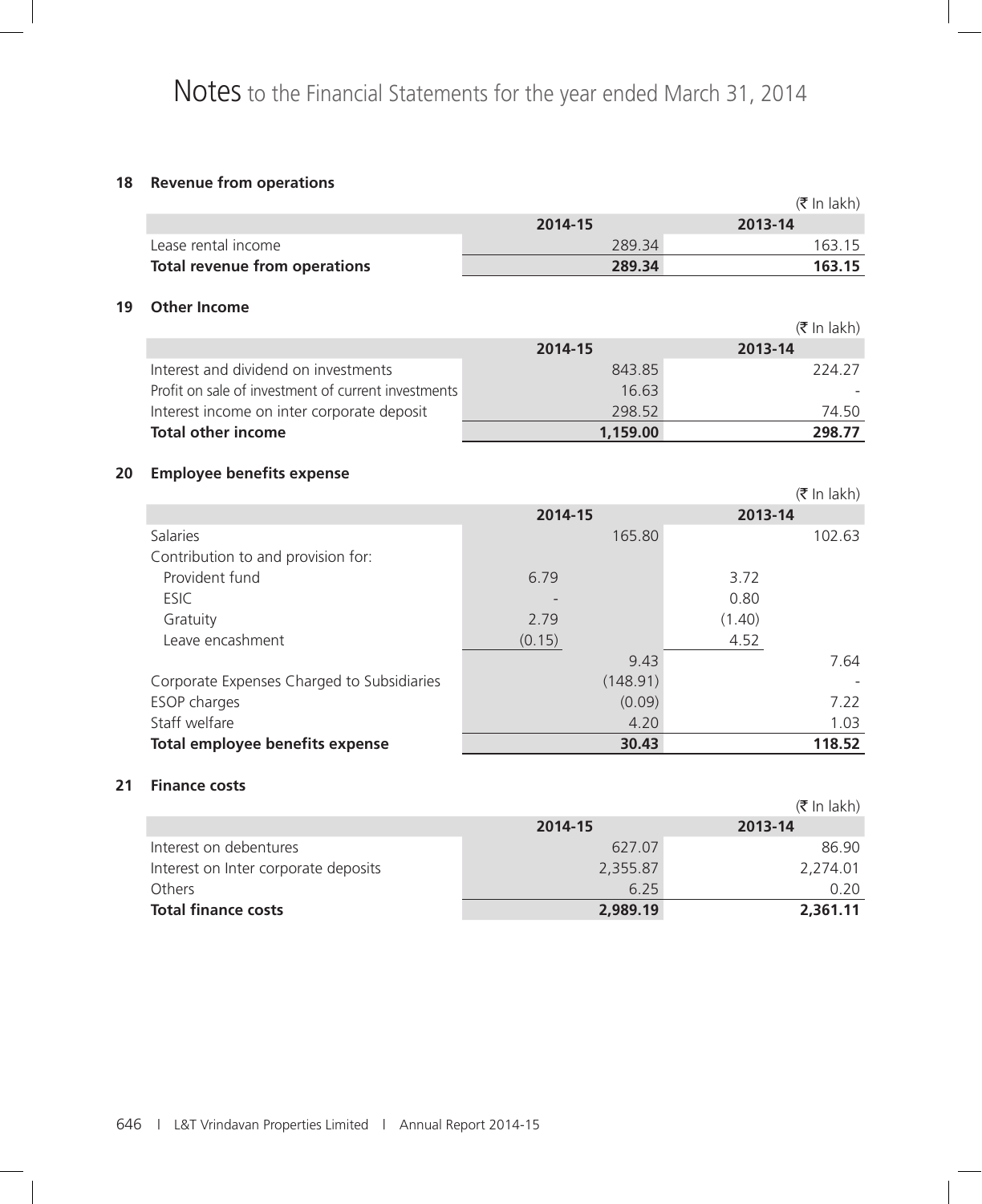### **22 Administration and other expenses**

|                                                |         | $(\bar{\bar{\mathbf{x}}}$ In lakh) |
|------------------------------------------------|---------|------------------------------------|
|                                                | 2014-15 | 2013-14                            |
| Professional fees                              | 19.34   | 32.53                              |
| Travelling and conveyance                      | 13.82   | 9.45                               |
| Printing and stationery                        | 0.07    | 1.26                               |
| Electricity charges                            | 49.21   | 24.53                              |
| Insurance                                      | 13.03   | 3.82                               |
| Telephone, postage and telegrams               | 0.67    | 0.08                               |
| Advertising and publicity                      | 0.44    | 0.01                               |
| Filing fees                                    |         | 9.14                               |
| Auditors remuneration                          |         |                                    |
| Audit fees                                     | 0.75    | 0.40                               |
| Tax Audit Fees                                 | 0.25    |                                    |
| Limited review fees                            | 0.90    | 0.15                               |
| Other services                                 | 1.90    | 0.29<br>0.84                       |
| Rates & taxes                                  | 4.23    | 6.15                               |
| Repairs & maintenance                          | 65.61   | 22.83                              |
| Overhead recovery from group companies         | (93.78) |                                    |
| Listing and Custodian fees                     | 0.80    |                                    |
| Miscellaneous expenses                         | 14.77   | 11.45                              |
| <b>Total administration and other expenses</b> | 90.11   | 122.09                             |

#### **23 Other notes to the financial statements**

### **23.1 Disclosure pursuant to Accounting Standard (AS) 15 Revised "Employee Benefits" :**

#### **i) Defined Contribution Plans :**

Amount of  $\bar{\tau}$  6.79 lakh (previous year  $\bar{\tau}$  3.72 lakh) towards contribution to Provident fund. It is recognized as an expense and included in employee benefits expenses in the statement of profit and loss.

#### **ii) Defined Benefit Plans (Gratuity):**

 The details of the Company's post-retirement benefit plans for gratuity for its employees are given below which are certified by the actuary and complied by the management upon which auditors have relied:

|    |                                                   |                      | $(\bar{\bar{\mathbf{x}}}$ in lakh) |
|----|---------------------------------------------------|----------------------|------------------------------------|
|    |                                                   | As at March 31, 2015 | As at March 31, 2014               |
| А. | Amount recognised in the Balance Sheet:           |                      |                                    |
|    | Present value of defined benefit obligation       |                      |                                    |
|    | - Unfunded obligations                            | 10.28                | 4.79                               |
|    | <b>Net liability</b>                              | 10.28                | 4.79                               |
| В. | <b>Expenses recognised in the statement</b>       |                      |                                    |
|    | of profit & loss:                                 |                      |                                    |
|    | Current service cost                              | 1.18                 | 0.90                               |
|    | Interest on Defined Benefit Obligation            | 0.53                 | 0.30                               |
|    | Net Actuarial Losses / (Gains) Recognised in      | 1.08                 | (0.85)                             |
|    | Year                                              |                      |                                    |
|    | Amount included in "Employee benefit<br>expenses" | 2.79                 | 0.35                               |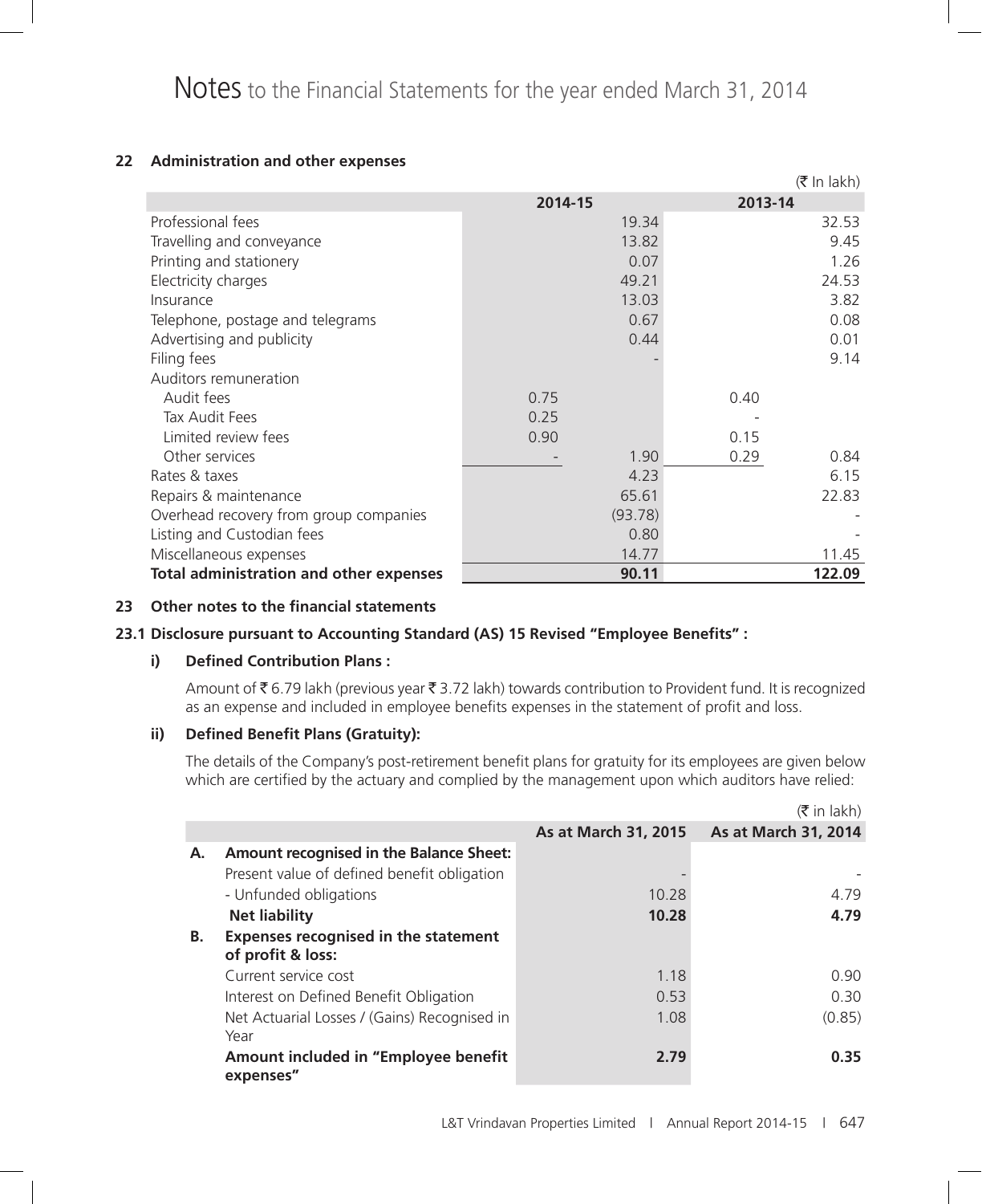# Notes to the Financial Statements for the year ended March 31, 2015

|    |                                                                         |                      | $(\bar{\bar{\mathbf{x}}}$ in lakh) |
|----|-------------------------------------------------------------------------|----------------------|------------------------------------|
|    |                                                                         | As at March 31, 2015 | As at March 31, 2014               |
| C. | <b>Change in the Defined Benefit Obligations:</b>                       |                      |                                    |
|    | Liability at the beginning of the year                                  | 4.79                 |                                    |
|    | Transferred from group Company                                          | 9.02                 | 4.44                               |
|    | Current service cost                                                    | 1.18                 | 0.90                               |
|    | Interest on Defined Benefit Obligation                                  | 0.53                 | 0.30                               |
|    | Net Actuarial Losses / (Gains) Recognised in                            | 1.08                 | (0.85)                             |
|    | Year                                                                    |                      |                                    |
|    | Benefit paid                                                            | (6.32)               |                                    |
|    | Liability at the end of the year                                        | 10.28                | 4.79                               |
| D. | <b>Reconciliation of the Liability</b>                                  |                      |                                    |
|    | <b>Recognised in the Balance Sheet:</b>                                 |                      |                                    |
|    | Opening Liability/(Assets)                                              | 4.79                 |                                    |
|    | Current Service Cost                                                    | 2.79                 | 0.35                               |
|    | Transferred from group Company                                          | 9.02                 | 4.44                               |
|    | Benefit paid                                                            | (6.32)               |                                    |
|    | Amount recognised in the Balance Sheet<br>under "Short-term provisions" | 10.28                | 4.79                               |
|    | Expected employers contribution next year                               | 0.22                 | 0.24                               |

#### **Principal actuarial assumptions at the balance sheet date:**

| <b>Particular</b>      | <b>As at March 31, 2015</b> | <b>As at March 31, 2014</b> |  |
|------------------------|-----------------------------|-----------------------------|--|
| Discount rate          | 7.90%                       | 9.05%                       |  |
| Salary escalation rate | $8.00\%$                    | 7.00%                       |  |

#### **The amounts pertaining to experience adjustments are as follows:**

|                                     | As at March 31 |        |      |      |      |
|-------------------------------------|----------------|--------|------|------|------|
| <b>Particulars</b>                  | 2015           | 2014   | 2013 | 2012 | 2011 |
| - Defined Benefit Obligation        | 10.28          | 4.78   |      |      |      |
| - Plan Assets                       |                |        |      |      |      |
| - Surplus /(Deficit)                | (10.28)        | (4.78) |      |      |      |
| Exp. Adjustment on Plan Liabilities | (1.29)         | 0.16   |      |      |      |
| Exp. Adjustment on Plan Asset       |                |        |      |      |      |

### **23.2.Borrowing Cost : Accounting Standard - 16**

Borrowing costs capitalized during the year are  $\bar{\xi}$  1,452.93 lakh (Previous year :  $\bar{\xi}$  1,150.60 lakh).

### **23.3.Segment Reporting : Accounting Standard – 17**

 The Company operates mainly in the business segment of investment activity. Further, all activities are carried out within India. As such, there are no separate reportable segments as per the provisions of Accounting Standard (AS) 17 on 'Segment Reporting'.

#### **23.4.Related party disclosures: Accounting Standard - 18**

#### **(a) List of related party and relationships:**

Ultimate Holding Company

- Larsen & Toubro Limited

#### **Holding Company**

- L&T Finance Holdings Limited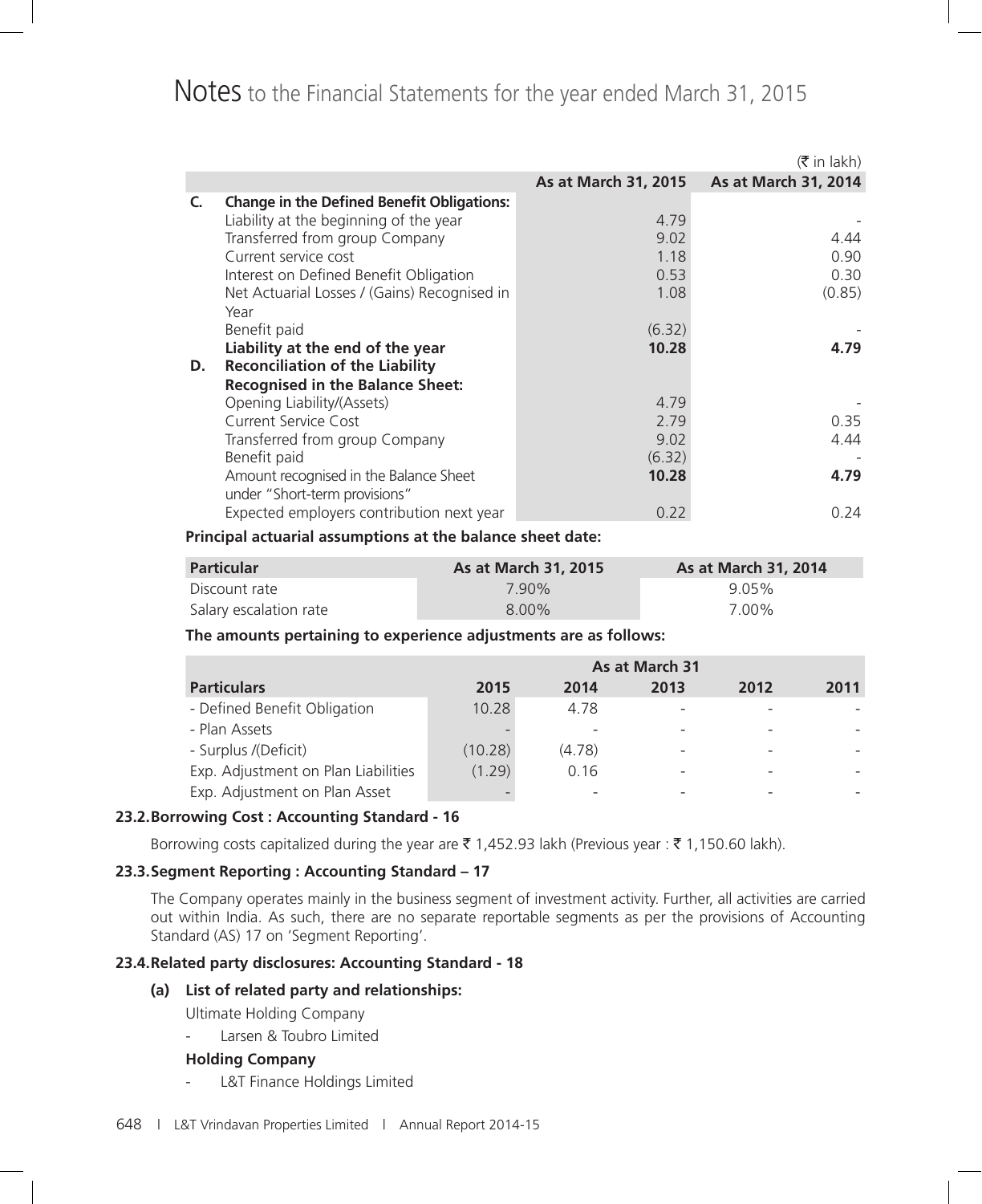# **Subsidiary Company**

Mudit Cement Private Limited

### **Fellow Subsidiary Company**

- L&T Finance Limited
- L&T Infrastructure Finance Company Limited
- L&T Housing Finance Limited
- L&T Investment Management Limited
- L&T Capital Markets Limited
- L&T Fincorp Limited
- L&T Infra Debt Fund Limited
- L&T General Insurance Company Limited
- Family Credit Limited

### **Key Managerial Personnel**

- Mr. Swanand Shintre

### **(b) Related Party Transaction:**

(Exclusive of service tax)

|         |                                                 |           | $(\bar{\bar{\mathbf{x}}}$ in lakh) |
|---------|-------------------------------------------------|-----------|------------------------------------|
| Sr. No. | <b>Nature of Transactions</b>                   | 2014-15   | 2013-14                            |
| 1       | Issue of Equity Shares to                       |           |                                    |
|         | - L&T Finance Holdings Limited                  |           | 1,425.00                           |
| 2       | Inter Corporate Borrowings taken from           |           |                                    |
|         | - L&T Finance Holdings Limited                  | 29,933.55 | 32,835.00                          |
|         | - L&T Finance Limited                           | 3,730.00  | 13,623.63                          |
|         | - L&T Fincorp Limited                           |           | 700.00                             |
| 3       | Inter Corporate Deposit given to                |           |                                    |
|         | - Mudit Cement Private Limited                  | 277.54    | 2,895.66                           |
| 4       | NCD taken from                                  |           |                                    |
|         | - L&T Finance Holdings Limited                  |           | 500.00                             |
| 5       | Inter Corporate Borrowings repaid               |           |                                    |
|         | - L&T Finance Holdings Limited                  | 27,886.22 | 55,908.78                          |
|         | - L&T Finance Limited                           | 3,730.00  | 13,623.63                          |
|         | - L&T Fincorp Limited                           |           | 700.00                             |
| 6       | Interest Expended on NCD                        |           |                                    |
|         | - L&T Finance Holdings Limited                  | 52.00     | 0.85                               |
| 7       | Interest expended on Inter Corporate Borrowings |           |                                    |
|         | - L&T Finance Holdings Limited                  | 2,353.84  | 2,915.19                           |
|         | - L&T Finance Limited                           | 2.03      | 508.85                             |
|         | - L&T Fincorp Limited                           |           | 0.58                               |
| 8       | Lease Rental Income                             |           |                                    |
|         | - L&T Finance Limited                           | 129.16    | 91.98                              |
|         | - L&T Infrastructure Finance Company Limited    | 42.53     | 20.75                              |
|         | - L&T Housing Finance Limited                   | 25.15     | 17.09                              |
|         | - Larsen & Toubro Limited                       | 13.11     | 13.11                              |
|         | - L&T Investment Management Limited             | 22.56     | 9.21                               |
|         | - L&T Capital Markets Limited                   | 13.53     | 6.60                               |
|         | - L&T Fincorp Limited                           | 4.92      | 2.40                               |
|         | - L&T Infra Debt Fund Limited                   | 4.82      | 2.01                               |
|         | - L&T General Insurance Company Limited         | 26.96     |                                    |
|         | - Family Credit Limited                         | 6.60      |                                    |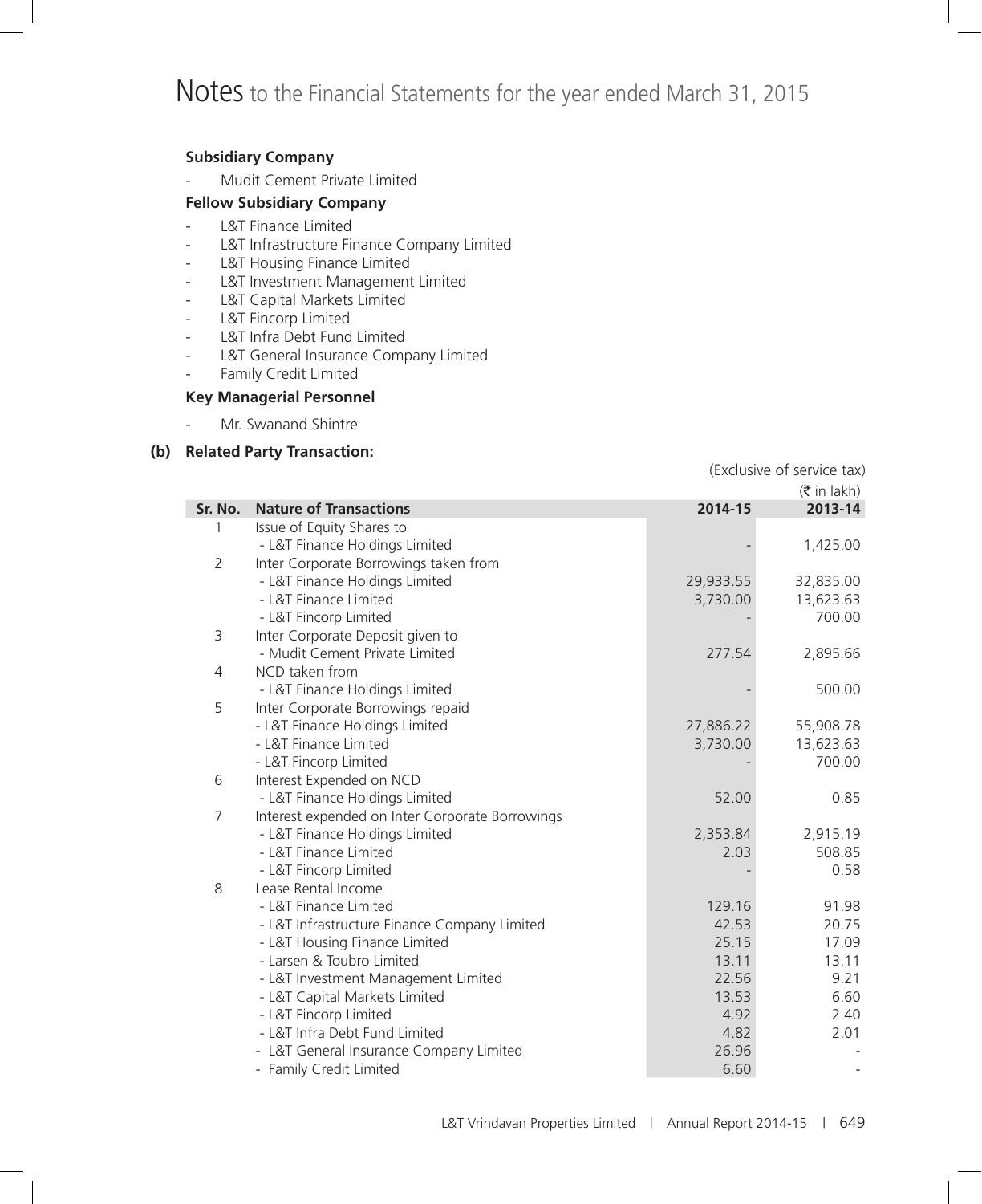# Notes to the Financial Statements for the year ended March 31, 2015

|         |                                              |         | $(\bar{\bar{\mathbf{x}}}$ in lakh) |
|---------|----------------------------------------------|---------|------------------------------------|
| Sr. No. | <b>Nature of Transactions</b>                | 2014-15 | 2013-14                            |
| 9       | Interest Income on ICD given to              |         |                                    |
|         | - Mudit Cement Private Limited               | 298.52  | 74.50                              |
| 10      | Professional Fees paid to                    |         |                                    |
|         | - Larsen & Toubro Limited                    | 1.31    | 2.17                               |
| 11      | ESOP charges debited by                      |         |                                    |
|         | - L&T Finance Holdings Limited               | (0.09)  | 7.22                               |
| 12      | Construction charges debited by              |         |                                    |
|         | - Larsen & Toubro Limited                    | 638.91  | 930.59                             |
| 13      | Corporate support charges paid to            |         |                                    |
|         | - L&T Finance Limited                        | 148.91  |                                    |
| 14      | Security Deposit taken from                  |         |                                    |
|         | - L&T Infrastructure Finance Company Limited |         | 721.18                             |
|         | - L&T Finance Limited                        |         | 399.27                             |
|         | - L&T Investment Management Limited          | 271.31  |                                    |
|         | - L&T Finance Holdings Limited               |         | 30.63                              |
|         | - L&T General Insurance Company Limited      | 21.90   |                                    |
|         | - L&T Housing Finance Limited                |         | 12.23                              |
|         | - L&T Capital Markets Limited                |         | 6.60                               |
|         | - Larsen & Toubro Limited                    | 6.56    |                                    |
|         | - Family Credit Limited                      | 2.45    |                                    |
|         | - L&T Infra Debt Fund Limited                |         | 2.41                               |
|         | - L&T Fincorp Limited                        |         | 2.40                               |

# **(c) Amount due to/from related party:-**

 $(\bar{\bar{\mathbf{\tau}}}$  in lakh) **Sr. No.** Nature of Transactions **As at March As at March 31, 2015 As at March 31, 2014** 1 Account payable to - Larsen & Toubro Limited 67.62 58.24 - L&T Finance Holdings Limited 412.36 412.36 1.75 - L&T Finance Limited **1.20 - 1.20 - 1.20 - 1.20 - 1.20 - 1.20 - 1.20 - 1.20 - 1.20 - 1.20 - 1.20 - 1.20 - 1.20 - 1.20 - 1.20 - 1.20 - 1.20 - 1.20 - 1.20 - 1.20 - 1.20 - 1.20 - 1.20 - 1.20 - 1.20 - 1.20 - 1.20 - 1.20 - 1.2** 2 Outstanding balance of ICB - L&T Finance Holdings Limited 27,933.55 25,886.22 3 Outstanding balance of NCD - L&T Finance Holdings Limited 500.00 500.00 4 Interest accrued but not due ICB - L&T Finance Holdings Limited 820.16 808.52 5 Interest accrued but not due on NCD - L&T Finance Holdings Limited 0.85 0.85 6 Outstanding balance of ICD - Mudit Cement Private Limited 3,153.20 2,875.66 7 Interest accrued but not due on ICD - Mudit Cement Private Limited 298.52 66.92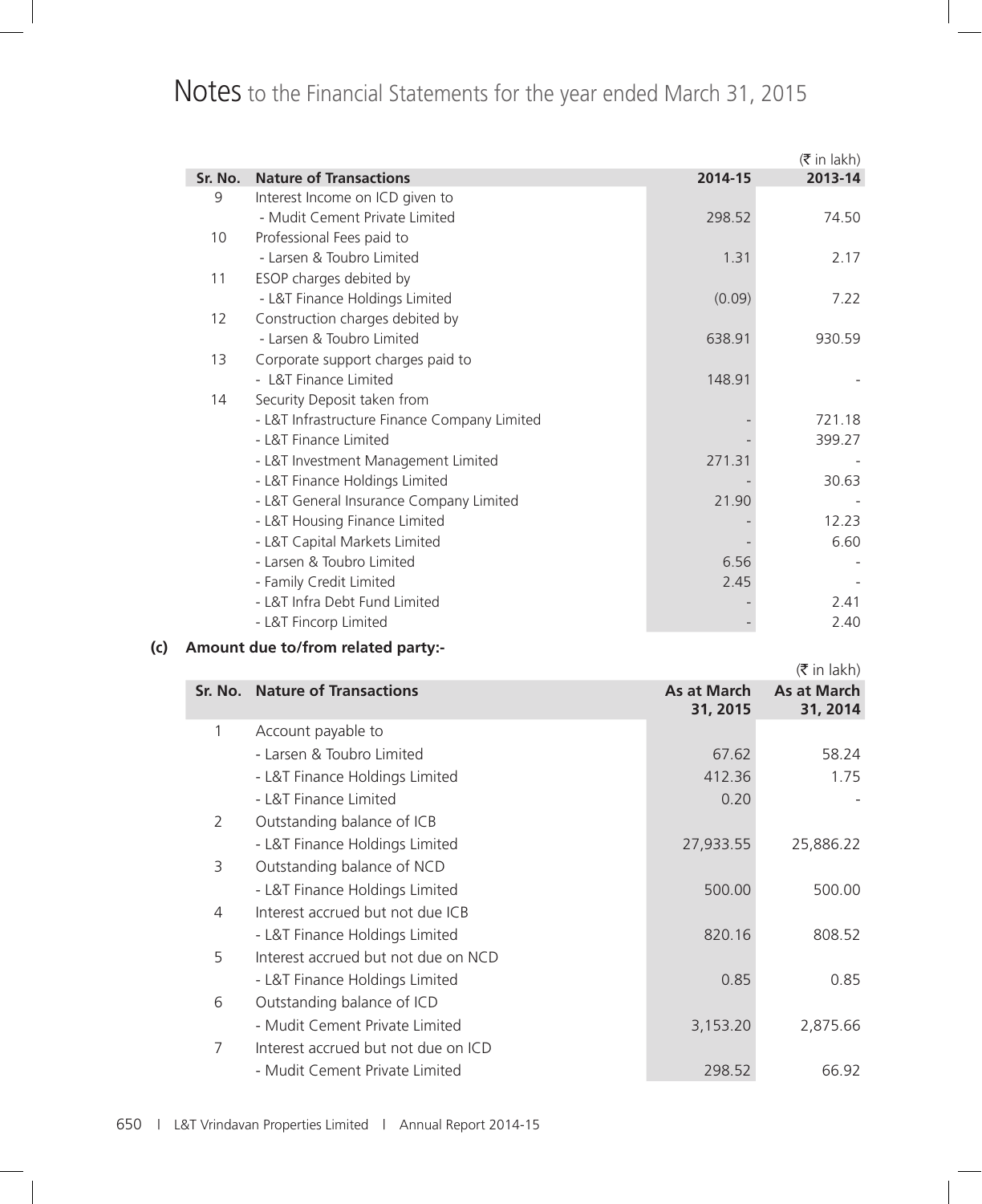# Notes to the Financial Statements for the year ended March 31, 2015

|    |                                              |                         | $(\bar{\bar{\mathbf{x}}}$ in lakh) |
|----|----------------------------------------------|-------------------------|------------------------------------|
|    | Sr. No. Nature of Transactions               | As at March<br>31, 2015 | As at March<br>31, 2014            |
| 8  | Outstanding Security Deposit taken from      |                         |                                    |
|    | - L&T Infrastructure Finance Company Limited | 721.18                  | 721.18                             |
|    | - L&T Finance Limited                        | 399.27                  | 399.27                             |
|    | - L&T Investment Management Limited          | 271.31                  |                                    |
|    | - L&T Finance Holdings Limited               | 30.63                   | 30.63                              |
|    | - L&T General Insurance Company Limited      | 21.90                   |                                    |
|    | - L&T Housing Finance Limited                | 12.23                   | 12.23                              |
|    | - L&T Capital Markets Limited                | 6.60                    | 6.60                               |
|    | - Larsen & Toubro Limited                    | 6.56                    |                                    |
|    | - Family Credit Limited                      | 2.45                    |                                    |
|    | - L&T Infra Debt Fund Limited                | 2.41                    | 2.41                               |
|    | - L&T Fincorp Limited                        | 2.40                    | 2.40                               |
| 9  | Outstanding balance of ICD                   |                         |                                    |
|    | - Mudit Cement Private Limited               | 3,153.20                | 2,875.66                           |
| 10 | Interest accrued but not due on ICD          |                         |                                    |
|    | - Mudit Cement Private Limited               | 335.59                  | 66.92                              |
| 11 | Receivable from                              |                         |                                    |
|    | - Larsen & Toubro Limited                    | 15.25                   | 13.42                              |
|    | - L&T Housing Finance Limited                | 0.55                    | 0.23                               |
|    | - L&T Investment Management Limited          | 3.92                    | 1.89                               |
|    | - L&T Infrastructure Finance Company Limited | 2.58                    |                                    |
|    | - L&T General Insurance Company Limited      | 1.98                    |                                    |

# **23.5 Operating Lease : Accounting Standards (AS) 19**

#### **Assets give on lease:**

**The Total of future minimum lease payments under non-cancellable operating leases are :**

|                                                     |         | $(\bar{\bar{\mathbf{x}}}$ in lakh) |
|-----------------------------------------------------|---------|------------------------------------|
| <b>Particulars</b>                                  | 2014-15 | 2013-14                            |
| Minimum Lease                                       |         |                                    |
| - Within one year                                   | 242.50  | 230.96                             |
| - Later than one year and not later than five years | 110.70  | 353.21                             |
| - Later than five years                             | -       |                                    |

# **23.6 Earnings Per Share: : Accounting Standard - 20**

| <b>Particulars</b>                                                | 2014-15     | 2013-14    |
|-------------------------------------------------------------------|-------------|------------|
| <b>Basic &amp; Diluted</b>                                        |             |            |
| Profit / (Loss) after tax as per statement of profit and loss (i) | 11.516.33   | (1.899.65) |
| Weighted average number of equity shares outstanding (ii)         | 1.87.50.000 | 69.48.630  |
| Basic & Diluted EPS (₹) iii (i/ii)                                | 61.42       | (27.34)    |